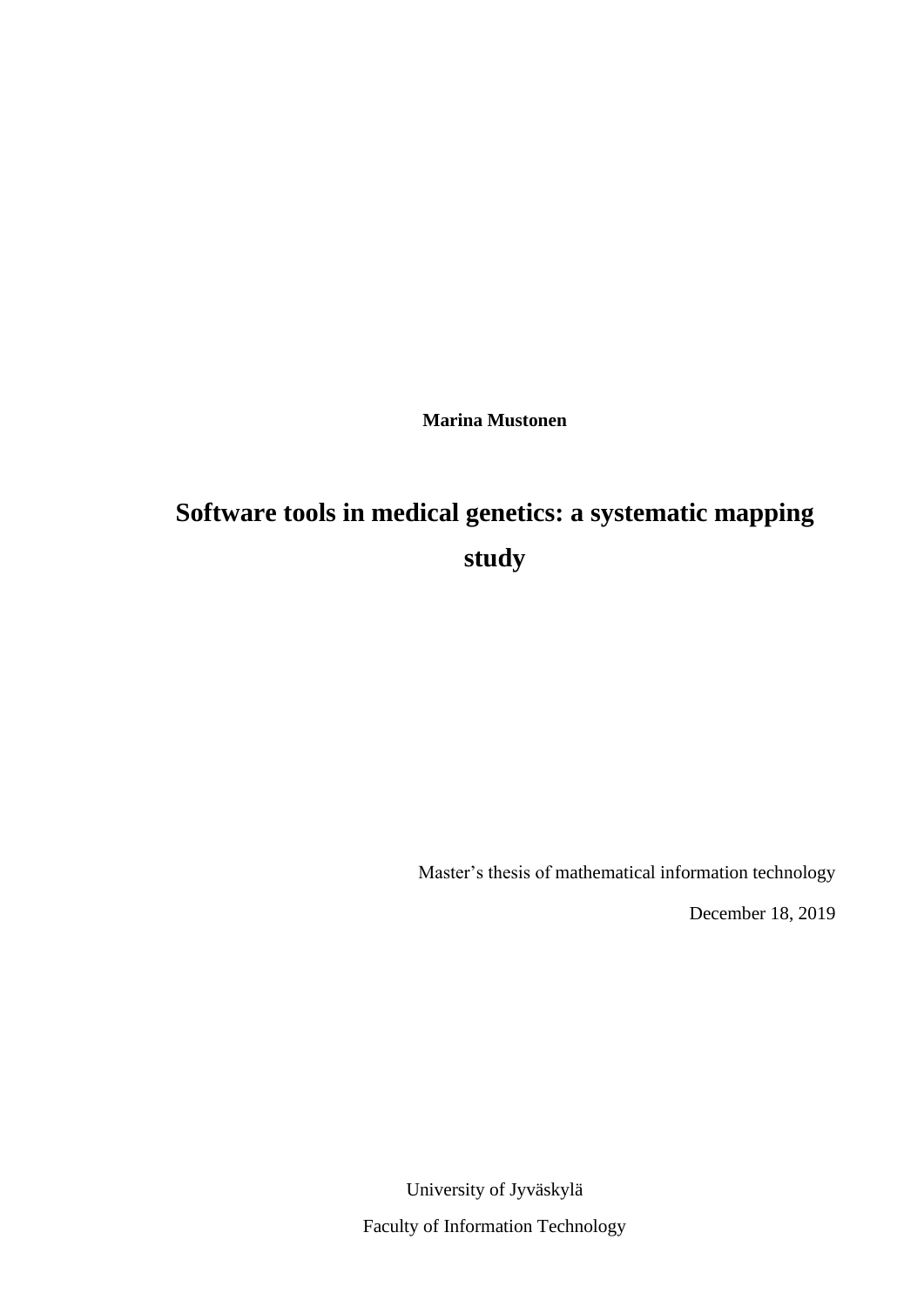**Author**: Marina Mustonen

**Contact information**: marina.s.mustonen@gmail.com

**Supervisors:** Ville Isomöttönen

**Title:** Software tools in medical genetics: a systematic mapping study

**Työn nimi:** Lääketieteellisen genetiikan digitaaliset työkalut: systemaattinen kirjallisuuskartoitus

**Project:** Master's thesis

**Study line:** Software Engineering

**Page count:** 40 + 14

**Abstract:** Rise of commercial gene tests and whole-genome sequencing becoming easier and cheaper brings many benefits to health care, but also challenges. The challenges include storing, sharing and managing huge amounts of data, analyzing genetic data to find relevant information, and interpreting and visualizing complex genetic data. The issue of data privacy is also a major concern in medical genetics. Efficient and well-designed software can help with these challenges. In my thesis, I strive to provide a systematic mapping of the literature on medical genetics software and answer questions about what types of research approaches and technological focuses there are in scientific articles on the subject, is data privacy addressed in the articles, and what types of journals the articles are published in. The results show that validation is the most common research approach. This result is possibly partly due to the inclusion criteria and categorization approach used. Preprocessing and analysis of genetic data is the most common technological focus in the papers, likely due to genetic data and analysis of it being very complex and requiring different kinds of software to help with it. Data privacy is not addressed in most of the papers, which could partly be due to it not deemed an issue in all types of software. Most of the articles were published in journals related to medical genetics, which is probably due to the genetics professionals using the software reading more journals related to their field.

**Keywords:** Medical, Genetics, Software, Genome, Health care, Gene test, Big data.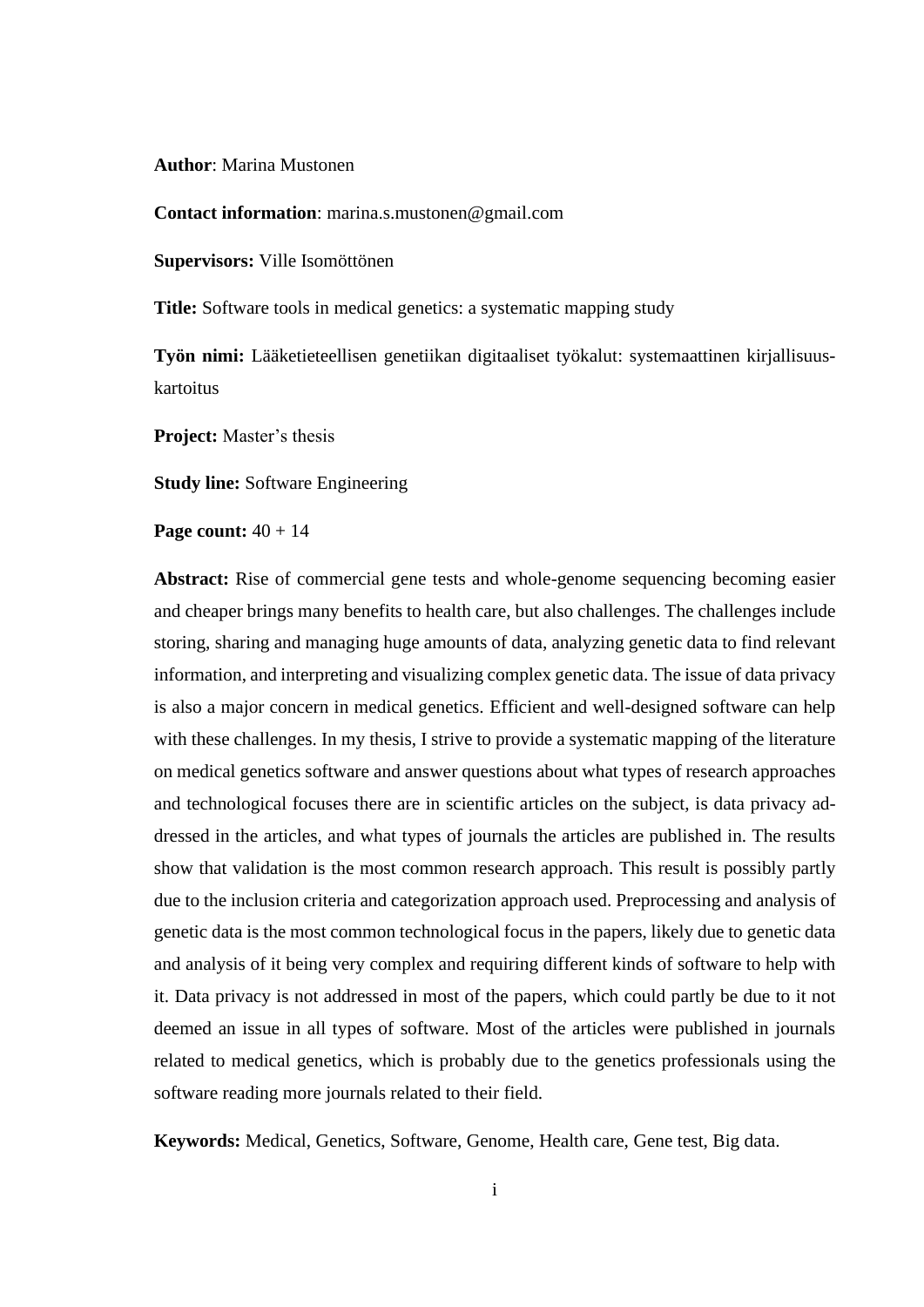**Suomenkielinen tiivistelmä:** Kaupallisten geenitestien tarjonnan kasvu ja kokonaisten genomien sekvensoinnin muuttuminen yhä helpommaksi ja halvemmaksi mahdollistavat geneettisen tiedon hyödyntämisen lääketieteessä. Tästä on paljon hyötyä terveydenhoidossa, mutta siihen liittyy myös haasteita. Haasteita tuovat mm. geeniteknologian tuottamien suurten datamäärien varastointi, jakaminen ja käsittely, geneettisen datan analysointi niin, että oleellinen tieto saadaan selville ja monimutkaisen geneettisen datan tulkitseminen ja visualisointi ymmärrettävässä muodossa. Geneettisen datan suojaaminen on myös yksi suuri haaste lääketieteellisessä genetiikassa. Tehokkaat ja hyvin suunnitellut digitaaliset työkalut voivat auttaa näissä haasteissa, ja uusille työkaluille onkin kasvava tarve, kun lääketieteellinen genetiikka yleistyy. Tässä tutkimuksessa pyrin tekemään systemaattisen kartoituksen lääketieteellisen genetiikan digitaalisista työkaluista ja vastaamaan kysymyksiin siitä, millaisia tutkimuksia aiheesta on, millainen teknologinen fokus niissä on, onko datan suojaamista käsitelty artikkeleissa ja minkä tyyppisissä tieteellisissä lehdissä artikkeleita on julkaistu. Tuloksista selviää, että suurin osa artikkeleista on validointitutkimuksia. Tämä tulos johtuu luultavasti osittain siitä, miten kriteerit artikkelin mukaan ottamiseen on määritetty ja miten kategorisointi on tehty. Suurin osa artikkeleista käsittelee geneettisen datan esikäsittelyä ja analysointia, mikä johtuu luultavasti siitä, että geneettistä dataa on niin monenlaista ja sen analysointi on vaikeaa, jolloin on tarvetta monille erilaisille digitaalisille työkaluille auttamaan siinä. Datan suojaamista ei käsitellä suurimmassa osassa artikkeleita, mutta se johtunee ainakin osittain siitä, että datan suojaamisen ei katsota olevan oleellista kaiken tyyppisissä digitaalisissa työkaluissa. Suurin osa artikkeleista oli julkaistu lehdissä, jotka liittyvät lääketieteelliseen genetiikkaan (genetiikka, lääketiede ja bioinformatiikka) ja julkaisuja ei ollut juurikaan yleisemmin tietotekniikkaa käsittelevissä lehdissä. Tämä johtunee siitä että, lääketieteellisen genetiikan digitaalisia työkaluja käyttävät luultavasti lähinnä alan ammattilaiset, jotka lukevat enemmän genetiikkaan liittyviä julkaisuja kuin yleisesti ohjelmistoihin keskittyviä lehtiä.

**Avainsanat:** Lääketiede, genetiikka, ohjelmisto, sovellus, digitaalinen työkalu, genomi, terveydenhuolto, geenitesti, sekvensointi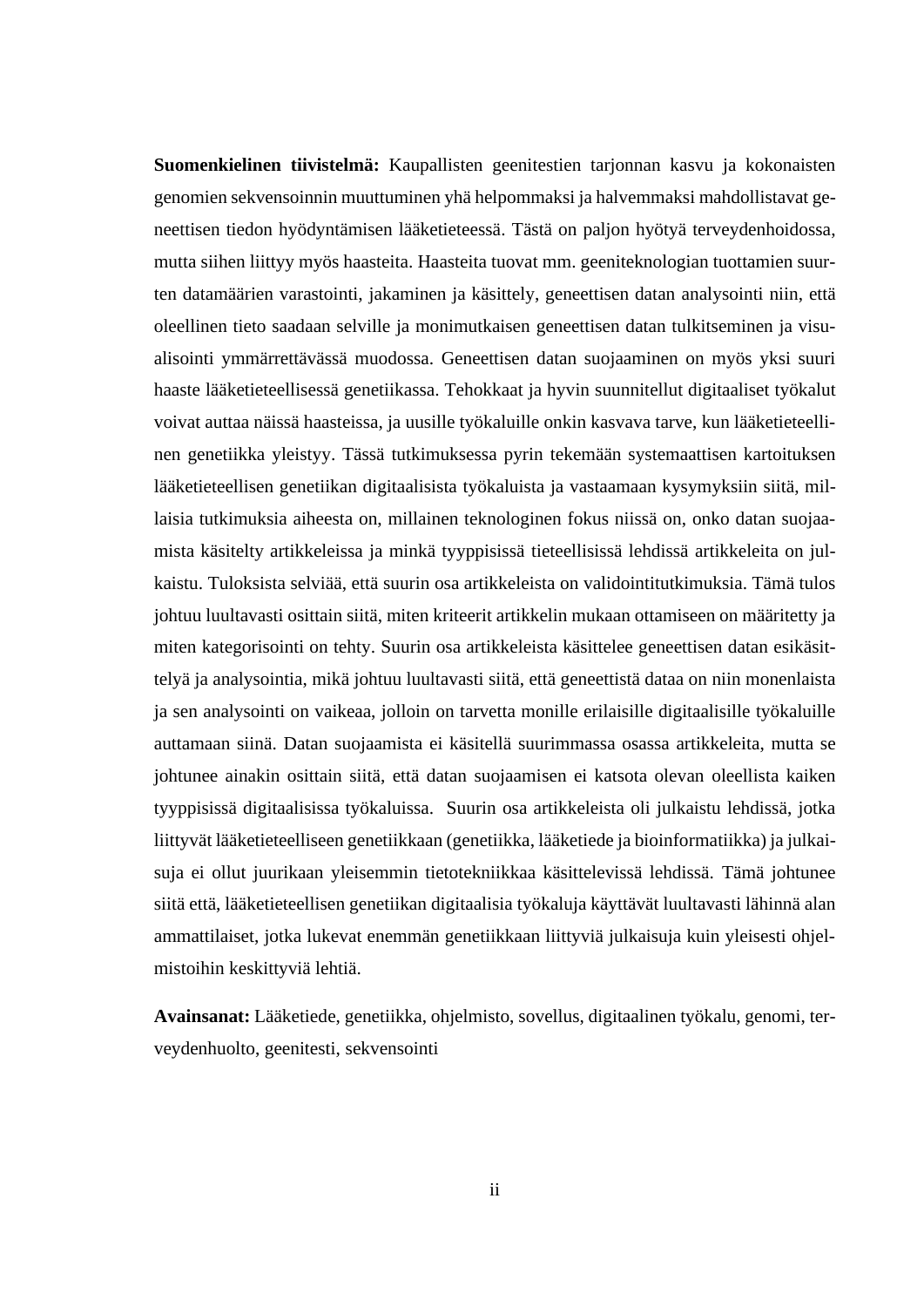# **List of Figures**

| Figure 1. Structure of DNA and organization into chromosome (Modified from Wikimedia      |
|-------------------------------------------------------------------------------------------|
|                                                                                           |
| Figure 2. DNA transcription to mRNA and mRNA translation to protein (Wikimedia            |
|                                                                                           |
|                                                                                           |
|                                                                                           |
|                                                                                           |
| Figure 6. Mean number of articles each year in each Technological focus -group21          |
| Figure 7. Mean number of articles addressing data privacy each year in each Technological |
|                                                                                           |
|                                                                                           |
|                                                                                           |

## **List of Tables**

| Table 2. Date and search terms used in the test searches of the literature databases.  14 |  |
|-------------------------------------------------------------------------------------------|--|
| Table 3. Sources, date and results of literary search, as well as included papers17       |  |
|                                                                                           |  |
|                                                                                           |  |
| Table 6. Number and percentage of articles addressing data privacy in each Technological  |  |
|                                                                                           |  |
|                                                                                           |  |
|                                                                                           |  |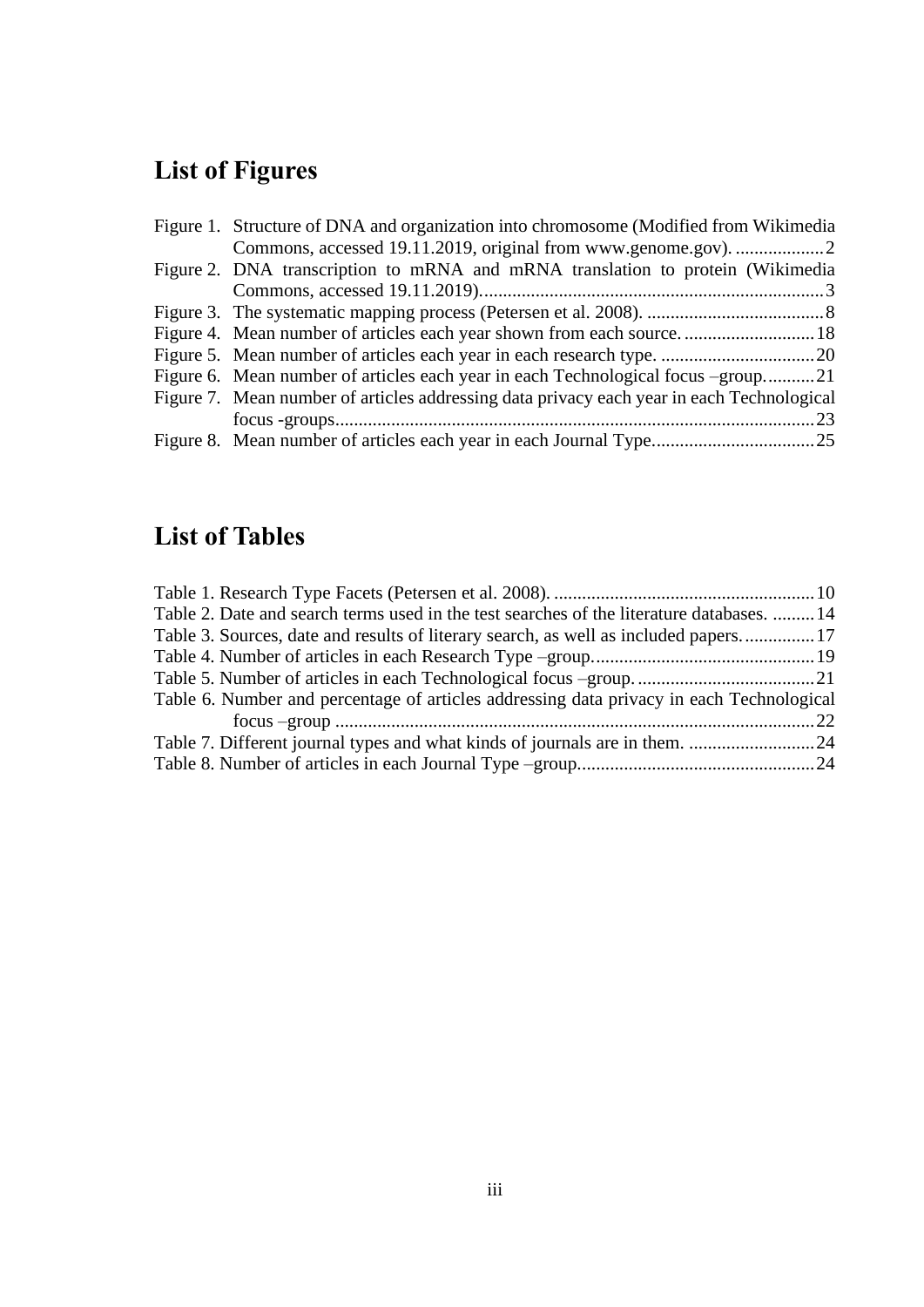## **Contents**

| $\mathbf{1}$   |     |  |
|----------------|-----|--|
|                | 1.1 |  |
|                | 1.2 |  |
|                | 1.3 |  |
|                | 1.4 |  |
|                | 1.5 |  |
| $\overline{2}$ |     |  |
|                | 2.1 |  |
|                | 2.2 |  |
|                | 2.3 |  |
|                | 2.4 |  |
|                | 2.5 |  |
| 3              |     |  |
|                | 3.1 |  |
|                | 3.2 |  |
|                | 3.3 |  |
| $\overline{4}$ |     |  |
|                | 4.1 |  |
|                | 4.2 |  |
|                | 4.3 |  |
|                | 4.4 |  |
|                |     |  |
|                |     |  |
|                | A   |  |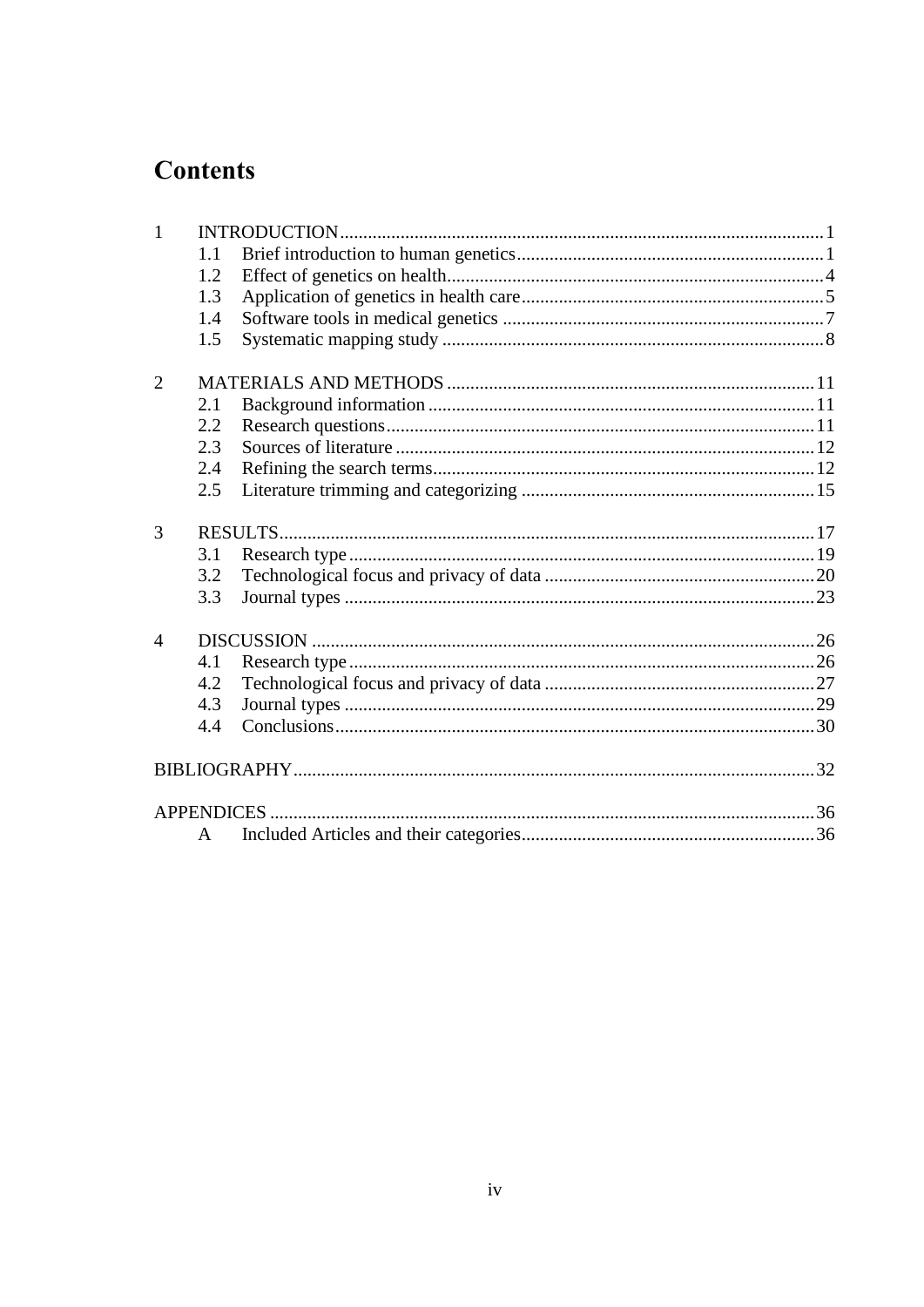## <span id="page-5-0"></span>**1 Introduction**

It is becoming more common to use genetic data in health care, to make more precise diagnoses, to asses risk of disease more efficiently and to prescribe drugs that are more suitable for each individual (Shirts et al. 2015, Evans et al. 2016, McGrath and Ghersi 2016). For example, treating cancer has benefitted greatly from using genetic data (Chang 2018). Health care professionals have often not had much training in using genetic data, so analysing and interpreting the data is often left to specialists in genetic field (McGrath and Ghersi 2016). Efficient software can help make genetic data more available for health care professionals and help lighten the workload of specialist, as well as aid with other challenges facing the use of genetic data in health care (Zhang et al. 2018). There is need for systematic mapping of the literature on this subject, which this thesis aspires to give.

#### <span id="page-5-1"></span>**1.1 Brief introduction to human genetics**

Description of human genetics can be found e.g. from a book by Pasternak (2005). Hereditary material, which allows traits to be passed from parents to their children, is contained in deoxyribonucleic acid molecules (DNA). The organization of DNA in the cell is described in Chapter 3 of the book (Pasternak 2005). DNA is coiled around histone proteins to form chromatids and two pairs of them are joined with a centromere to form a chromosome. Chromosomes are located in the nucleus of the cell. Humans have 22 pairs of chromosomes called autosomes and two sex-determining chromosomes (females have two X chromosomes and males have one X and one Y chromosome). One chromosome of each pair is inherited from the mother and one from the father. Chapter 3 of the book (Pasternak 2005), as well as Read (2017) give definitions for the terms genotype and phenotype. The genetic identity of an individual (i.e. their genetic structure) is called a genotype (the term is sometimes used also to describe particular gene or set of genes). Phenotype is the observable characteristics or traits of an individual, and it is affected by genotype, as well as environmental factors and epigenetics (heritable changes in expression of genes not involving changes in DNA sequence).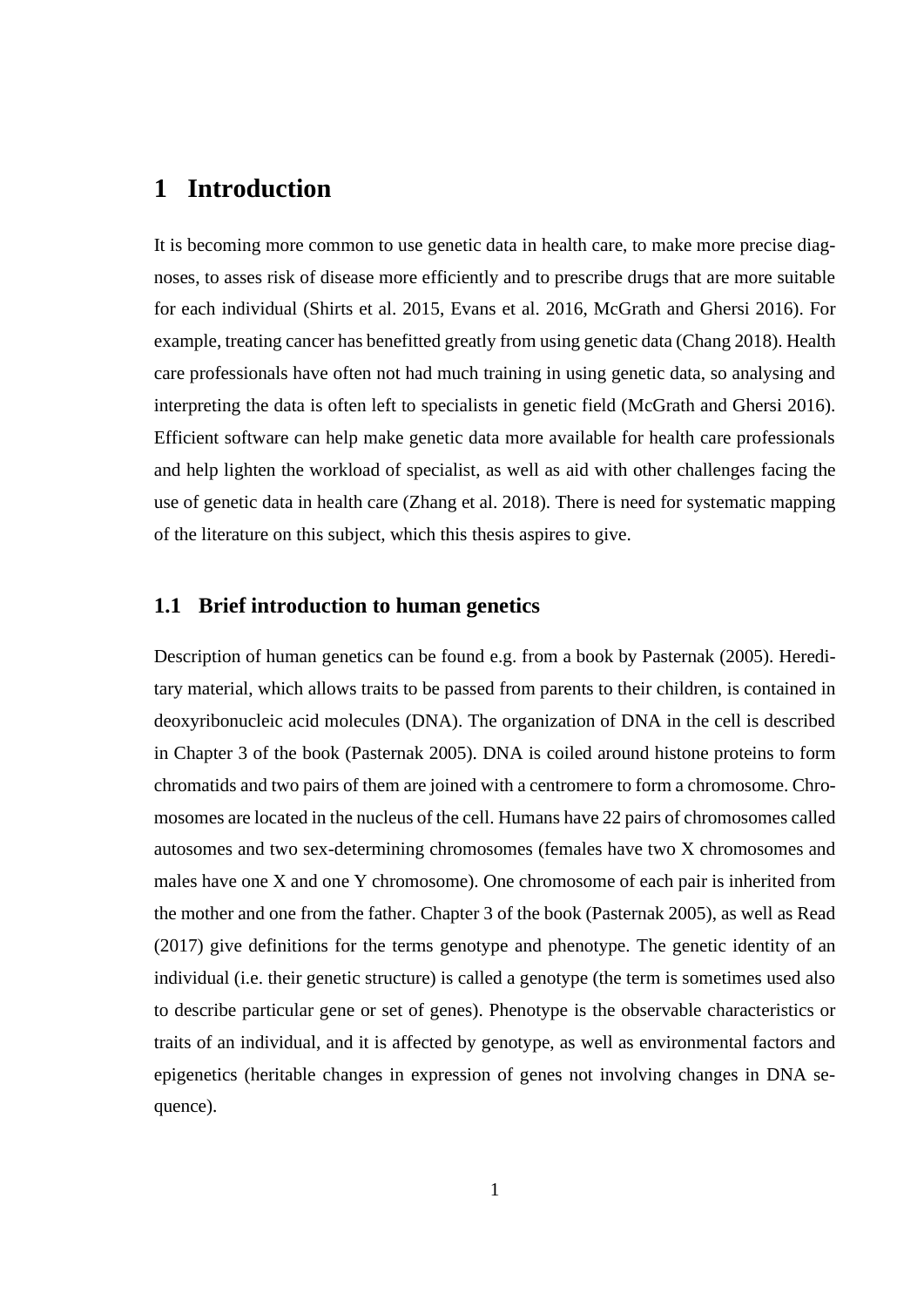Chapter 4 of the book (Pasternak 2005) describes the structure of DNA. DNA is composed of units, which have a sugar-phosphate and a base. The base is either adenine (A), thymine (T), guanine (G) or cytosine (C). A and T or G and C form pairs with weak chemical bond, which is why DNA is double-stranded and forms a double helix shape. Figure 1 (Modified from Wikimedia Commons, accessed Nov. 19, 2019, original from www.genome.gov) shows the structure of DNA and its organization on different levels.



<span id="page-6-0"></span>Figure 1. Structure of DNA and organization into chromosome (Modified from Wikimedia Commons, accessed Nov. 19, 2019, original from www.genome.gov).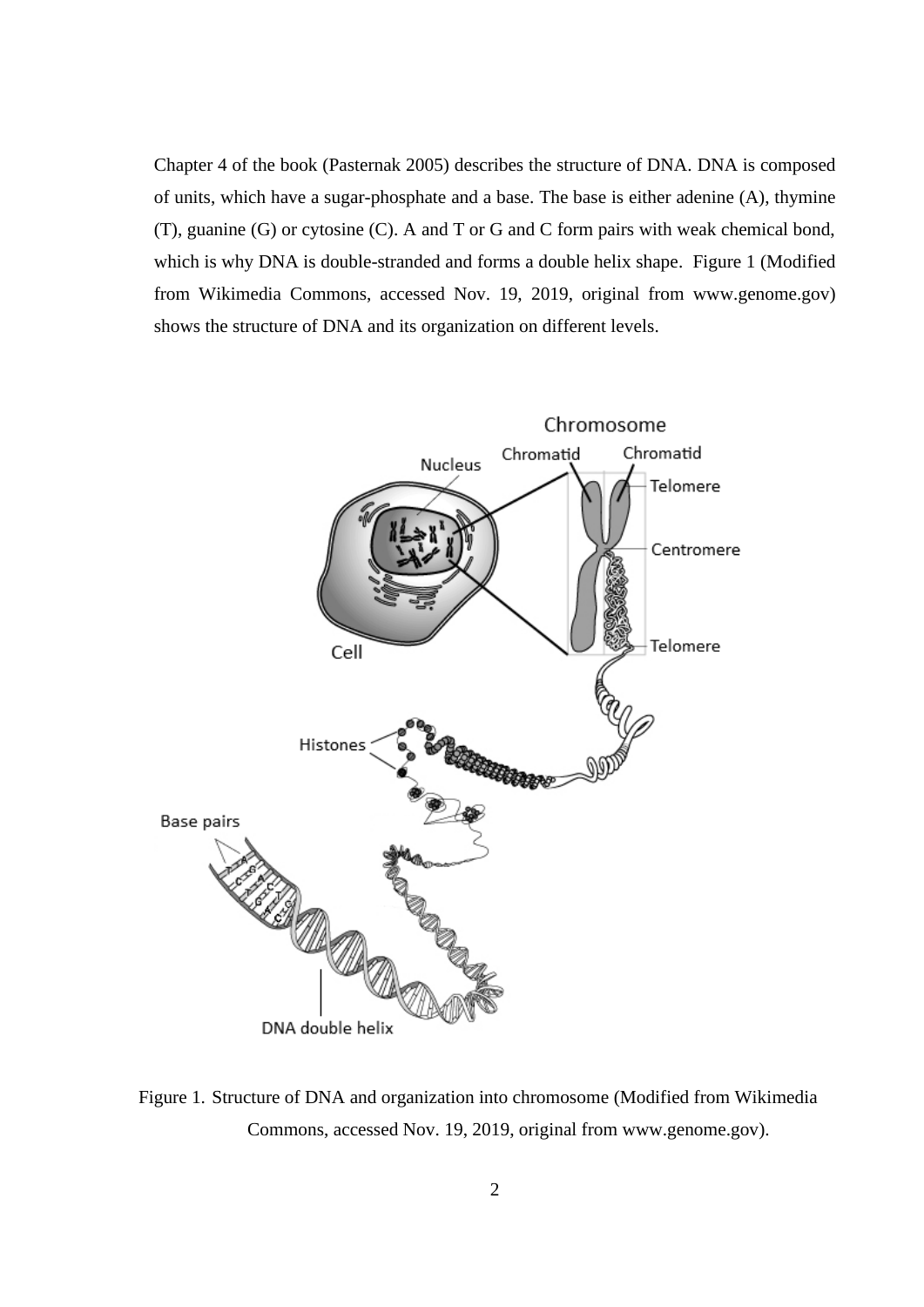Chapter 4 of the book (Pasternak 2005), as well as Read (2017) also describe genes and their transcription and translation processes. Genes are segments of DNA that hold the information for (usually) one protein each. Genes have parts that code for the protein and noncoding parts that can have other functions, e.g. in regulating gene expression. When the protein that the gene codes, is needed, cell gets a signal to start transcription. It is a process, in which the DNA strand of the gene is copied into messenger RNA (mRNA). RNA is ribonucleic acid, which is similar but not identical to DNA. The double helix unwinds on the location of the gene on the chromosome and one of the strands is used as a template to form a strand of RNA. The formed strand is spliced so that only the protein-coding parts remain, resulting in mRNA, which is used to synthesize the protein. Alternative splicing of the original RNA can result in different proteins, which means that long-held believe of "one geneone protein" is not accurate. Protein is synthesized in a process called translation. Each threebase segment of the mRNA is called a codon and it corresponds to a specific amino acid, which are the units of proteins. The mRNA is used as a template to add the amino acids one by one to form the protein. The phases in transcription and translation are shown in Figure 2 (Wikimedia Commons, accessed Nov. 19, 2019).



<span id="page-7-0"></span>Figure 2. DNA transcription to mRNA and mRNA translation to protein (Wikimedia Commons, accessed Nov. 19, 2019).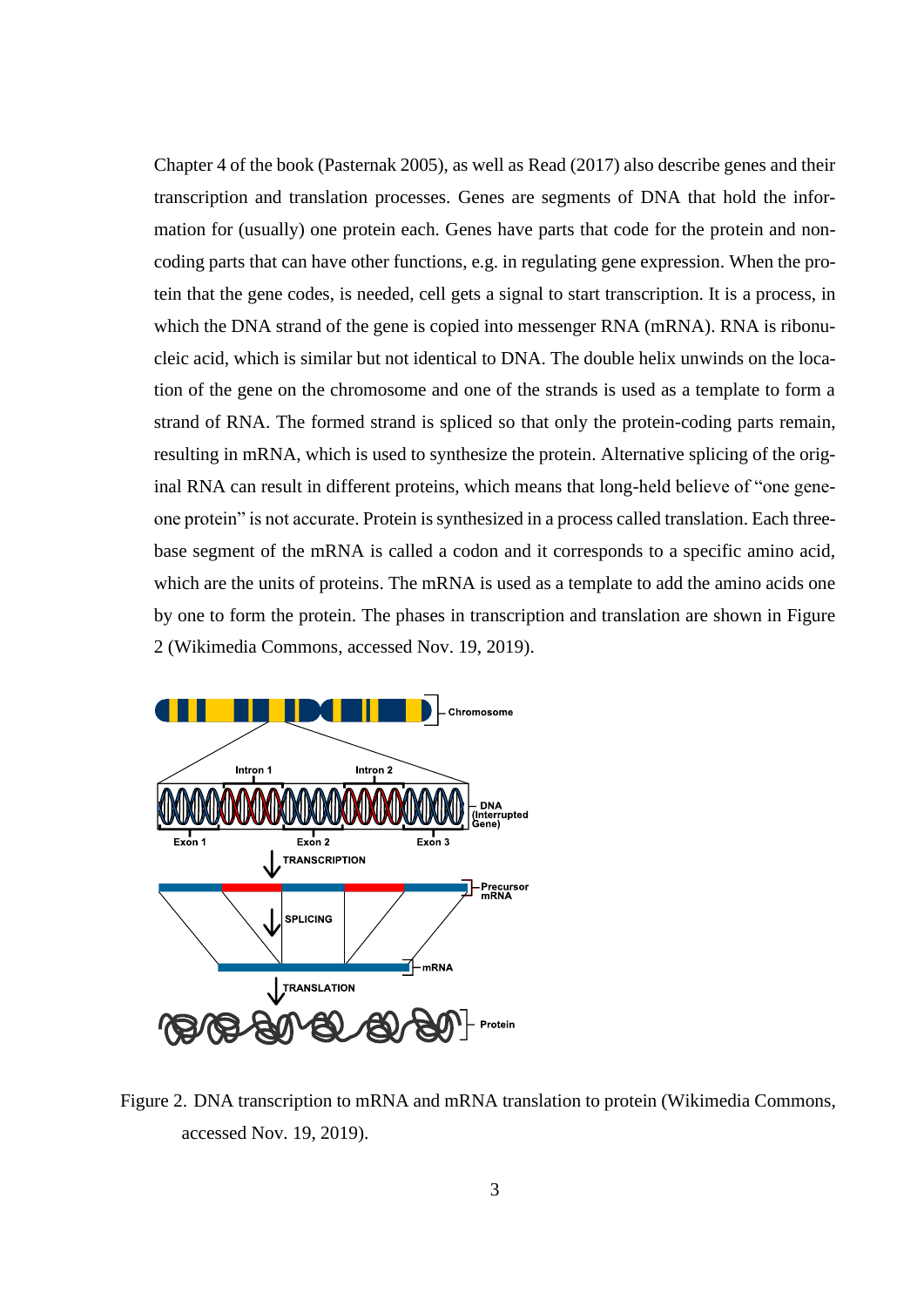Process of replicating DNA and the possible mistakes in it are described in Chapter 4 of the book (Pasternak 2005), as well as by Besenbacher and colleagues (2016) and by Read (2017). Before a cell divides, DNA is replicated. Strands of DNA are separated and used as a template for the new strands. Each new base is paired with the template base. Sometimes there are mistakes in pairing the bases, which are called mutations. Replacement of just one base with another is called a point mutation and it can change the protein that is coded or affect the regulation of the gene. However, more often point mutations do not affect the genes function since some changes do not affect the amino acid that is coded, or changing some amino acids do not affect the function of the protein. Other types of mutations are insertions (piece of DNA is added), deletions (piece of DNA is removed), duplication (piece of DNA is copied twice), frameshift mutations (proteins are coded in segments of three bases, thus addition or deletion of one base changes the whole reading frame) and repeat expansion (there are short repeats in DNA sequences and changes in the number of repeats can affect the protein that is coded).

#### <span id="page-8-0"></span>**1.2 Effect of genetics on health**

Effects of mutations on health are described on Chapter 4 of the book by Pasternak (2005), as well as by Besenbacher and colleagues (2016) and by Read (2017). Mutations are basis of all variation in genotypes and enables evolutionary adaptation, but many mutations that affect the gene function are also connected to various disorders and diseases. Mutations are passed on to new strands when using the strand with the mutation as a template. Mutations happening in somatic cells are not passed on to offspring, so they only affect the individual in which the mutation happened in, but mutations in the germ line cells (cells that sperm and egg cells are formed from) are. Most mutations are recessive, meaning that the effect is masked if the corresponding gene in the complementary chromosome is functional. Effect of recessive mutation can become apparent when a child inherits a defective gene from both parents that are not themselves sick because they have a functional copy also.

In addition to mutations, also changes in chromosomal levels are of interest in medical genetics. Chromosomal level changes are described in Chapter 2 of the book (Pasternak 2005), as well as by Khandekar and colleagues (2013) and by Read (2017).There can be changes in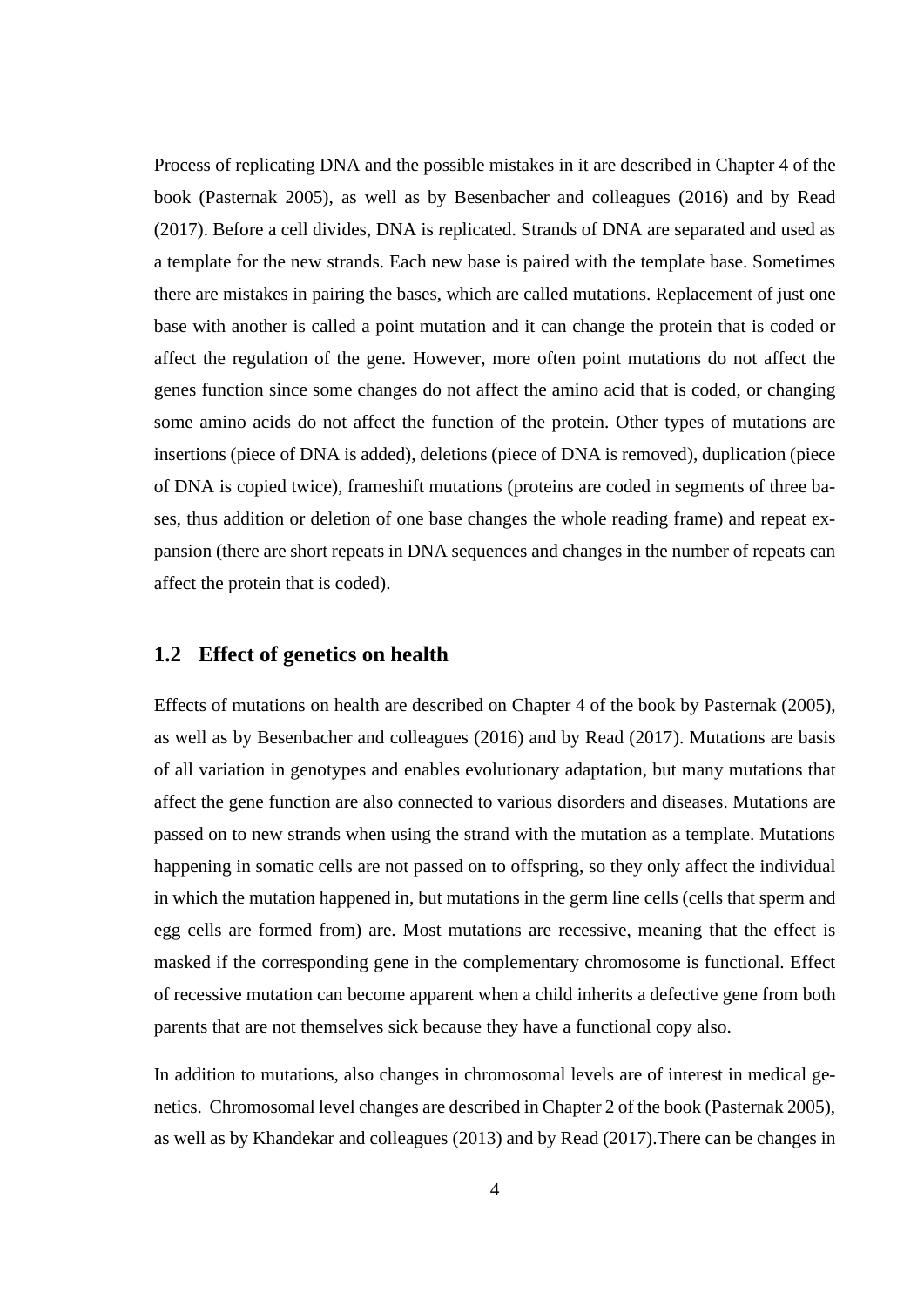the chromosome number (aneuploidy), in which case the individual can have an extra chromosome or miss one. There can also be structural changes in the chromosome, like deletions of parts of the chromosome, insertions of extra pieces or inversions of part of the chromosome (segment of the chromosome has flipped 180<sup>°</sup>). Each chromosome has many genes in it, so most chromosome level changes, especially aneuploidy and large-scale deletions, are lethal, with some exceptions.

All changes to the DNA, e.g. copy number variation of the gene, repeat variation, pointmutations, deletion and insertions, as well as chromosomal changes, can affect how the gene functions. Gene might not be expressed (i.e. produce the protein it is coding) properly, or mutations in the regulatory parts may lead to overexpression of the gene, which can also have harmful effects (Pasternak 2005 Chapter 2, Khandekar et al. 2013, Read 2017). In addition to structural changes in the DNA molecule, methylation, which is a process in the cell that can make some parts of the DNA unavailable for use thus affecting the expression of the genes, is of interest in medical genetics (Costello and Plass 2001, Singh et al. 2003). Looking at the gene expression instead of the structural changes to the DNA, can be used as a diagnostic tools, although finding the root cause of the expression differences, e.g. mutation or methylation of the DNA, can affect how widely usable the information is (Hedenfalk et al. 2001, Stranger et al. 2005).

#### <span id="page-9-0"></span>**1.3 Application of genetics in health care**

Using genetic information in health care can lead to more efficient and precise diagnoses and treatment (Abel et al. 2005, Shirts et al. 2015, Evans et al. 2016, McGrath ja Ghersi 2016, Miller et al. 2017). Genetic data is often used to find connections between genotype, which is persons genetic makeup, and phenotype, which is persons observable characteristics, to find connections between genomes and diseases (direct or increase in the risk of a disease), or between genomes and drug-resistance (Brookes and Robinson 2015). Finding those connections helps with diagnosis, risk assessment and treatment of a disease, e.g. choosing the right kinds of drugs. Genetics can be used in health care by looking at variations (e.g. single nucleotide variation, repeat variation or copy number variation) in genes or regulatory elements, methylation of genes or gene expression data (Hedenfalk et al. 2001,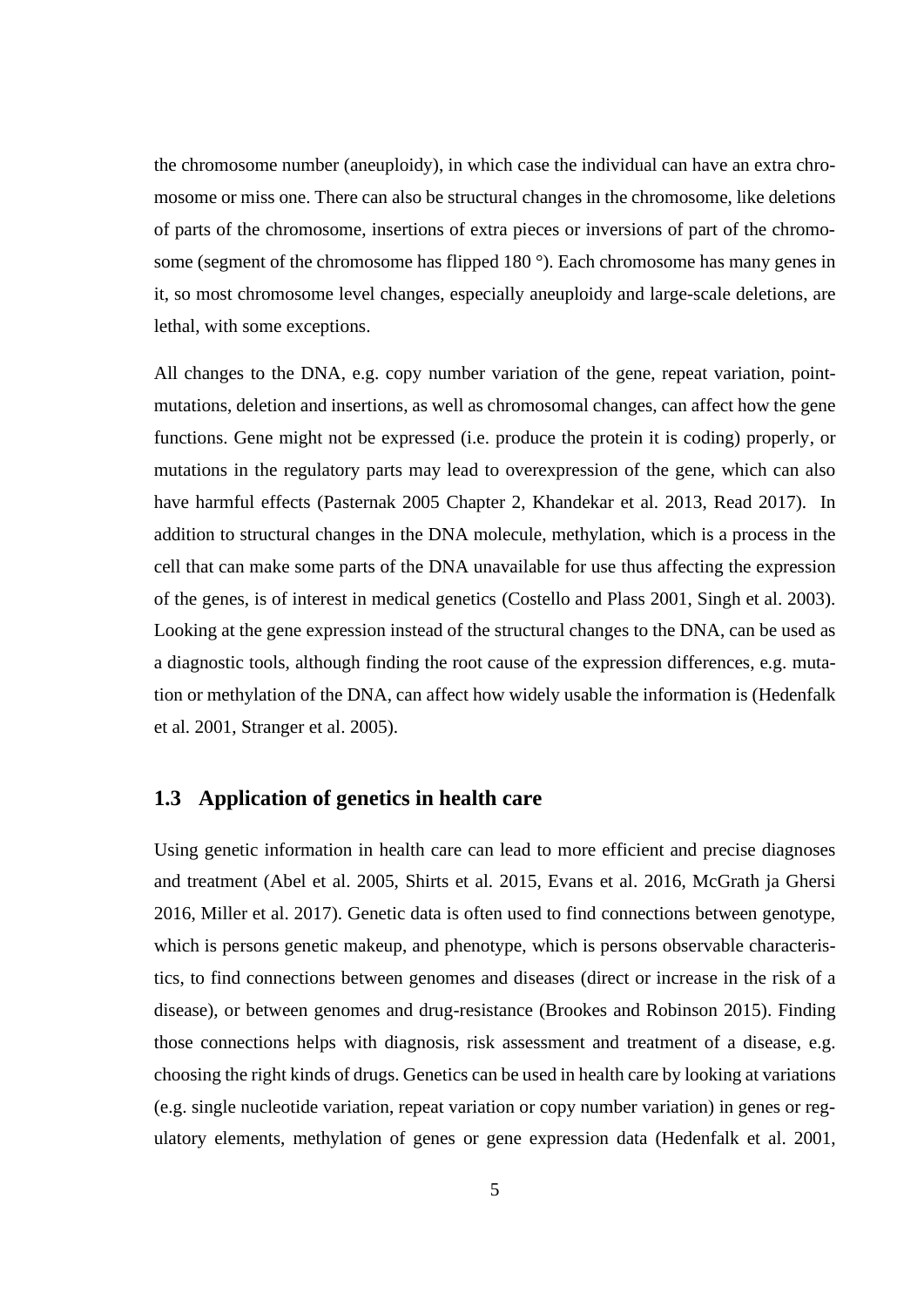Stranger et al. 2005, Klonowska et al. 2015). Targeted genetics tests, which look at specific, known disease-linked genes, can help with diagnoses, risk analyses and treatment (McGrath and Ghersi 2016), but with whole-genome and whole-exome (exome includes only the protein coding parts) sequencing becoming easier and cheaper to do, it is becoming more common to look at the whole genome of a patient and try to find links between diseases and genes (Abel et al. 2005, Rabbani et al. 2014, Brookes and Robinson 2015). Many genedisease associations are already known, but a lot is yet to be discovered also.

Targeted disease prevention and treatment approach is often called precision medicine. It includes taking genetic, lifestyle related and environmental factors into consideration when preventing, diagnosing or treating diseases (McGrath and Ghersi 2016). Lifestyle and environmental factors have been taken into consideration for a long time in medicine, whereas genetics in medicine is relatively new and presents many challenges (McGrath and Ghersi 2016). One of those challenges is how to store, manage and share the huge amount of data generated with genetics techniques like specialized gene tests and more comprehensive mappings of the genome, e.g. whole-genome sequencing (Shirts et al. 2015, Reali et al. 2018). Another challenge is how to analyze the data to find relevant information, e.g. about essential disease-gene or drug-gene relationships (Milicchio et al. 2016). Yet another challenge is how medical professionals, who are often lacking in genetics training, can interpret and present to the patients the results of e.g. gene tests or sequencing data (Tinkle and Cheek 2002). Efficient software tools can be used to make these challenges easier (Gobalan and John 2016, McGrath and Ghersi 2016, Milicchio et al. 2016, Reali et al. 2018, Zhang et al. 2018).

There is also the challenge of keeping genetic data private, both in medical genetics generally and in developing software to help with using genetic and sharing genetic data in health care (Fuller et al. 1999, Abel et al. 2005, Reali et al. 2018, Thorogood et al. 2018). Developing new software to help utilize genetic data in health care brings many benefits in combating diseases, but genetic data is highly personal data and care need to be taken to ensure privacy of the patients and anonymity of the genetic data. Genetic data can be misused for insure and employment discrimination or e.g. in custody cases (Fuller et al. 1999, Abel et al. 2005). Especially storing and sharing data in databases as well as web-based platforms for analysis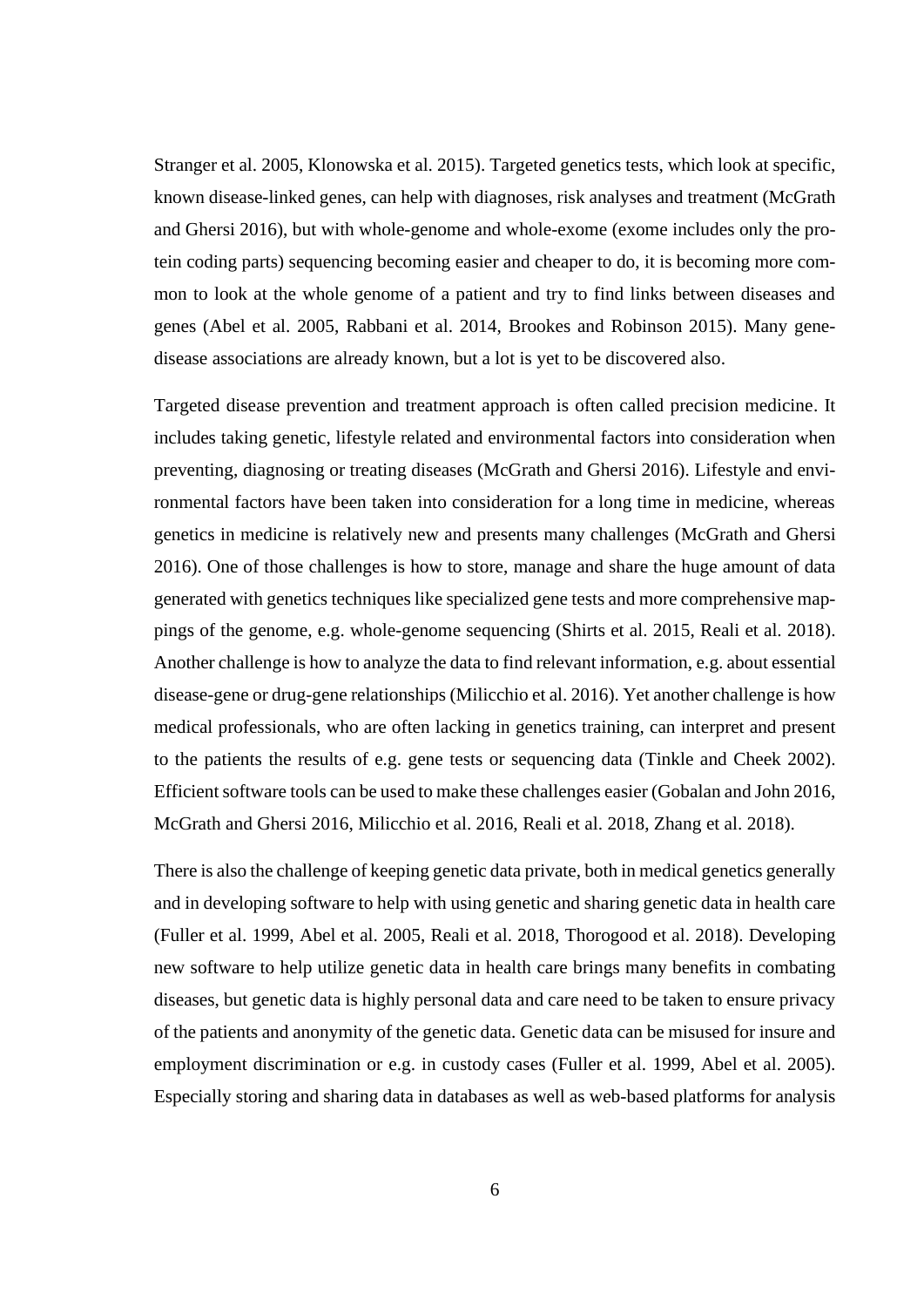and interpretation of data could present security risks if not designed carefully (Reali et al. 2018, Thorogood et al. 2018).

#### <span id="page-11-0"></span>**1.4 Software tools in medical genetics**

Acquiring genetic data is relatively easy but analyzing and applying it to medical care is more complex. Many different databases have been established for the vast amounts of genetic data generated, ranging from general databases (e.g. GenBank) to databases dedicated to specific disease or group of diseases (e.g. cancer databases or databases for rare diseases) and national databases (Brookes and Robinson 2015). Databases help store and share the genetic data, but to make the data easier to apply there is also need for software tools for structuring and mining the data (Thorogood et al. 2018). After sequencing a gene, it needs to be annotated, i.e. genes location identified and genes function determined. To do that, and for people to be able to access that data easily and compare their own genetic data to it, many software tools have been developed, e.g. VarWatch (Fredrich et al. 2019) and Pharm CAT (Sangkuhl et al. 2019). To find associations between gene variants and diseases or drugs, the variants need to be identified and large amounts of genetic data from different individuals need to be analyzed. Software tools for analysis and e.g. web-based tools for integrating those tools to databases have been developed (Zhang et al. 2018). Machine learning technologies can be used to predict variation and the effect of the variation (Reali et al. 2018, Zhang et al. 2018). Examples of machine learning software for medical genetics include FATHMM-MKL, which predicts the function of both coding and non-coding regions of DNA (Shihab et al. 2015) and hyperSMURF for predicting non-coding variants associated with rare diseases (Schubach et al. 2017).

Even with the help of software, gene annotations, variant determination, analysis and finding gene-disease associations are usually done by professionals who are trained to handle genetic data (McGrath and Ghersi 2016). Interpreting the results, even for basic gene test, but especially for whole-genome sequencing, also often requires specialists trained in the field. However, interpretation and visualization of genetic data can be made easier for regular health care professional with software tools (Brookes and Robinson 2015, Shirts et al. 2015, Evans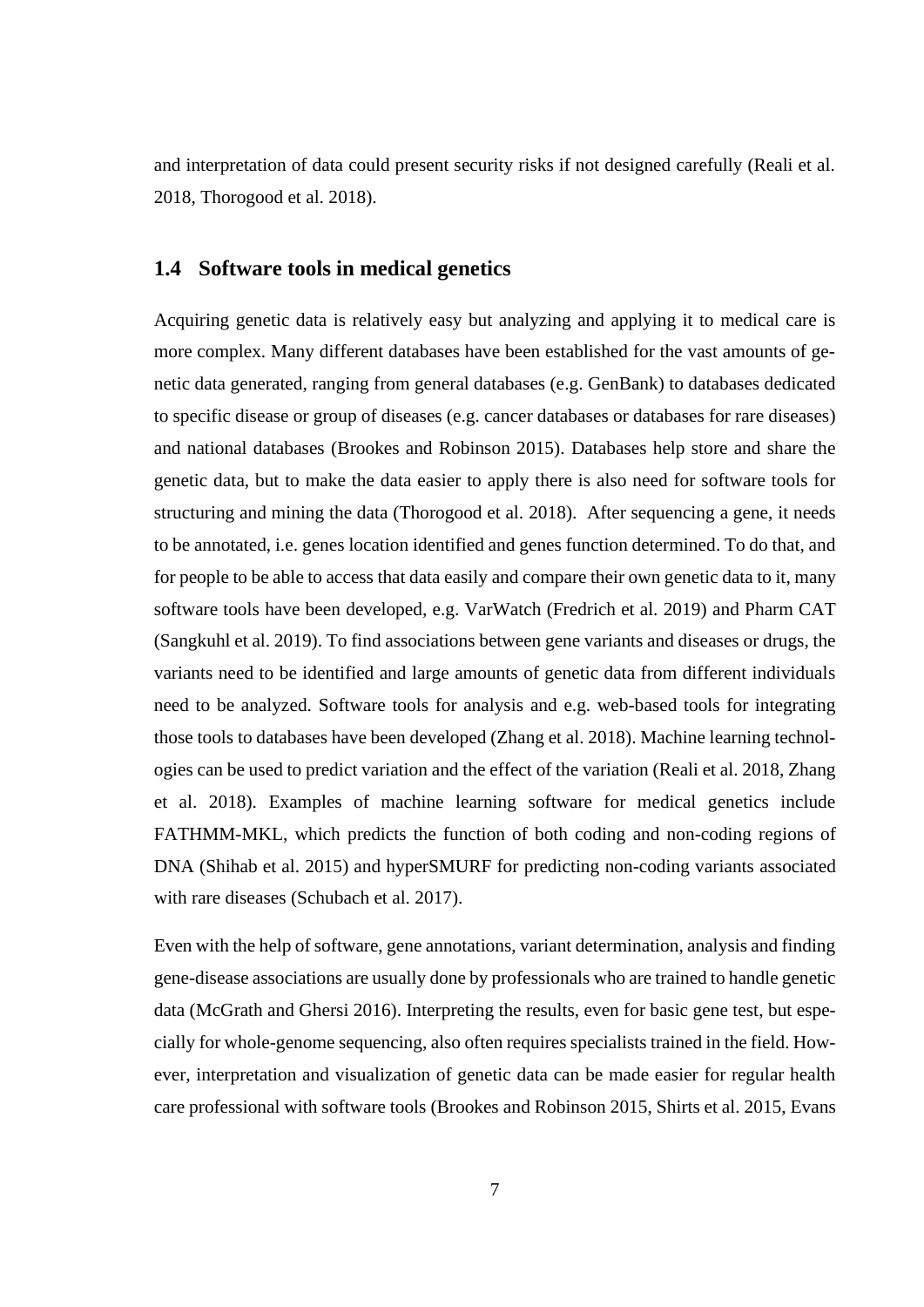et al. 2016, McGrath and Ghersi 2016). For example, Klonowska and colleagues (2015) review several portals used for visualizing and interpreting cancer gene data.

#### <span id="page-12-1"></span>**1.5 Systematic mapping study**

Systematic literature mapping is a way to provide a general overview of a specific research area. Petersen and colleagues give guidelines for performing a systematic mapping study in the field of software engineering in their 2008 paper and expand and elaborate them in their 2015 paper. According to those guidelines, in systematic mapping study a protocol with several steps is followed to categorize published literature on the research area and to provide a summary, often in visual form, of the results. A general overview of the mapping process is presented in Figure 1 (Petersen et al. 2008).



Figure 3. The systematic mapping process (Petersen et al. 2008).

<span id="page-12-0"></span>According to Petersen and colleagues (2008 and 2015), the process starts with defining the research questions and the scope of the research. In a mapping study, the main research question is often quite broad and about what is known about a specific topic. Higher level question can be broken down to several more specific questions to help with the data extraction. Since a general overview is the aim, the research questions are not supposed to be highly specific.

Following the guidelines set by Petersen and colleagues (2008 and 2015), after the research questions and scope are defined, a search string to use on scientific databases or a process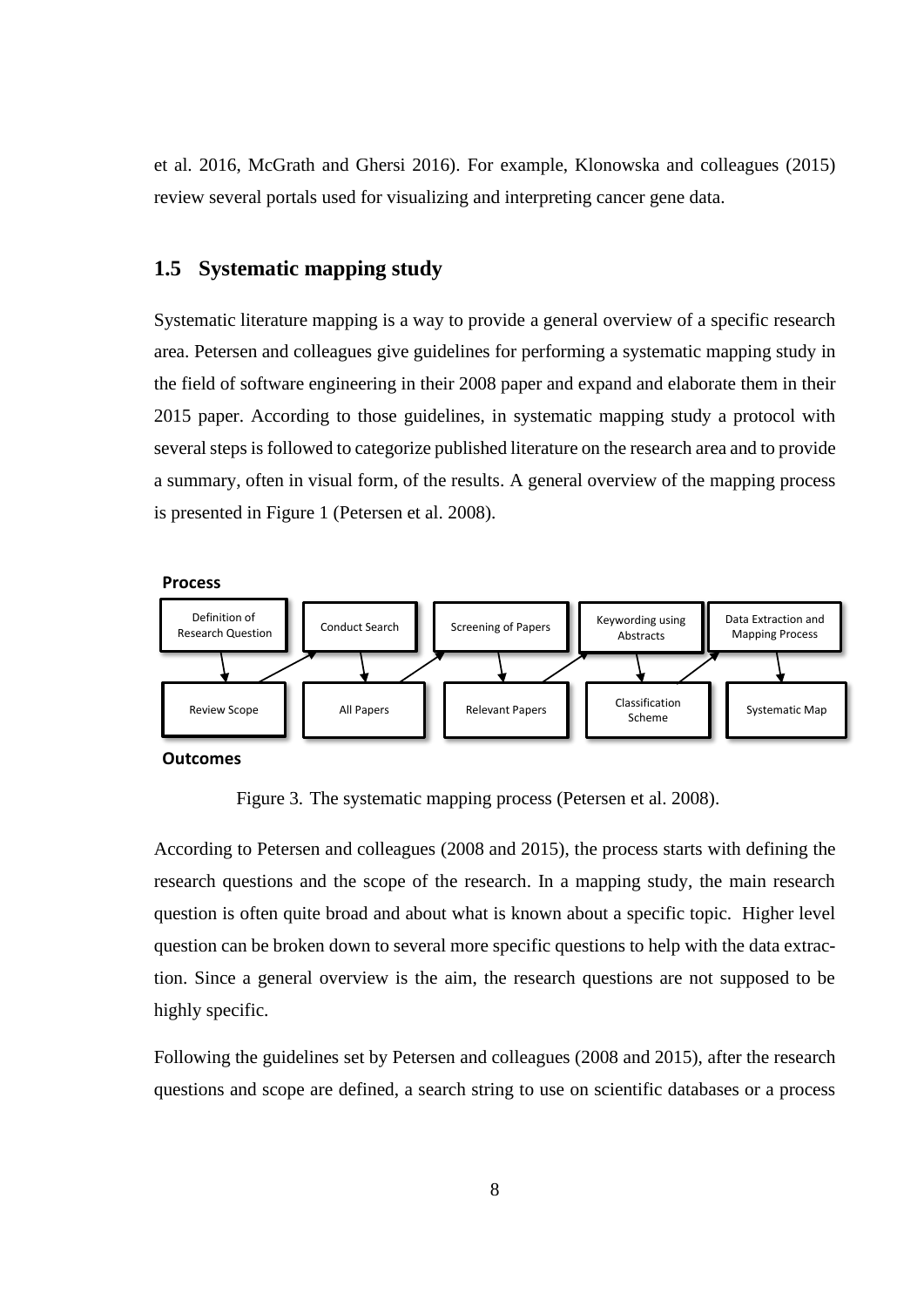for going through relevant sources manually is defined. According to Petersen and colleagues (2008 and 2015), the research questions drive how the search is done. The search for relevant papers is conducted, which results in papers to be screened on the next step.

According to Petersen and colleagues (2008 and 2015), the papers are screened by using inclusion and exclusion criteria. Inclusion and exclusion criteria are defined based on what can help answer the research questions. Relevance of the topic is one criteria, but there can also be criteria based on e.g. certain time period, language of the papers or publication venue. The aim is that after the screening only relevant papers remain.

Following the guidelines set by Petersen and colleagues (2008 and 2015), after finding the relevant papers, data extraction and classification is done to them. Petersen and colleagues (2008 and 2015) describe that one way to do it is keywording the abstracts i.e. looking for keywords and concepts in abstract and using them to find representative categories. Categories can be based e.g. on the topic or type of contribution, but a more general way is to categorize based on research approach. Petersen and colleagues (2008) summarize a way to categorize the papers based on the research approach used in the papers. The categorization is based on paper by Weiringa and colleagues (2005). The categories are presented in Table 1. In their 2015 paper, Petersen and colleagues expand on the categorization criteria, especially on the difference between validation and evaluation research. They specify that validation is not used in practice whereas evaluation is done in a real-world context.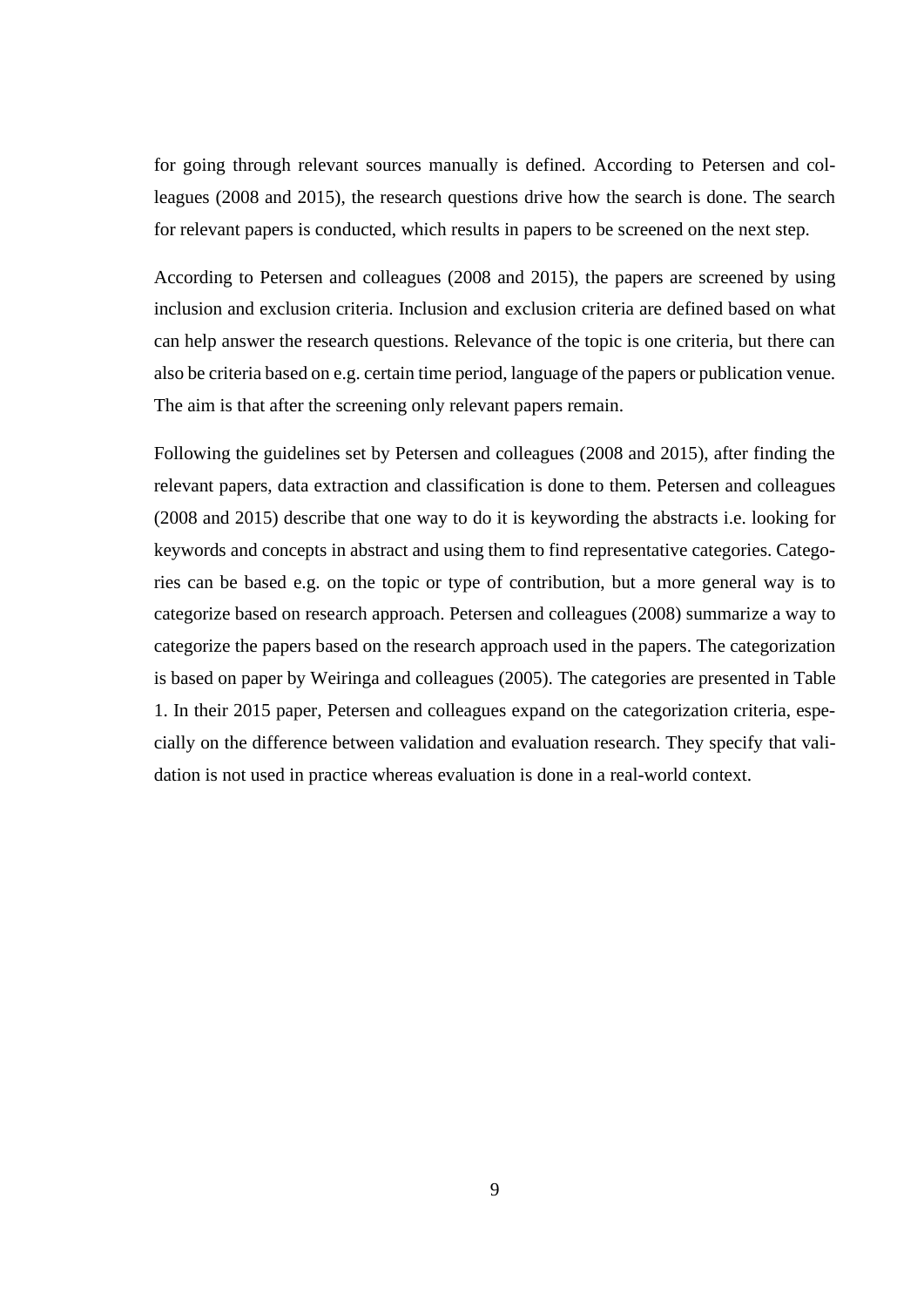| Category                    | Description                                                                                                                                                                                                                                                                                                                                                                              |
|-----------------------------|------------------------------------------------------------------------------------------------------------------------------------------------------------------------------------------------------------------------------------------------------------------------------------------------------------------------------------------------------------------------------------------|
| <b>Validation Research</b>  | Techniques investigated are novel and have not yet been implemented<br>in practice. Techniques used are for example experiments, i.e., work<br>done in the lab.                                                                                                                                                                                                                          |
| <b>Evaluation Research</b>  | Techniques are implemented in practice and an evaluation of the tech-<br>nique is conducted. That means, it is shown how the technique is imple-<br>mented in practice (solution implementation) and what are the conse-<br>quences of the implementation in terms of benefits and drawbacks (im-<br>plementation evaluation). This also includes to identify problems in in-<br>dustry. |
| <b>Solution Proposal</b>    | A solution for a problem is proposed, the solution can be either novel or<br>a significant extension of an existing technique. The potential benefits<br>and the applicability of the solution is shown by a small example or a<br>good line of argumentation                                                                                                                            |
| <b>Philosophical Papers</b> | These papers sketch a new way of looking at existing things by structur-<br>ing the field inform of a taxonomy or conceptual framework                                                                                                                                                                                                                                                   |
| <b>Opinion Papers</b>       | These papers express the personal opinion of somebody whether a cer-<br>tain technique is good or bad, or how things should been done. They do<br>not rely on related work and research methodologies                                                                                                                                                                                    |
| <b>Experience Papers</b>    | Experience papers explain on what and how something has been done<br>in practice. It has to be the personal experience of the author.                                                                                                                                                                                                                                                    |

Table 1. Research Type Facets (Petersen et al. 2008).

Following the guidelines set by Petersen and colleagues (2008 and 2015), the final step is mapping the results to a systematic map. Numbers of articles in each category are counted and presented. Often the results are presented in a visual form, e.g. with bubble plots or bar plots.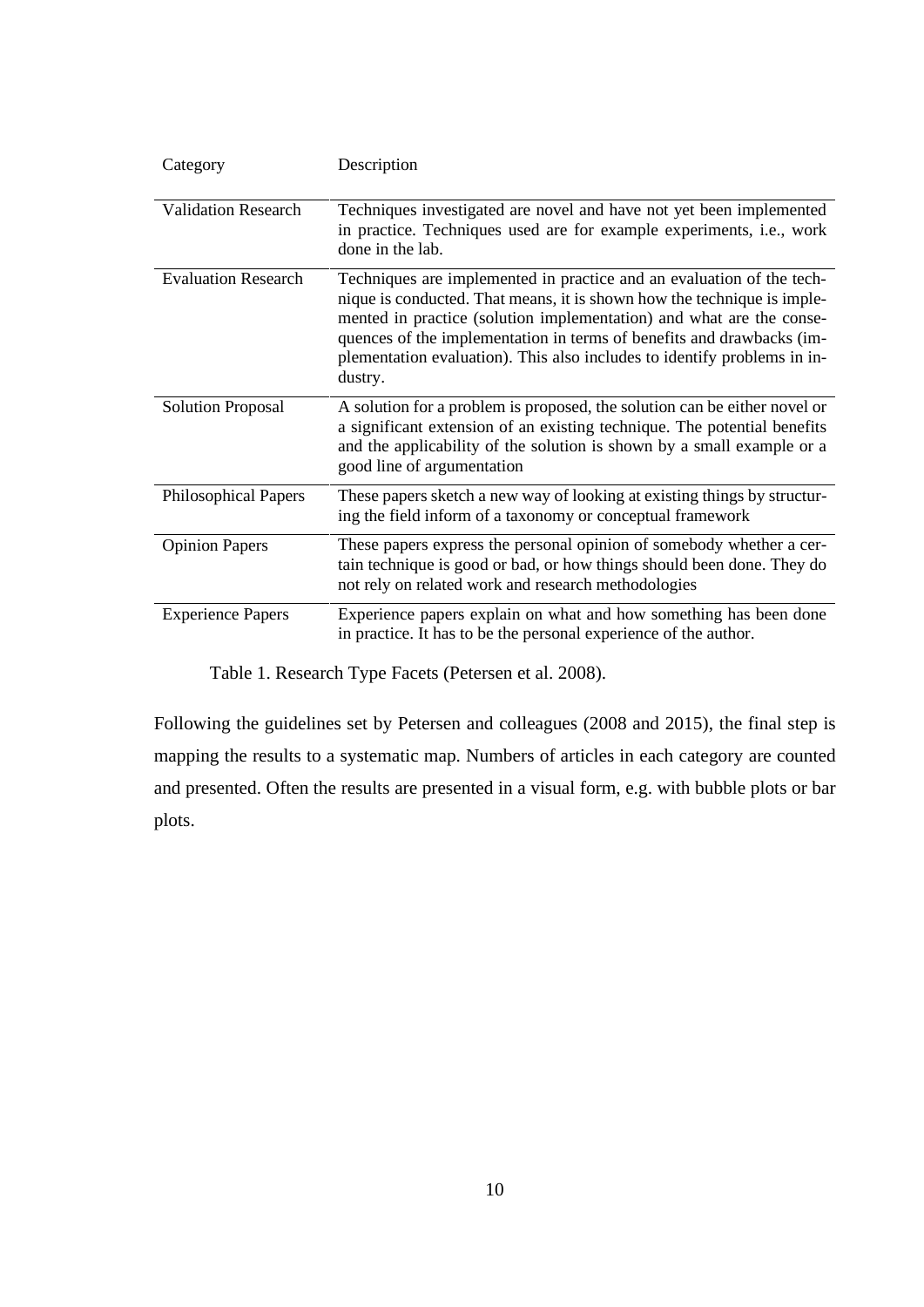### <span id="page-15-0"></span>**2 Materials and methods**

#### <span id="page-15-1"></span>**2.1 Background information**

To my knowledge, a systematic mapping study has not been done for medical genetics software. I searched Google Scholar, PubMed and Scopus with "systematic mapping study" AND "medical genetics" AND software. There were three results on Google Scholar. One of the results was a Master's thesis and not in English, one was clearly not about a systematic mapping study and one was a systematic mapping study, but not specifically about medical genetics software, but about feature-selection techniques used in big genomic data analysis. In PubMed there were 18 results but none of them were actually about systematic mapping study of medical genetics software. In Scopus there were three results also and none of them were a systematic mapping study on medical genetics software.

Medical genetics is a fast-growing field with demand for more precise and effective software increasing. There is need to map what the situation is regarding the literature covering the current software in medical genetics.

#### <span id="page-15-2"></span>**2.2 Research questions**

In this thesis, I strive to give a general view of the literature about medical genetics software. First, I made a more general (i.e. not tied to the topic) categorization based on the research approach used in the paper, as summarized by Petersen and colleagues (2008). I followed Table 1 categorization and use Petersen and colleagues later paper (2015) to help with deciding which categories each paper goes to. Then I categorized the literature I found according to the technological focus i.e. the type of aid they provide in the field of medical genetics. Technological focus categories were determined based on the initial reading on the topic and looking at what types of technological focuses arose from that. One category is data storage and sharing, e.g. databases, electronic records and other storage solutions (henceforth referenced as Storage). Second category is preprocessing and analysis of the data (henceforth referenced as Analysis). The third category is visualization and interpretation of the data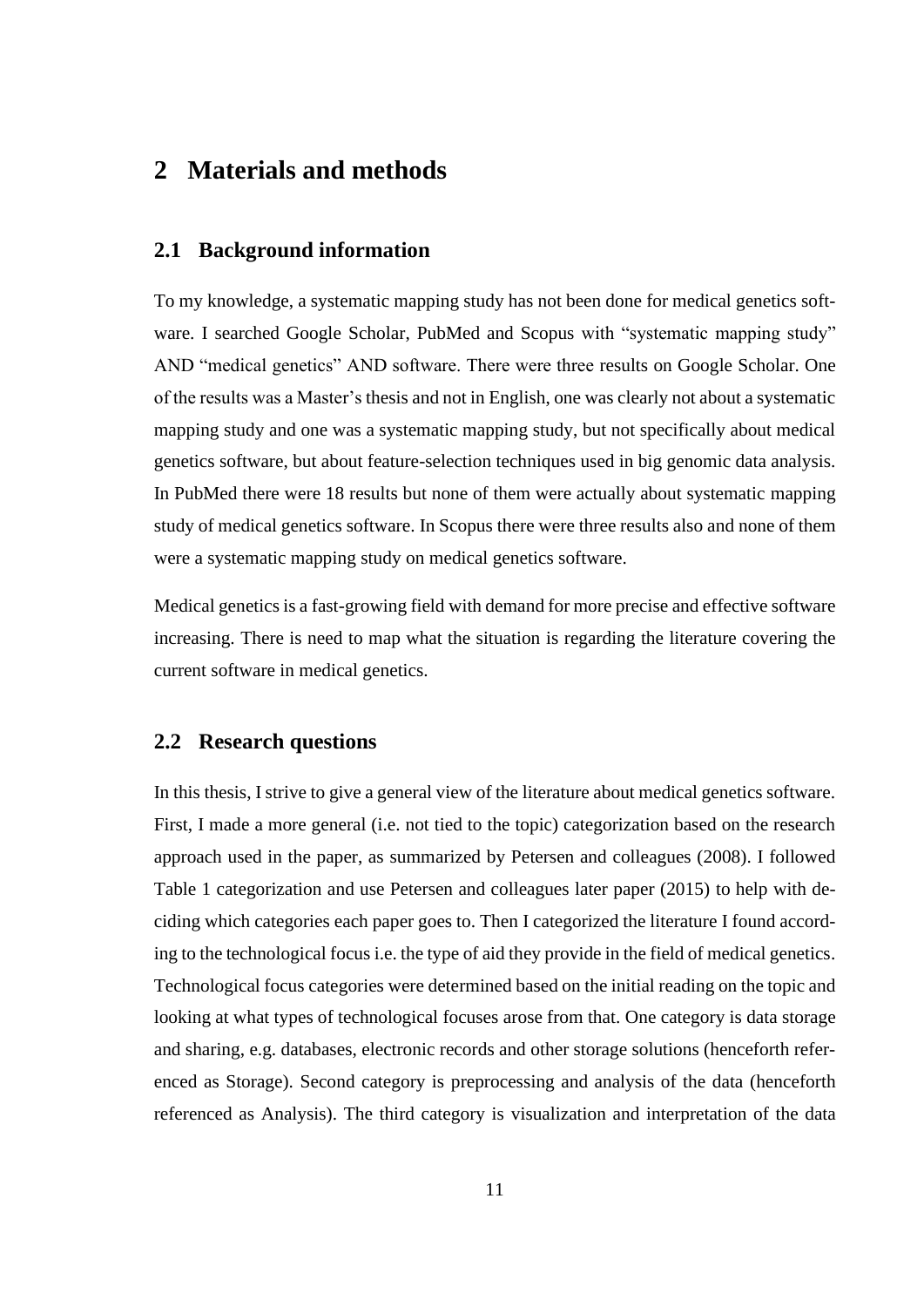(henceforth referenced as Interpretation). I also looked into if the issue of data privacy is addressed in the included literature. In addition, I took a look at what types of journals the papers are published in. Journal types were determined by looking what kinds of journals the articles were published in and making logical groups based on the focus of the journals. Thus, the research questions are:

- 1. What types of research approaches there are in the papers?
- 2. What is the technological focus (Storage, Analysis or Interpretation) of the papers?
- 3. Is data privacy addressed in the papers?
- 4. What types of journals the papers are published in?

#### <span id="page-16-0"></span>**2.3 Sources of literature**

Literary search was made on several sources of literature. The sources are Google Scholar, IEEE Xplore, PubMed, ISI Web of Knowledge, Scopus and ACM Digital Library. These sources provide good coverage of the subject, Google Scholar, ISI Web of Knowledge and Scopus being more general databases of literature, whereas IEEE Xplore and ACM Digital Library are more technical oriented databases, giving good coverage of the software-part of the mapping. PubMed is biomedical database, giving coverage to the medical genetics –part of the mapping.

#### <span id="page-16-1"></span>**2.4 Refining the search terms**

Test searches were done on some of the literature databases to refine the search terms. Searches for "since 2015" (Google Scholar and ACM Digital Library) or "2015-2019" (IEEE Xplore and Scopus) or the last 5 years (PubMed and ISI Web of Knowledge) were used. Also, in IEEE Xplore results were restricted to the "Journal" type (since it was an option to exclude the ones that were not needed, i.e. Conference, Magazines and Courses), in ISI Web of Knowledge only Articles and Reviews were included (Proceedings and Editorial Notes were excluded) and in ACM Digital Library only Periodical were included (e.g. Proceedings were excluded) to get only scientific articles in journals. Table 2 shows the date and search words used in the test searches, and in bold the actual search that was performed.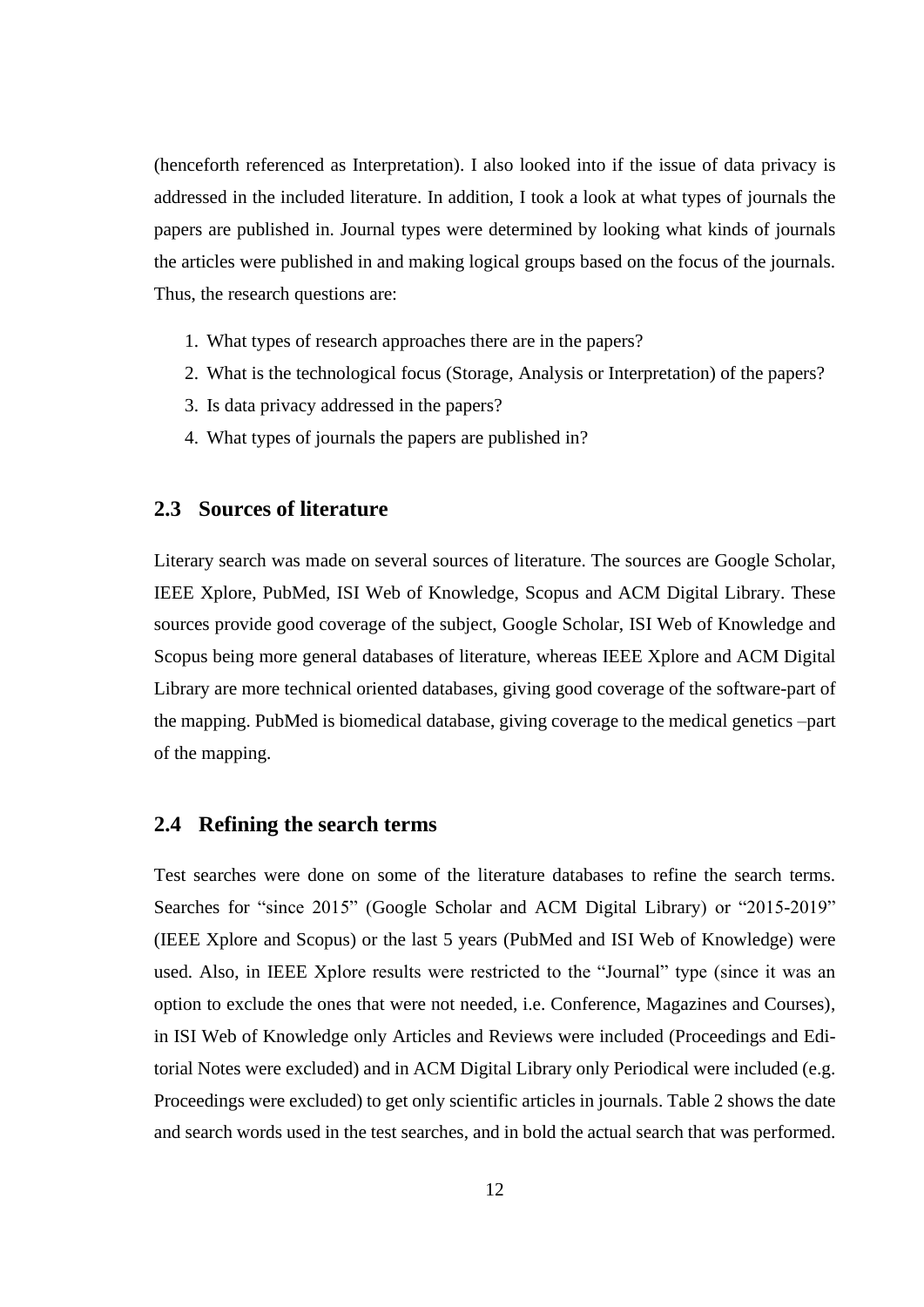| Google Scholar |
|----------------|
|----------------|

| Date      | Search terms                                                                   | Result   | Comment                                                                       |
|-----------|--------------------------------------------------------------------------------|----------|-------------------------------------------------------------------------------|
| 17.9.2019 | Medical AND<br>genetics AND<br>software                                        | 233 000  | Too general, need to refine more                                              |
| 17.9.2019 | Medical AND genetics AND<br>software AND gene testing                          | 15 500   | Still too many results, need to refine<br>more                                |
| 17.9.2019 | "Medical genetics" AND soft-<br>ware tool AND gene testing AND<br>digital tool | 4070     | Better, but still too much. Also, the<br>"digital" might be a confusing term. |
| 17.9.2019 | software"<br>"Medical<br>genetics<br>AND gene testing                          | $\theta$ | Too specific, no results                                                      |
| 17.9.2019 | "Medical genetics" AND "soft-<br>ware tool" AND gene testing                   | 476      | Much better result, suitable amount to<br>go through.                         |

IEEE Xplore

| Date      | Search terms                                                                                                                                                                 | Result | Comment                                                                                         |
|-----------|------------------------------------------------------------------------------------------------------------------------------------------------------------------------------|--------|-------------------------------------------------------------------------------------------------|
| 20.9.2019 | Medical AND genetics AND<br>software                                                                                                                                         | 17     | Opposite problem to Scholar, too few<br>results. Need to include more options.                  |
| 20.9.2019 | Medical AND genetics AND<br>software OR Medical AND ge-<br>netics AND web-based                                                                                              | 18     | Not much better. Could include an al-<br>ternative word for genetics (genomic).                 |
| 20.9.2019 | Medical AND genetics AND<br>software OR Medical AND ge-<br>netics AND web-based OR<br><b>Medical AND genomics AND</b><br>software OR Medical AND ge-<br>nomics AND web-based | 31     | Not very much, but better. Might be as<br>good as it gets without sacrificing the<br>precision. |

PubMed

| Date      | Search terms                                                                                                                                                                                       | Result | Comment                                              |
|-----------|----------------------------------------------------------------------------------------------------------------------------------------------------------------------------------------------------|--------|------------------------------------------------------|
| 20.9.2019 | Medical AND genetics AND<br>software                                                                                                                                                               | 4744   | Too many results, need to refine                     |
| 20.9.2019 | <b>Medical</b><br>AND<br>157<br>genetics<br><b>AND software OR Medical</b><br>AND genetics AND web-<br>based OR Medical AND<br>genomics AND software<br>OR Medical AND ge-<br>nomics AND web-based |        | Tried the same search as in IEEE, seemed<br>to work. |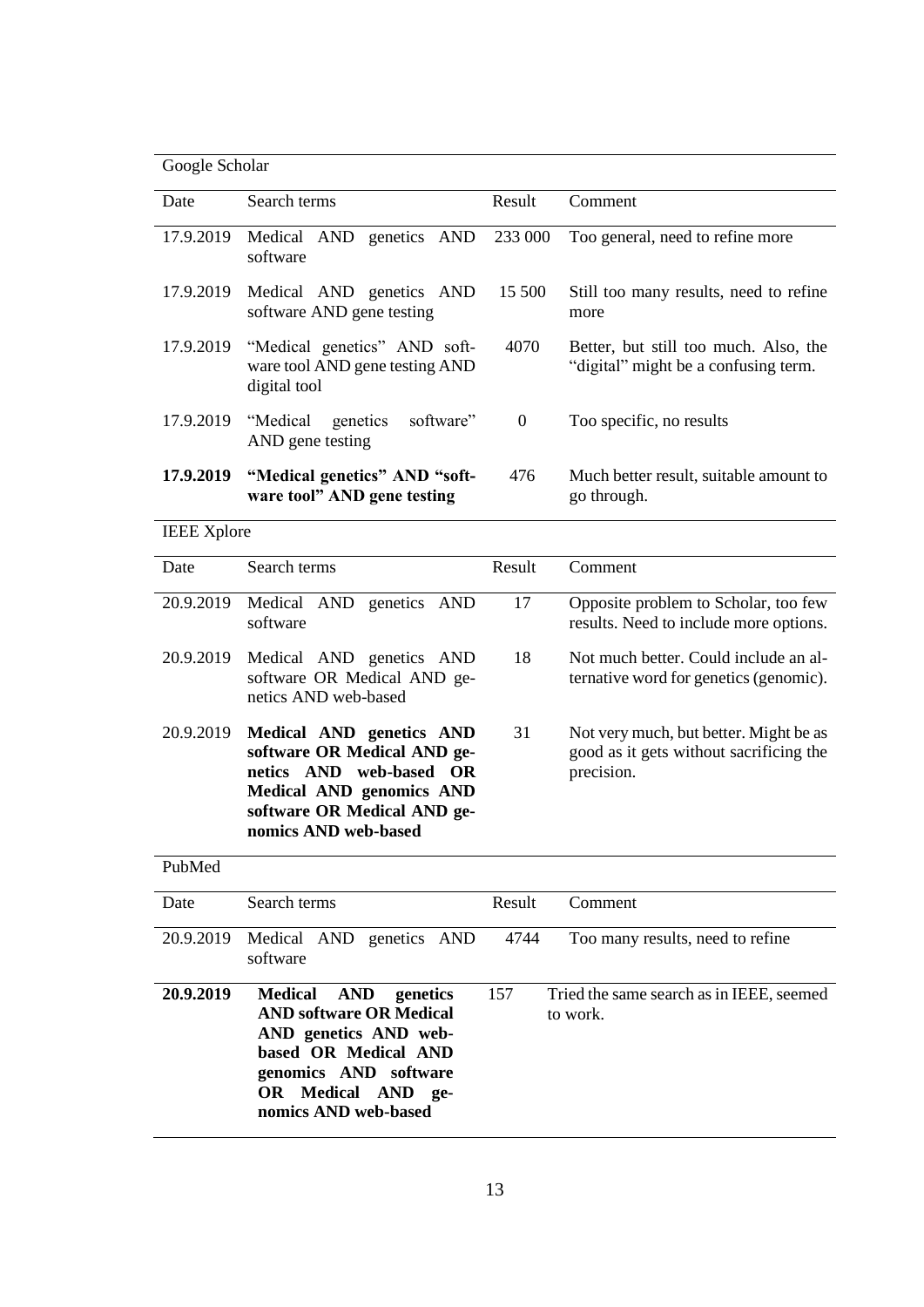| ISI Web of Knowledge       |                                                                                                                                                                                                    |        |                                                                                                      |  |  |
|----------------------------|----------------------------------------------------------------------------------------------------------------------------------------------------------------------------------------------------|--------|------------------------------------------------------------------------------------------------------|--|--|
|                            |                                                                                                                                                                                                    |        |                                                                                                      |  |  |
| Date                       | Search terms                                                                                                                                                                                       | Result | Comment                                                                                              |  |  |
| 7.10.2019                  | Medical AND genetics AND<br>software                                                                                                                                                               | 62     | Quite good but could include the alterna-<br>tive search words also.                                 |  |  |
| 7.10.2019                  | <b>Medical</b><br><b>AND</b> genetics<br><b>AND software OR Medical</b><br>AND genetics AND web-<br>based OR Medical AND<br>genomics AND software<br>OR Medical AND ge-<br>nomics AND web-based    | 122    | Same search as with IEEE Xplore and<br>PubMed, gives nice amount of results.                         |  |  |
| Scopus                     |                                                                                                                                                                                                    |        |                                                                                                      |  |  |
| Date                       | Search terms                                                                                                                                                                                       | Result | Comment                                                                                              |  |  |
| 10.10.2019                 | Medical AND genetics AND<br>software                                                                                                                                                               | 613    | Too many, try the same search as with<br>some others.                                                |  |  |
| 10.10.2019                 | <b>Medical</b><br><b>AND</b><br>genetics<br><b>AND software OR Medical</b><br>AND genetics AND web-<br>based OR Medical AND<br>genomics AND software<br>OR Medical AND ge-<br>nomics AND web-based | 27     | Very manageable result.                                                                              |  |  |
| <b>ACM Digital Library</b> |                                                                                                                                                                                                    |        |                                                                                                      |  |  |
| Date                       | Search terms                                                                                                                                                                                       | Result | Comment                                                                                              |  |  |
| 10.10.2019                 | Matches all: Medical ge-<br>netics software                                                                                                                                                        | 20     | Good result. Did not find option to in-<br>clude alternative words like "Genomic"<br>and "Web-based" |  |  |

Table 2. Date and search terms used in the test searches of the literature databases. The ones that were used in the actual search are in bold.

Objective was to search for articles published in the range of 2015-2019. The searches were done before 2019 was over (September and October of 2019), thus 2019 is not a full year. Also, for the sources that had an option to restrict the search for the last 5 years also gave some results for articles published in 2014.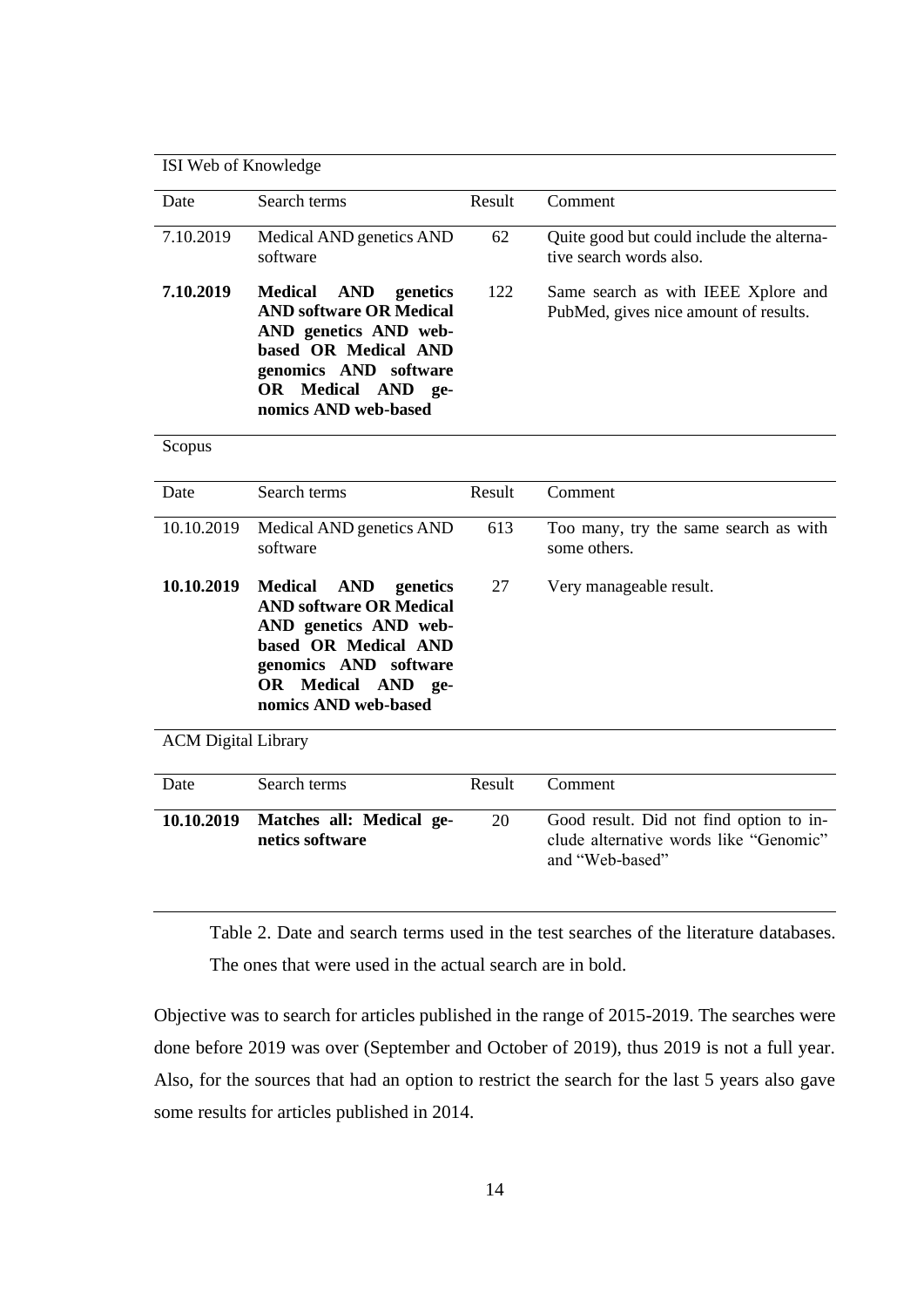To keep the workload and time used on it suitable for Master's thesis, the search was made a little stricter (using "software tool" instead of "software" and adding "Gene testing" to the search terms) and not include some alternative words (like "Genomic" as an alternative to "Genetics") on Google Scholar, which gives results very on a very wide scope. Also, option for including alternatives words ("Genomic" and "Web-based") in one search on ACM Digital Library was not found, and separate searches for them were not done for the same reason.

#### <span id="page-19-0"></span>**2.5 Literature trimming and categorizing**

After the literature search, I went through the results one by one. I put the references in an Excel file to ease keeping track of the process. Duplicate results were removed. Initial trimming was done based on if the literature type was an article in a scientific journal (books, conference papers and abstracts, posters etc. were eliminated). Then I looked if the article was in English (articles in other languages were eliminated) and if the full article was available, overall or for a University student (e.g. if only abstract was available, the result was eliminated). Finally, I looked at the title and abstract (when needed) to see if the article was about humans (articles dealing with subject other than humans were eliminated).

The articles that survived the initial trimming were looked at more closely. I read the title, abstract and, when needed, other parts (mostly Materials and Methods) to determine if the article was about medical genetics software. Medical genetics software needed to be covered in the article, either as a clearly stated focus of the article or as one of the significant focuses e.g. with comparisons or extensive description of different software. Short description of the software was not enough. In cases with multiple software described or compared, preferably the software were also addressed in the Discussion-portion of the article, but it was not always easy to determine which part would correspond to the Discussion-portion (due to articles having different formats). Thus, some judgement calls were made about if the article was deemed to address software deeply enough. If the article was determined to be about medical genetics software, it was included in the final dataset. Papers about general genetics software were excluded, if applicability to medical genetics was not at least mentioned. Papers about protein function and metabolomics were also excluded, since they are not strictly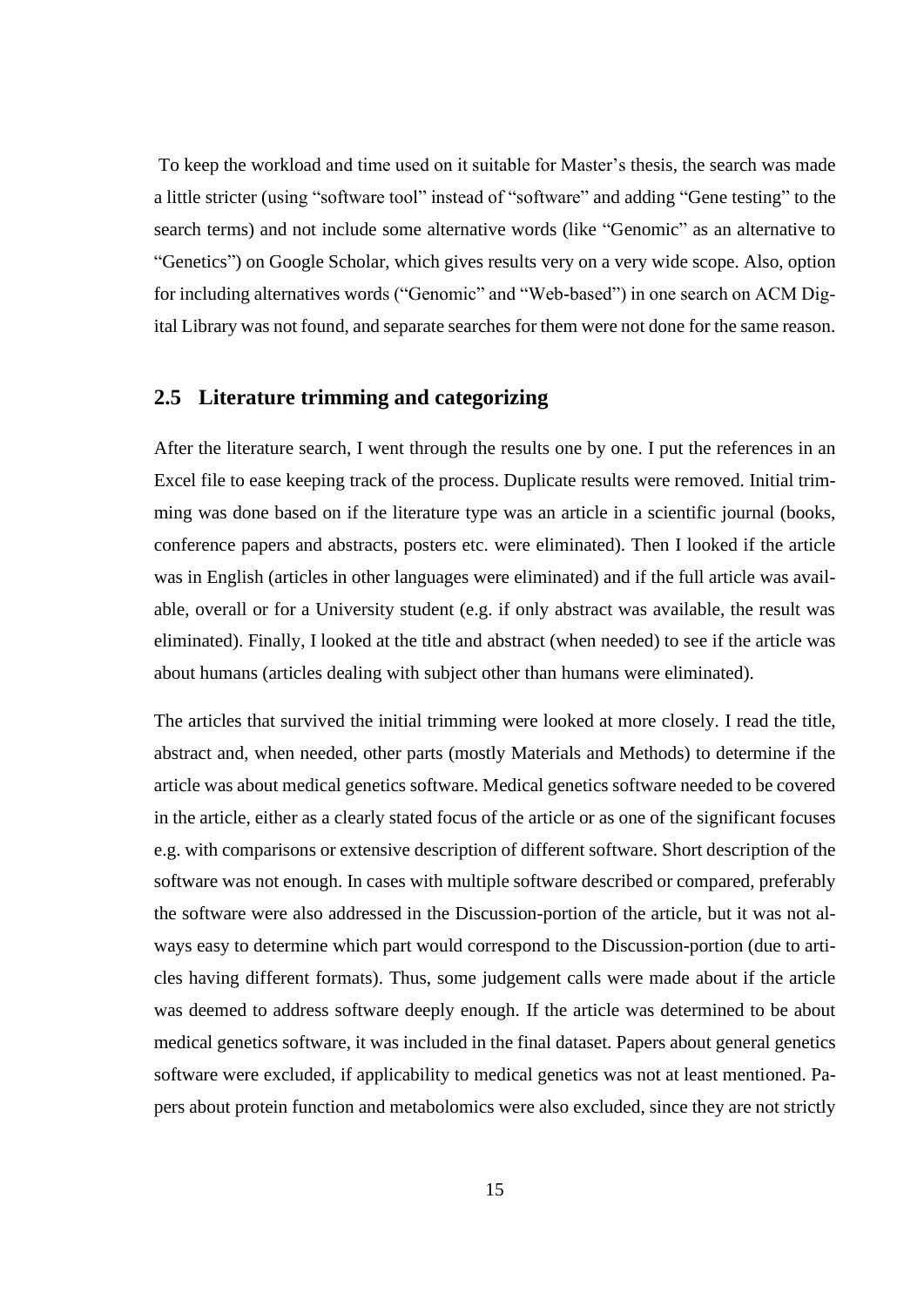about genetics, even if they are related and genetics is often mentioned in them. Included articles are shown in Appendix A.

There were 13 uncertain cases that were also looked at by the supervisor of this Master's thesis, Ville Isomöttönen, to see if we would come to the same conclusion about including or excluding the articles. There was disagreement whether to include the article or not on two cases. They were included and inclusion criteria were clarified on how much of a focus the medical genetics software needed to be in the article for it to be included. Altogether six articles out of the 13 were included.

The articles that made it into the final dataset were looked at still more closely to categorize them based on the research approach, technological focus and journal type and to determine if the data privacy is addressed in the paper. Categorizing the articles into research approach and technological focus groups were determined by reading the abstract and other parts of the text when necessary to determine which category the paper belongs to. Journal type of the article was determined by the name of the journal and, when needed, looking at the description of the journal. Word searches were made to determine whether data privacy is addressed in the paper. Words used in the search were 'confidentiality', 'protection', 'privacy', 'sensitive' and 'secure'. If there was a mention or wider handling of this issue, the article was categorized as addressing data privacy.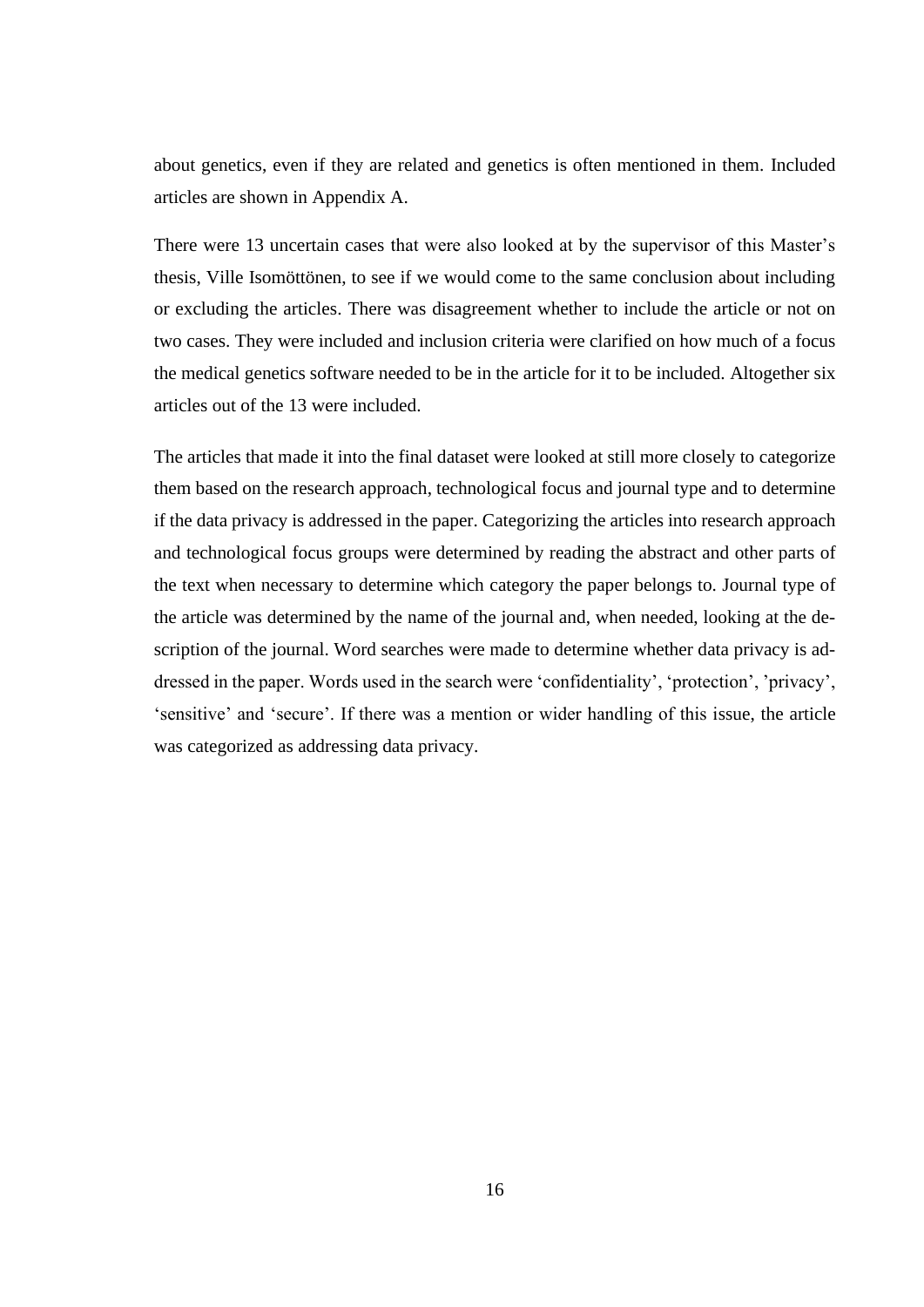## <span id="page-21-0"></span>**3 Results**

There were 833 results for the search of articles from different sources. Included in the systematic map were 126 articles, which is about 15.13% of all search results. In Table 3, the search results and number and percentage of included articles are shown for each source of literature, as well as the date the search was made. Figure 4 shows the mean number of articles each year from each source.

| <b>Source</b>              | <b>Search Date</b> | <b>Search results</b> | <b>Included</b> | <b>Percentage</b> |
|----------------------------|--------------------|-----------------------|-----------------|-------------------|
| Google Scholar             | 17.9.2019          | 476                   | 35              | 7.35%             |
| <b>IEEE</b> Xplore         | 20.9.2019          | 31                    | 12              | 38.71%            |
| PubMed                     | 20.9.2019          | 157                   | 53              | 33.76%            |
| ISI Web of Knowledge       | 7.10.2019          | 122                   | 20              | 16.39%            |
| Scopus                     | 10.10.2019         | 27                    | 2               | 7.41%             |
| <b>ACM</b> Digital Library | 10.10.2019         | 20                    | 4               | 20.00%            |

Table 3. Sources, date and results of literary search, as well as the number and percentage of articles included in the systematic map.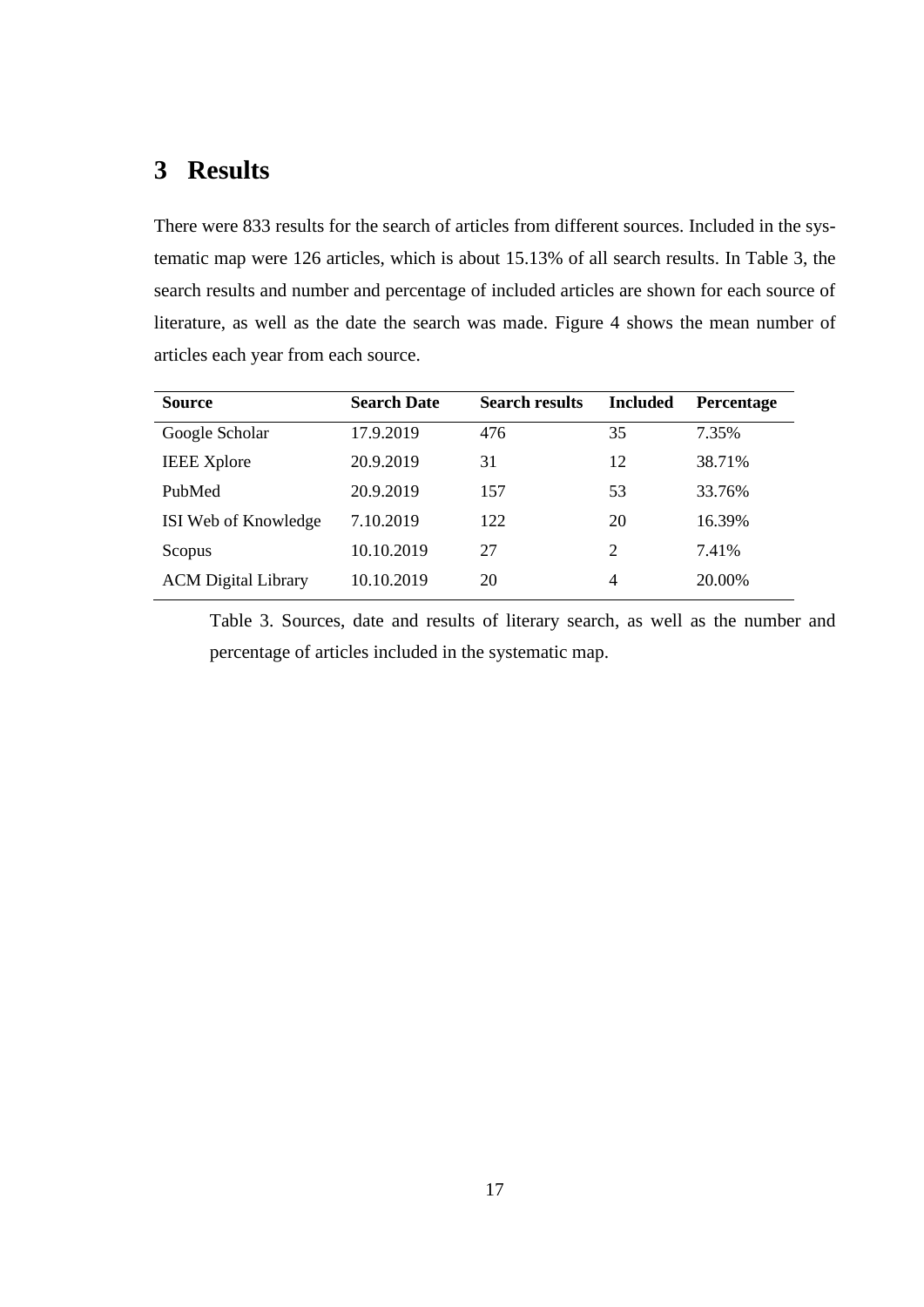

Figure 4. Mean number of articles each year shown from each source.

<span id="page-22-0"></span>Duplicates from other sources were left out of the systematic map in the order that the results were analyzed, e.g. if there was the same article in IEEE Xplore and in PubMed, it was left out of included articles in PubMed but kept in IEEE Xplore. Consequently, some sources would have had more included articles than is in Table 3 if duplicates had not been eliminated (Pubmed 54 instead of 53, ISI Web of Knowlegde 25 instead of 20, Scopus 9 instead of 2).

Range of the publishing years was set to 2015-2019, but since some of the sources only had the option of "last five years", there are some articles from 2014. They are only from the last few months of 2014, so they are combined with articles from 2015.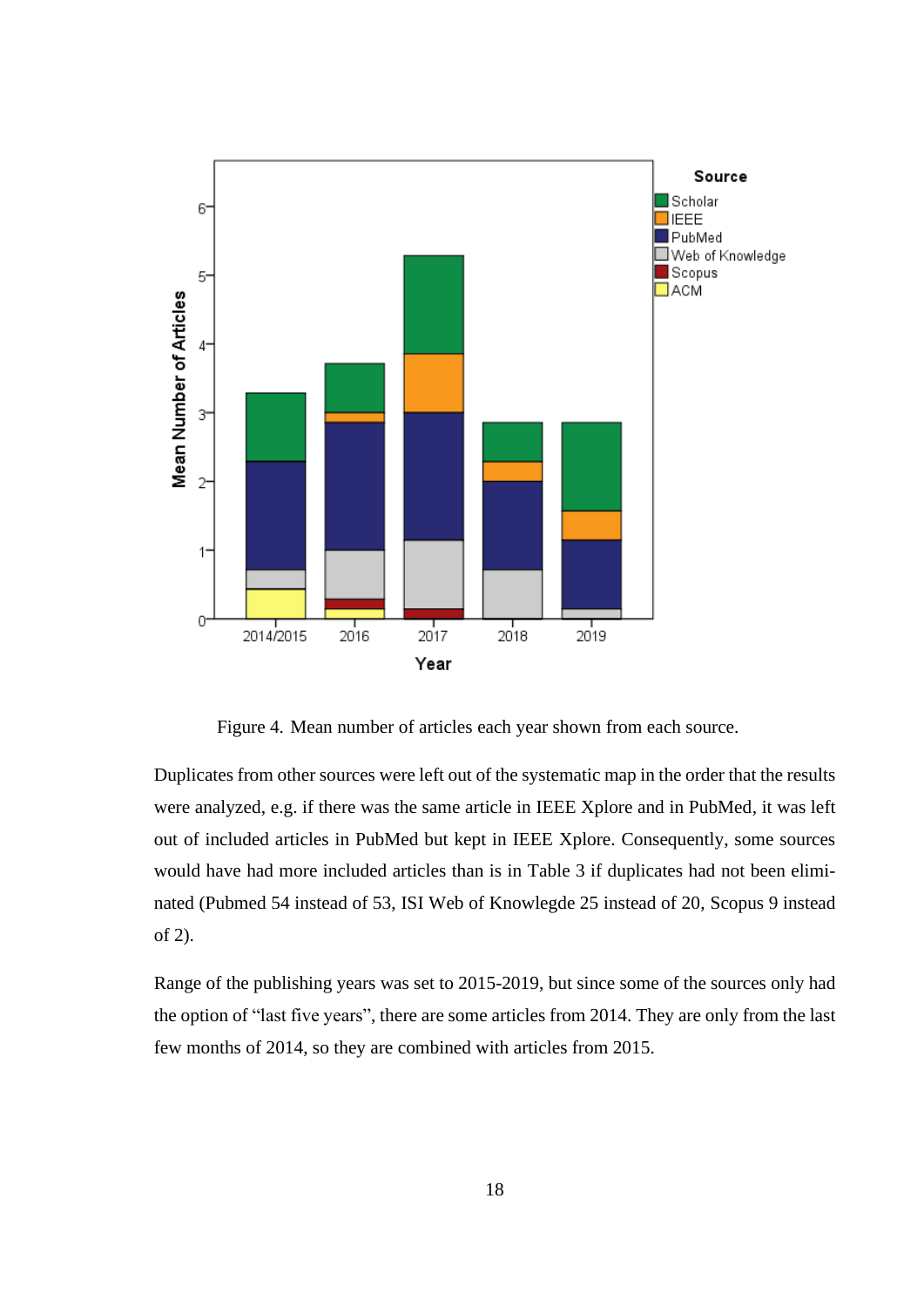## <span id="page-23-0"></span>**3.1 Research type**

Articles were categorized based on the research approach that was used in the study. Vast majority of the included articles are of type Validation (90 out of 126). Number of articles in each group is shown in Table 5 and Figure 5 shows the different types of articles each year.

| <b>Research Type</b>     | <b>Number of Articles</b> |
|--------------------------|---------------------------|
| Validation               | 90                        |
| Evaluation               | 9                         |
| Philosophical            | 17                        |
| <b>Solution Proposal</b> | 8                         |
| Experience               | $\mathcal{D}_{\cdot}$     |
| Total                    | 126                       |

Table 4. Number of articles in each Research Type –group.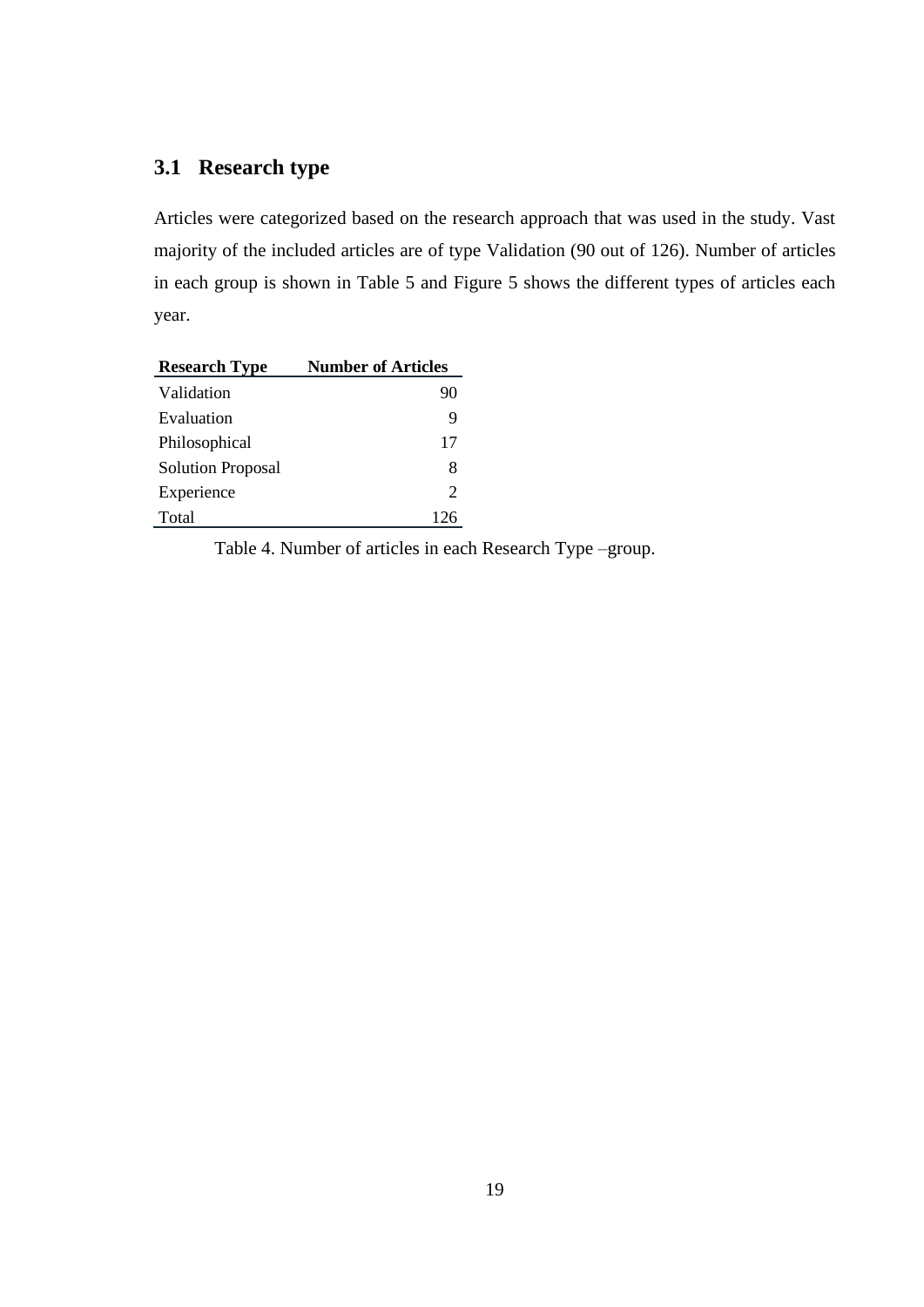

Figure 5. Mean number of articles each year in each research type.

#### <span id="page-24-1"></span><span id="page-24-0"></span>**3.2 Technological focus and privacy of data**

Articles were also categorized based on the technological focus of the article, i.e. if they are about data storage, data analysis or preprocessing, or about interpreting or visualizing data. Often clear cut categorization was not possible, since article would deal with multiple technological focuses or the software presented had different functions that fell into different categories. Thus, some articles were categorized into combinations of the categories.

Largest group is Analysis (52 out of 126). Number of articles in each group are shown in Table 5 and Figure 6 shows the different groups in each year.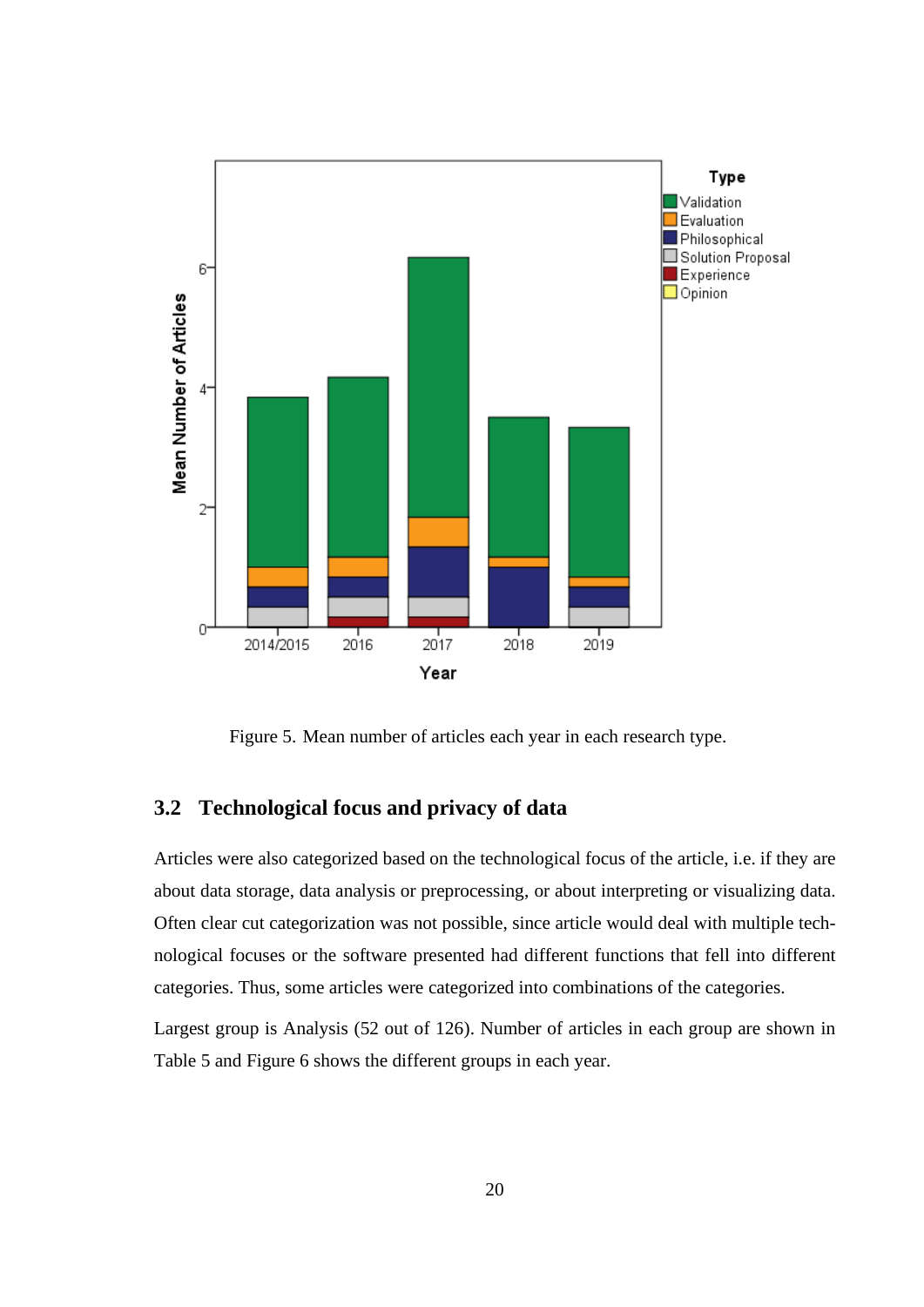| <b>Technological focus</b> | <b>Number of Articles</b> |
|----------------------------|---------------------------|
| Storage                    | 8                         |
| Analysis                   | 52                        |
| Interpretation             | 12                        |
| Storage/Analysis           | 18                        |
| Storage/Interpretation     | 2                         |
| Analysis/Interpretation    | 11                        |
| A11                        | 23                        |
| Total                      | 126                       |

Table 5. Number of articles in each Technological focus –group.



<span id="page-25-0"></span>Figure 6. Mean number of articles each year in each Technological focus –group.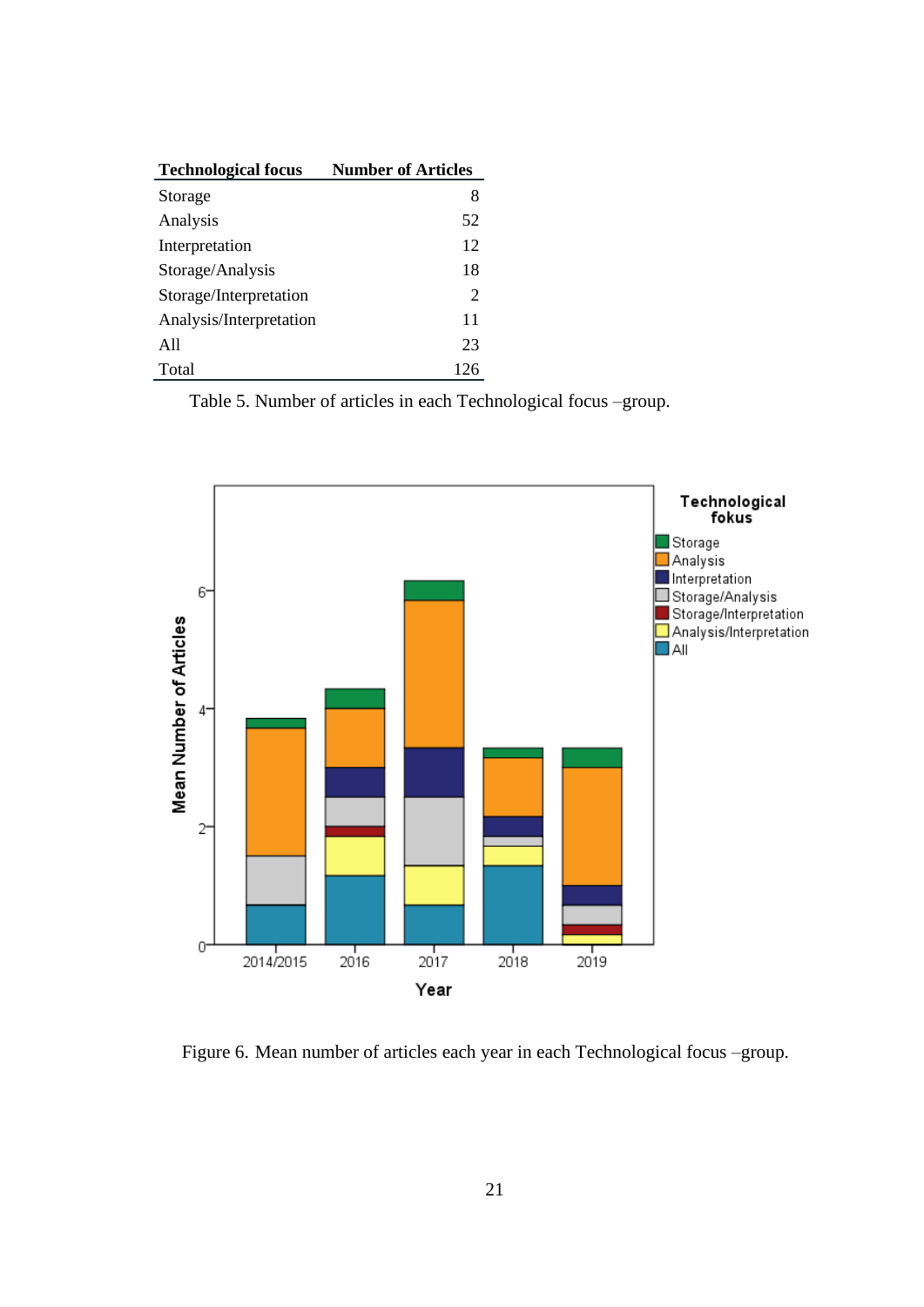One of the research questions was if privacy of data is addressed in the articles. Number of articles addressing data privacy is 35 (out of 126). Privacy of data is addressed most in articles where the Technological focus is combination of all the groups (Storage, Analysis and Interpretation). Table 6 shows the numbers of articles addressing data privacy in each Technological focus groups overall and the percentage of those papers in each group out of all the papers in the group. Figure 7 shows the number of articles addressing data privacy in each of those groups in each year.

| <b>Technological focus</b> | Number of papers privacy |                | <b>Percentage of papers</b> |
|----------------------------|--------------------------|----------------|-----------------------------|
|                            | is addressed in          |                | in the group                |
| Storage                    |                          | $\overline{2}$ | 25 %                        |
| Analysis                   |                          | 5              | 9.62 %                      |
| Interpretation             |                          | 5              | 41.67 %                     |
| Storage/Analysis           |                          | 5              | 27.78 %                     |
| Storage/Interpretation     |                          | 1              | 50 %                        |
| Analysis/Interpretation    |                          | 3              | 27.27 %                     |
| All                        |                          | 14             | 60.87 %                     |
| Total                      |                          | 35             | 27.78 %                     |

Table 6. Number of articles addressing data privacy in each Technological focus –group and the percentage of those papers in each group out of all the papers in the group.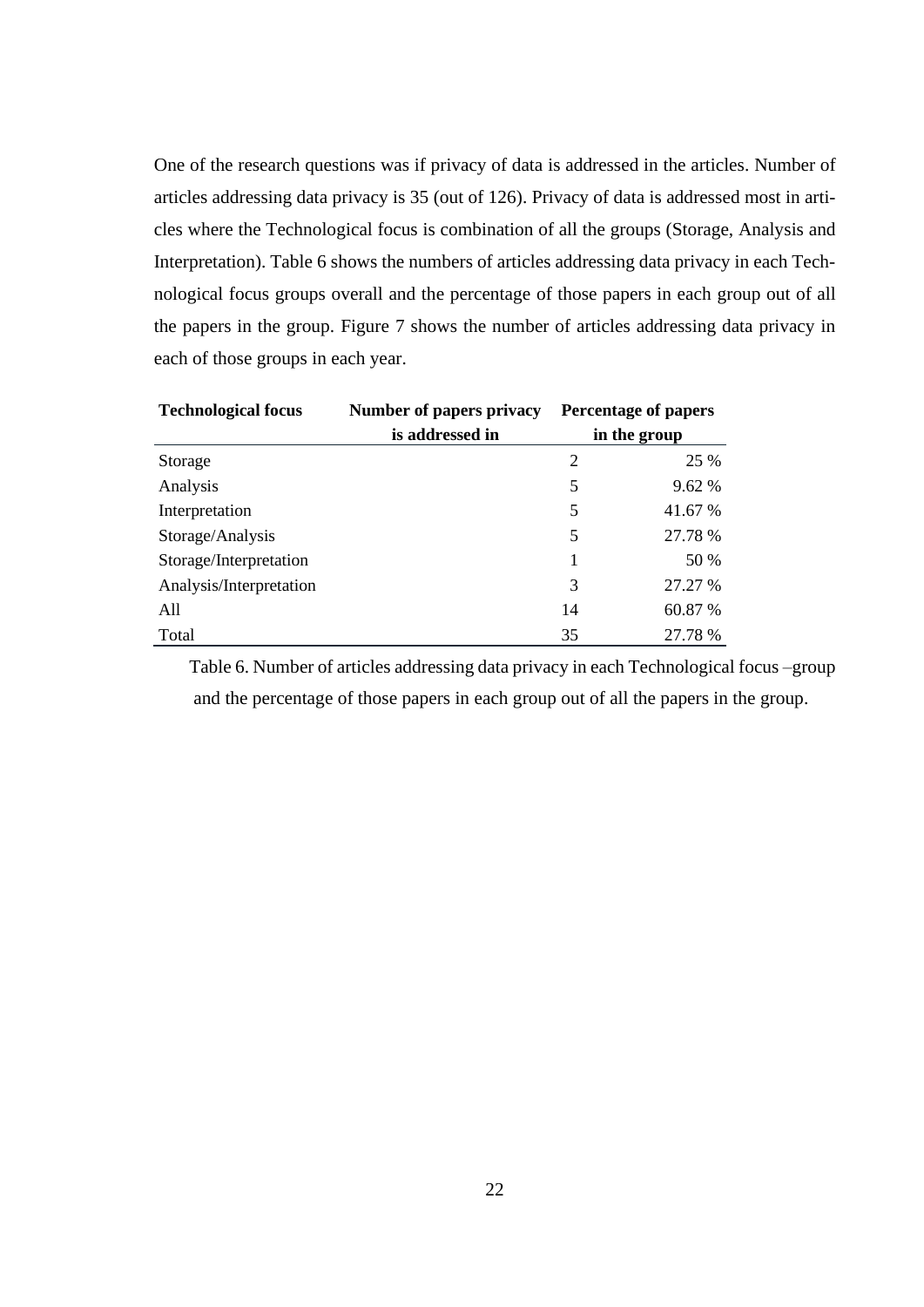

<span id="page-27-0"></span>Figure 7.Mean number of articles addressing data privacy each year in each Technological focus -groups

### <span id="page-27-1"></span>**3.3 Journal types**

The types of journals the articles were published in was looked into also. Journal types were determined while looking at the included articles and what kinds of groups could be formed from the types of journals the papers were published in based on the focus of the journal. Each paper was categorized based on the title of the journal it was published in, and in unclear cases the description of the journal was checked. Journal types and what kinds of journals are in each type are presented in Table 7.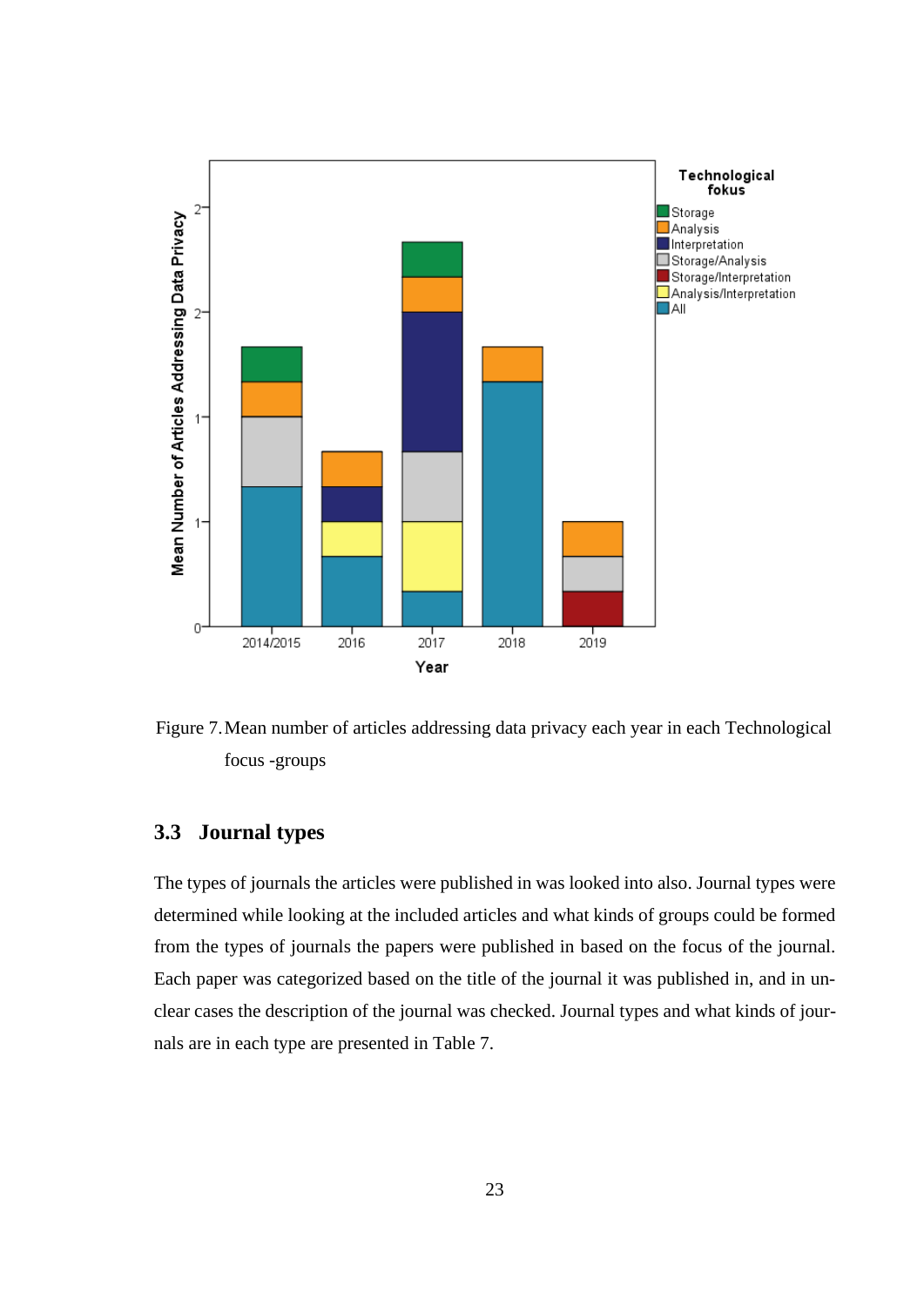| <b>Journal Type</b>     | Kinds of journals included                                                                |
|-------------------------|-------------------------------------------------------------------------------------------|
| <b>Bioinformatics</b>   | Journals with Bioinformatics on their name and Biodata Mining.                            |
| Genetics/DNA            | Journals with words like Genome, Genomics or Genetics on                                  |
|                         | their name (without something referring to medical), Nucleic                              |
|                         | Acid Research and Human Mutation.                                                         |
| Medical                 | Journals with words like Medicine, Clinical, Epidemiology,                                |
|                         | Hepatology, Pediatrics or Cancer in the name.                                             |
| <b>Computer Science</b> | Elife, Gigascience, IEEE Access and Computer Networks                                     |
|                         | General Natural Sciences Journals without specific focus but about Natural Sciences, e.g. |
|                         | Scientific reports, Plos One, Nature and Methods.                                         |
| Patent                  | Patent applications.                                                                      |
| Cell/Yeast/Nano         | Journals about cells, yeast or nanotechnology are combined to-                            |
|                         | gether since there were only few.                                                         |

Table 7. Different journal types and what kinds of journals are in them.

The largest group was journal type Medical (39 articles) and Genetics/DNA was a close second (36 articles). Table 8 shows the number of articles in each group and Figure 8 shows the mean number of articles in each group for each year.

| <b>Journal Type</b>             | <b>Number of Articles</b> |
|---------------------------------|---------------------------|
| <b>Bioinformatics</b>           | 25                        |
| Genetics/DNA                    | 36                        |
| Medical                         | 39                        |
| <b>Computer Science</b>         | 6                         |
| <b>General Natural Sciences</b> | 15                        |
| Patent                          | 1                         |
| Cell/Yeast/Nano                 | 4                         |
| Total                           | 126                       |

Table 8. Number of articles in each Journal Type –group.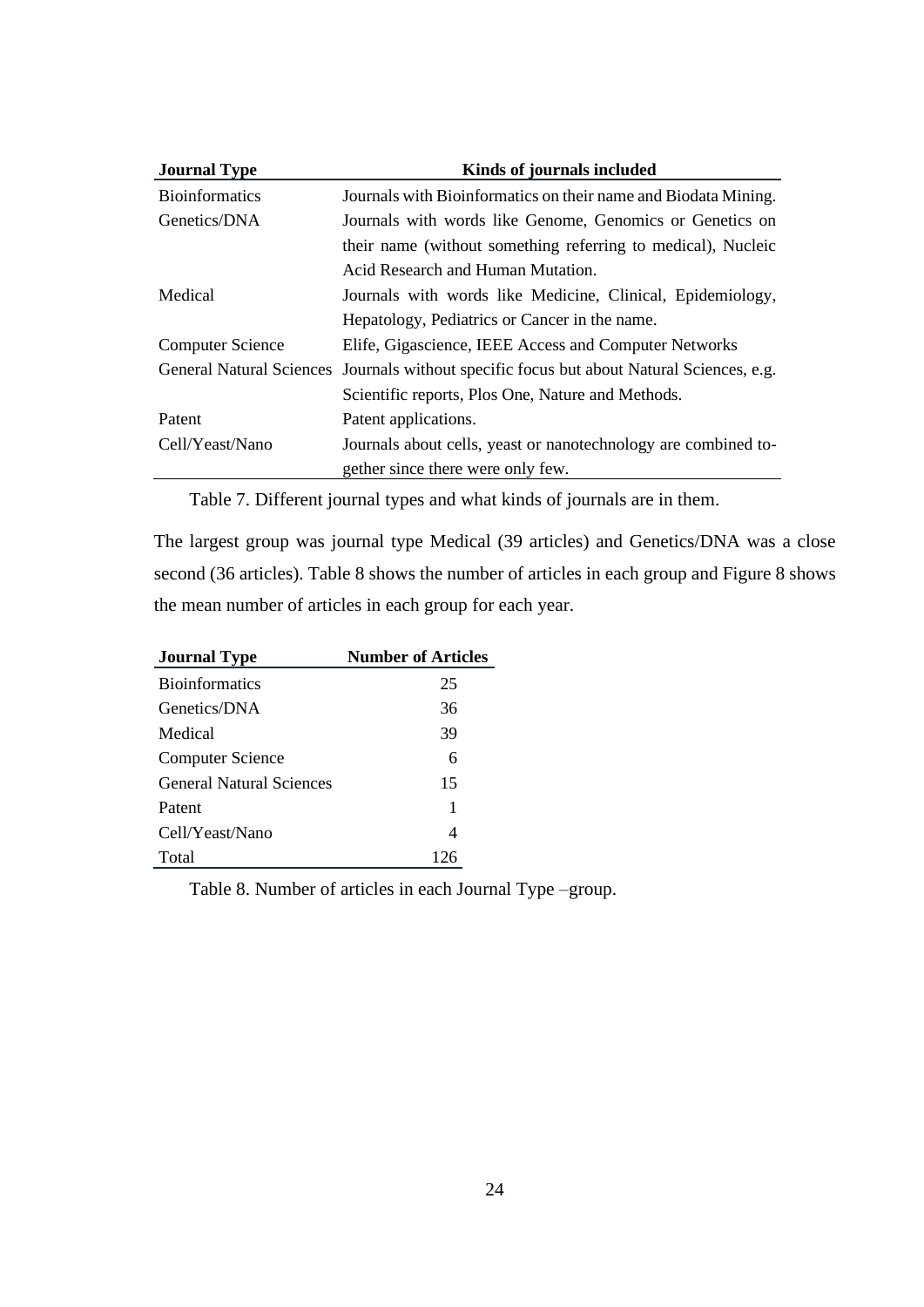

<span id="page-29-0"></span>Figure 8. Mean number of articles each year in each Journal Type.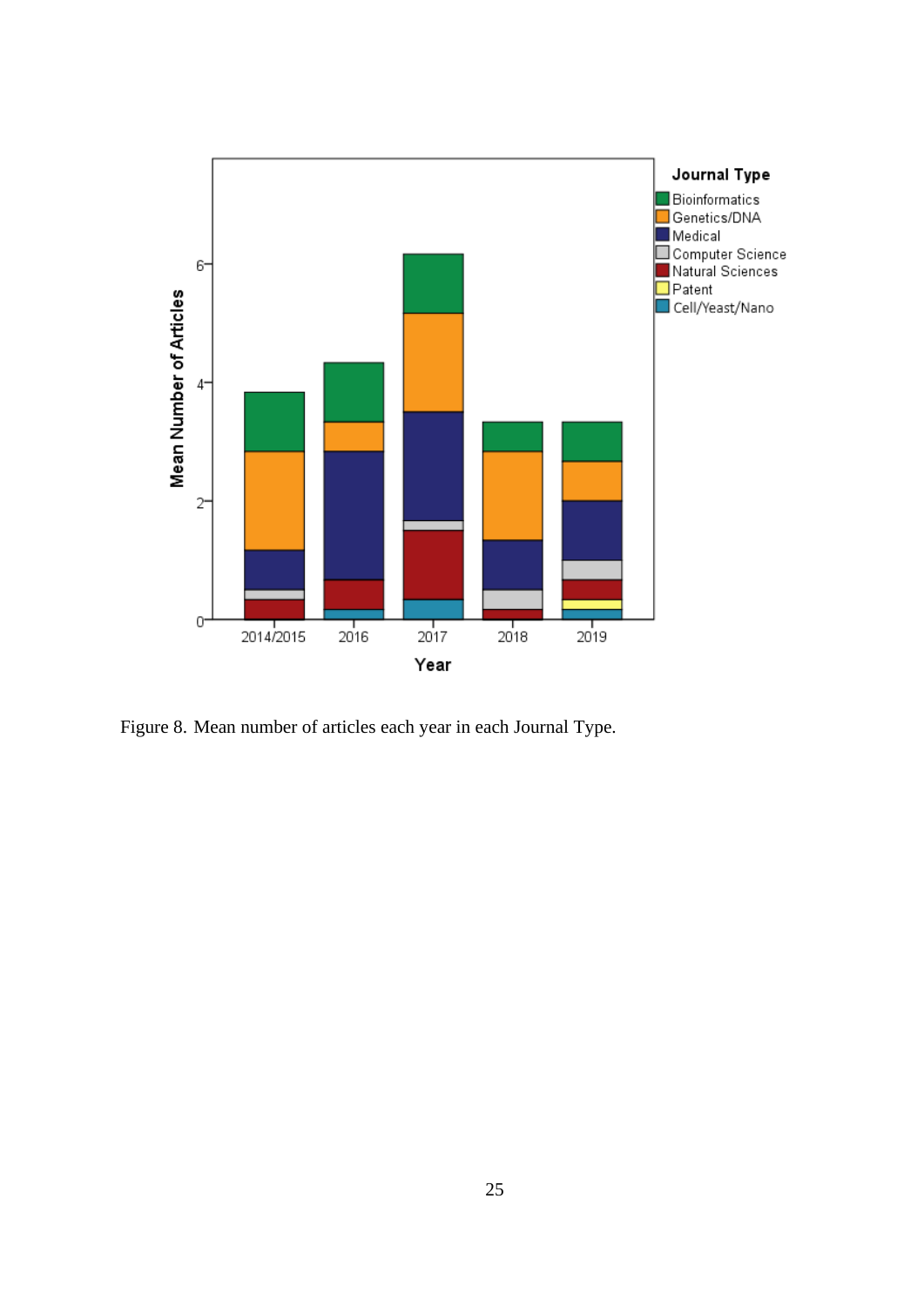### <span id="page-30-0"></span>**4 Discussion**

Using software in medical genetics is becoming more and more important as commercial gene tests and whole-genome sequencing to aid health care are becoming more common (Evans et al. 2016, McGrath and Ghersi 2016). The purpose of this study was to systematically map the literature on medical genetics software to answer four research questions:

- 1. What types of research approaches there are in the papers?
- 2. What is the technological focus (Storage, Analysis or Interpretation) of the papers?
- 3. Is data privacy addressed in the papers?
- 4. What types of journals the papers are published in?

Search was done on six different sources and results were trimmed to include only the relevant articles published in peer-reviewed journals in 2015-2019. Included papers were categorized to answer the research questions. Results are discussed in the following subchapters.

#### <span id="page-30-1"></span>**4.1 Research type**

The categorization based on the research approach used shows that Validation is the most common research type in this study. This is probably partly due to what search terms were used and how the inclusion and exclusion criteria were defined. Search was for medical genetics software and papers were only included if that was at least one of the focuses in the paper. It would stand to reason that most of the papers would then be about introducing software that can be used in medical genetics. One of the issues was whether to categorize some of the papers as Validation or Evaluation. Some papers that introduced new software included only small amount of testing of the software whereas some had very extensive testing done either with simulated or real data, or both. To determine what amount of testing would warrant categorizing the paper as Evaluation was difficult, so it was decided to use a very simple and clear cut criteria: if paper was by the developers of the software introducing new software, it was categorized as Validation and if the paper was by other people than the developers of the software, e.g. comparing the software to other software, it was categorized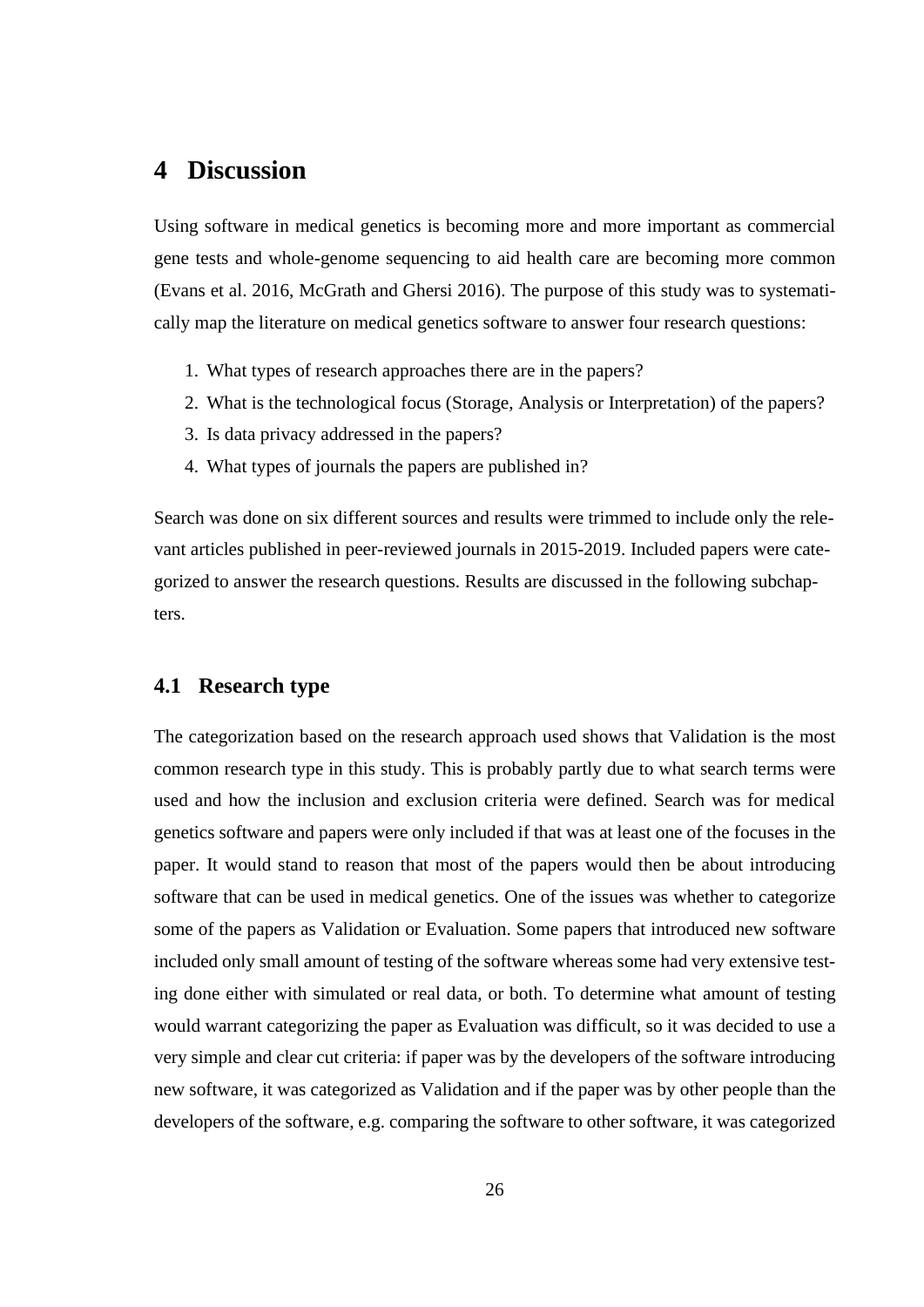as Evaluation. This criteria for categorizing is not without problems, since some of the papers categorized as Validation could be better suited to Evaluation.

The second largest group is Philosophical papers. These are the kinds of papers that focus on bringing together information on some subject related to medical genetic software. Some are generally about medical genetics, and some are about some specific system or group of software types (e.g. databases for medical genetics). It could be that these kinds of papers will get more common as genetics starts to be used more and more in health care. In my data, there is some increase in number of papers of this group in more recent years (2017 and 2018) compared to earlier years (2014/2015 and 2016). The exception is 2019 with fewer papers in this group, but that could be because the results do not cover the last few months of 2019 (searches were done in September and October of 2019).

There are some Evaluation papers, but the relatively low number of them could be due to the categorization criteria, as explained above. Some Solution Proposal papers were also found with the search. They are the kinds of papers which outline an idea for a system or software for medical genetics, even with some execution of the idea in some of them, but no testing of system or software included. Relatively low number of these could be due to inclusion criteria only covering articles in peer-reviewed journals and excluding e.g. conference papers, which might have more of Solution Proposal papers. Very low number of Experience papers and no Opinion papers might also be explained by similar reasons.

#### <span id="page-31-0"></span>**4.2 Technological focus and privacy of data**

Software tools can ease the challenges in using genetics in health care, which include storing and sharing vast amounts of data, analyzing complex genetic data to find relevant information and helping medical care professionals interpret and visualize genetic data (McGrath and Ghersi 2016, Milicchio et al. 2016, Reali et al. 2018, Zhang et al. 2018). In my study, most of the papers deal with preprocessing and analysis of the genetic data. Many different things in genetics are of interest in health care, e.g. small mutations, larger mutation, repeat or copy number variation and methylation of DNA (Read 2017). There are also many dif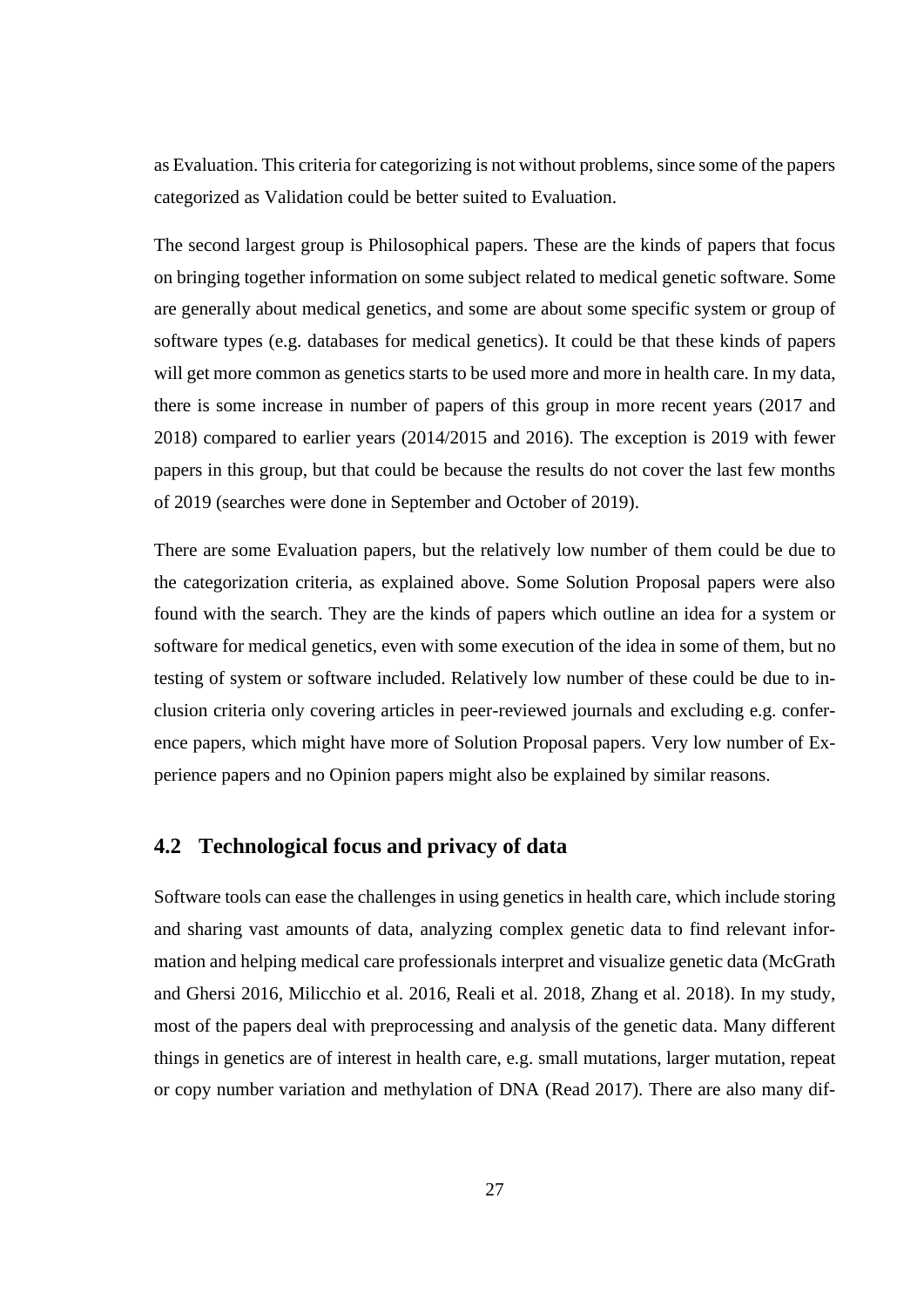ferent techniques to generating genetic data, from specific gene tests to whole-genome sequencing, and from looking at the structure of chromosomes to measuring gene expression (Hedenfalk et al 2001, Stranger et al. 2005, Klonowska et al. 2015, Reali et al. 2018). It would stand to reason that there is a need for many different software to help with all the different kinds of data.

Relatively low number of papers on storing the data could be explained with many of the databases being established before the range (2015-2019) of this study so that not that many papers are written about them anymore. One reason could also be a shift from merely storing and sharing the data to including tools that enable using the data more efficiently. In my study, the number of papers dealing with not just storage, but storage combined with analysis, interpretation or both is quite high (45), supporting this conclusion.

Relatively low number of papers on interpretation and visualization of genetic data could be due to the need for these kinds of software only recently becoming more into focus. Genetics is just starting to be more common in health care and which the rise of commercial gene tests and whole-genome sequencing, there is starting to be need for regular health care professionals to be able to interpret genetic data (Tinkle and Cheek 2002, McGrath and Ghersi 2016, Zhang et al. 2018). On the other hand, part of the reason for relatively low number of papers on interpreting genetic data might be that there are not so many solutions for just interpreting the data. Interpretation might often be connected to either storing the data (e.g. comparing own data with data from a database and interpreting the meaning of it) or analyzing the data (e.g. data is analyzed with a software and there is a component in the software to help with the interpretation of the results). In my study the number of papers that are dealing with interpretation, but also with storage, analysis or both is relatively high (36).

Only a little over a fourth of all the included papers address the issue of data privacy. Given that data privacy is one of the major concerns in medical genetics (Fuller et al. 1999, Reali et al. 2018, Thorogood et al. 2018), this might be a little surprising. On the other hand, many applications, especially for analyzing the data, are used on the researchers computer (i.e. are not web-based or use cloud services etc.) and data is not shared with others. Data privacy might not be as much of a concern in those kinds of software, or it might be overlooked more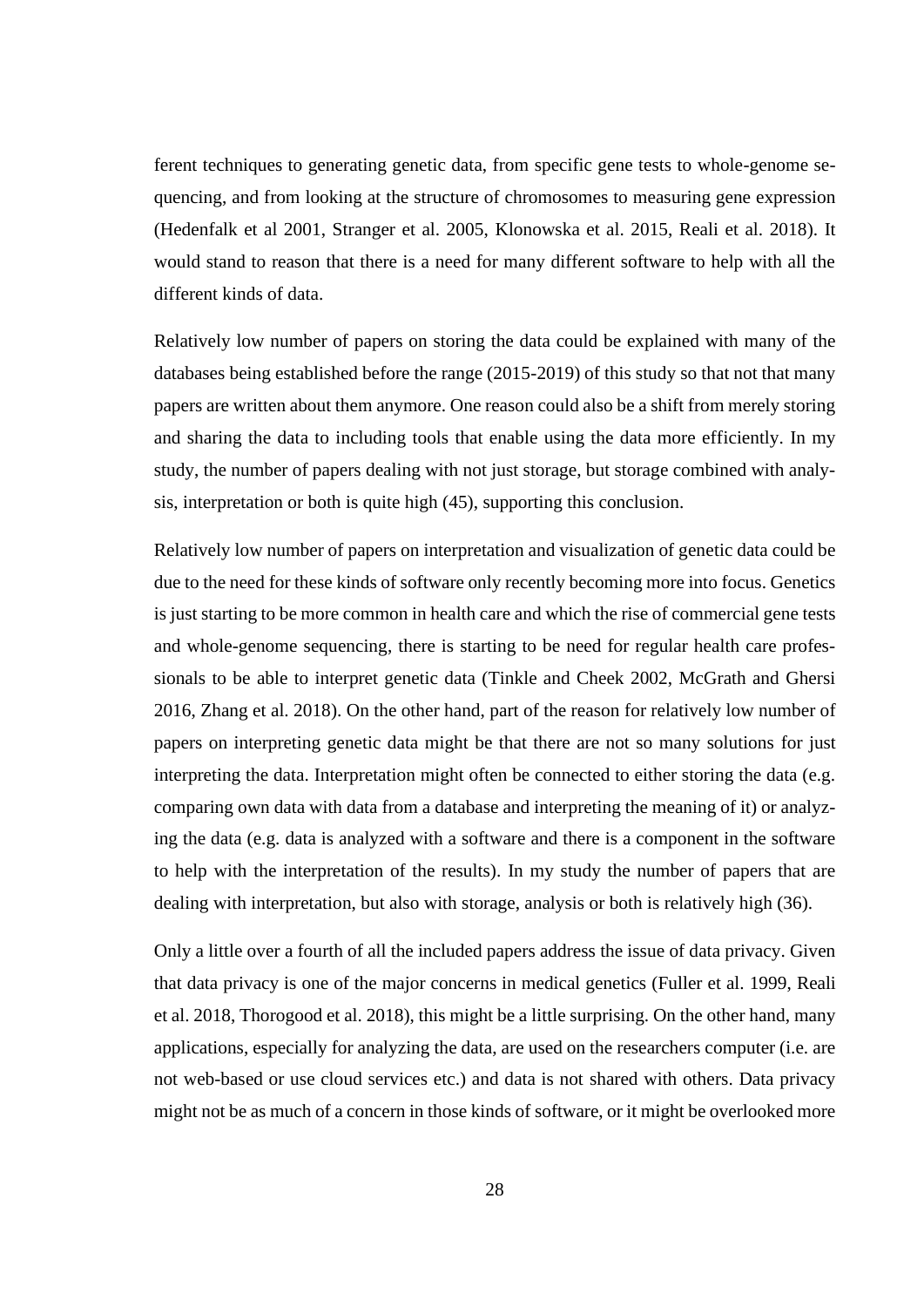easily. This is reflected in my results with Analysis group having the lowest percentage of papers addressing data privacy. Although data privacy is an issue that should be paid attention to also with desktop software, it becomes even more pertinent e.g. with databases or web-based applications in which other people could have access to the data. In my study, percentage of papers addressing data privacy is higher in Interpretation-group than in Storage group. On the other hand, it is highest in the group that deals with all three technological focuses, Storage, Analysis and Interpretation, and is quite high in the other combinationgroups also. It could be that software for interpretation are more often web-based, and more focus is given to data privacy when software are comprehensive, covering multiple technical focuses. Those kinds of software could also more often have some web-based components in them.

Papers addressing data privacy in each group changes a lot in each year, but there does not seem to be any trend to it that would enable making conclusion about it.

#### <span id="page-33-0"></span>**4.3 Journal types**

Most of the papers were published in medical journal and in genetics/DNA journals. Quite many were also in bioinformatics journals. Relatively low number of papers were published in computer science -type journals. It could be that when articles on software for medical genetics is rather published in fields related to medical genetics instead of e.g. in more general computer science journals. The ones who are using the software are mostly professionals in genetics or health care, that are more likely to read journals in their own field. Software designed specifically for medical genetics is also probably of little interest to computer scientists. Natural Sciences being fourth largest group indicates that there might be some general interest also to this subject, but it is still among the natural sciences. Natural sciences might be generally more interesting to people from different backgrounds in the scientific field. A kind of intersection where medical professionals, geneticists and computer scientists can share interests and present interdisciplinary science.

Only one patent application was in the included papers. This is probably due to Google Scholar being only one of the sources that included an option to search for patent applications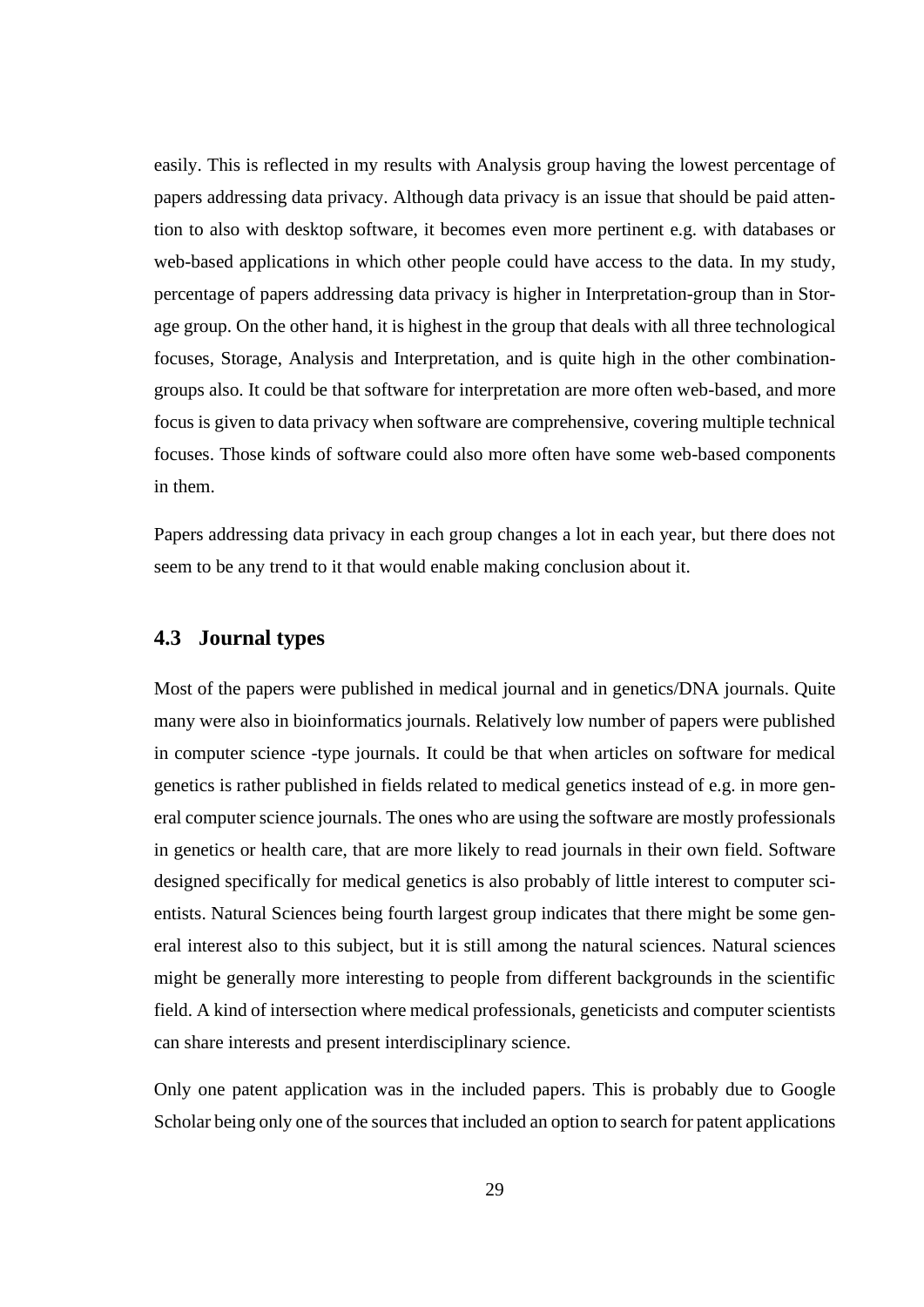also. The grouping of Cell/Yeast/Nano was more about making a group for the few papers that did not fit the other groups.

Amount of papers in each Journal Type –groups were relatively stable or showed no apparent trend in their changes throughout the years, so no conclusion can be made from that.

#### <span id="page-34-0"></span>**4.4 Conclusions**

Using genetic data to help with health care is a complex issue with many challenges. The benefits of it, both already existing and potential, are numerous and it could even be called a revolution in the field of health care (McGrath and Ghersi 2016). In my study, the literature seems to reflect the needs of the field in that most of the articles are about preprocessing and analyzing the data, which is arguably the most complex part of using genetic data in health care. On the other hand, the need for software for interpreting and visualizing genetic data is probably going to rise as commercial gene tests start to become more common and more often integrated into the precise care of individuals. In looking at the articles that are included, very few of them are about software specifically for commercial gene tests, which is likely going to change in the future. There is also likely to be a need for software that are multifaceted and able to combine different aspects of handling and using genetic data to make it easier to get relevant information out of genetic data fast and efficiently to help with e.g. urgent situations. It is also easier for medical professionals to have to learn one software that combines the different aspects of handling genetic data than several software for each aspect. This is also reflected in the results as the number of articles that address more than one technological focus is quite high.

The risks of private genetic data ending up in the wrong hands is a serious issue with potentially very severe consequences. The low number of articles that address data privacy could be interpreted that this issue is not taken seriously enough in the field of medical genetics software. Low number of articles addressing the issue could partly be explained by the focus being on software for analysis, which are often not web- or cloud-based. However, security of data this personal should be addressed on those kinds of software also. Security risks are not solely the problem of web-based software. The computers are often connected to the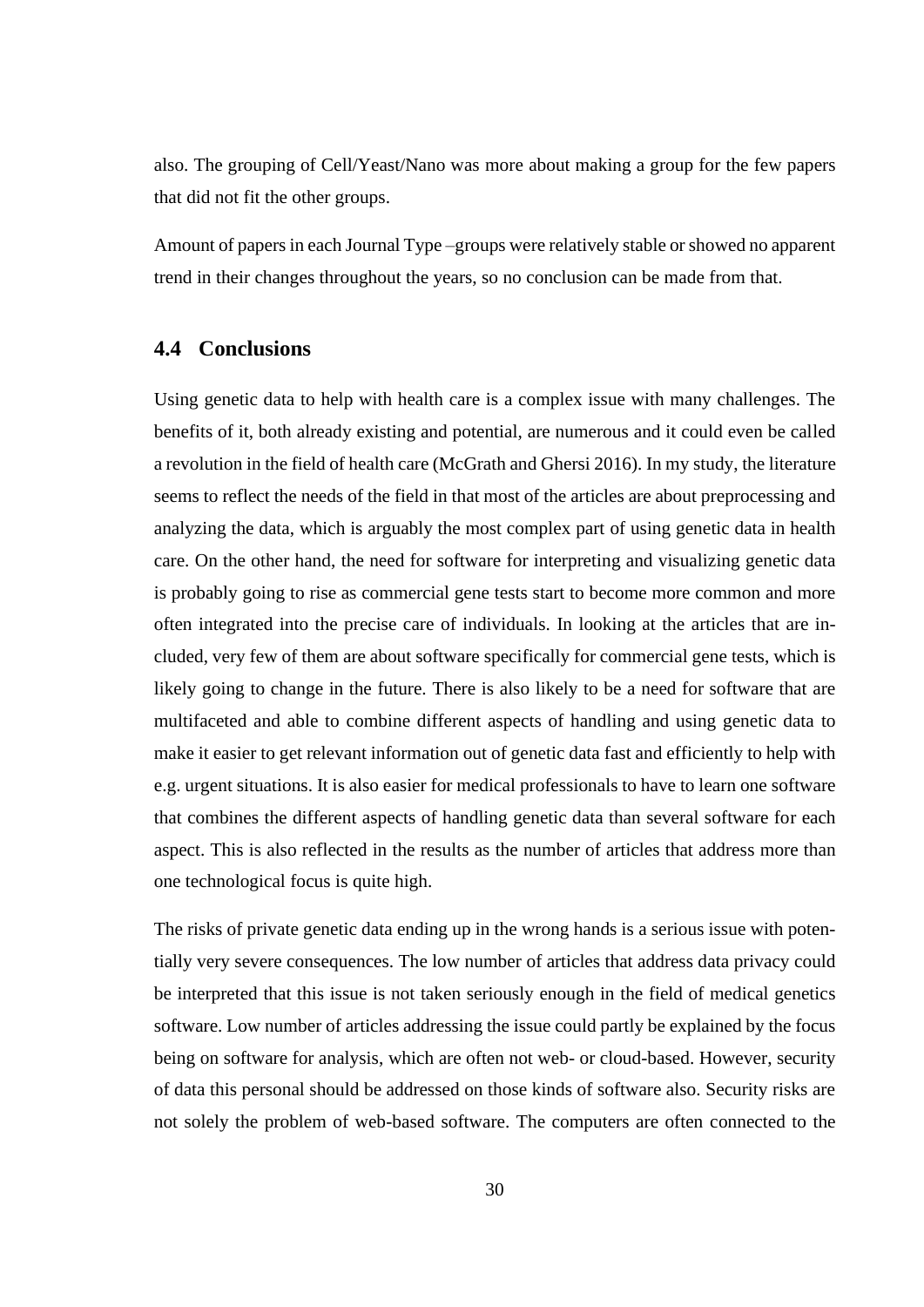internet even if the software is not web-based, opening them to attacks. Data should also be anonymized and protected against physical stealing of the data, e.g. the device being stolen. The issue of data privacy will hopefully be addressed more in future literature on the subject.

Conducting this study had some challenges. There could have been more results and thus a better coverage of the literature on medical genetics software, if alternative search terms were used on Google Scholar and ACM Digital Library, as was used on the other sources of literature. Results could have been more versatile if e.g. conference papers were included also. Medical genetics software is quite wide subject and more in-depth systematic mapping might have been achieved with e.g. focusing on some specific types of software. On the other hand, the workload and scope of this study were suitable for a Master's thesis and this study gives a good foundation for expanding it into an academic publication. It could be debated whether all the inclusion criteria and determining the categories were the best possible. I used my own judgement on how to decide between Validation and Evaluation, as well as determining the groups of journal types. Different judgement calls could have been made, resulting in different outcome from this study. However, this study gives a good insight into the field of medical genetics software. It reveals what the focus is in the literature and what type of literature is lacking, giving both information about the situation and possibly ideas about what could be focused more on in the future. It also brings into light that data privacy is not addressed often enough in the literature, which could make professionals in the field pay more attention to this issue in the future.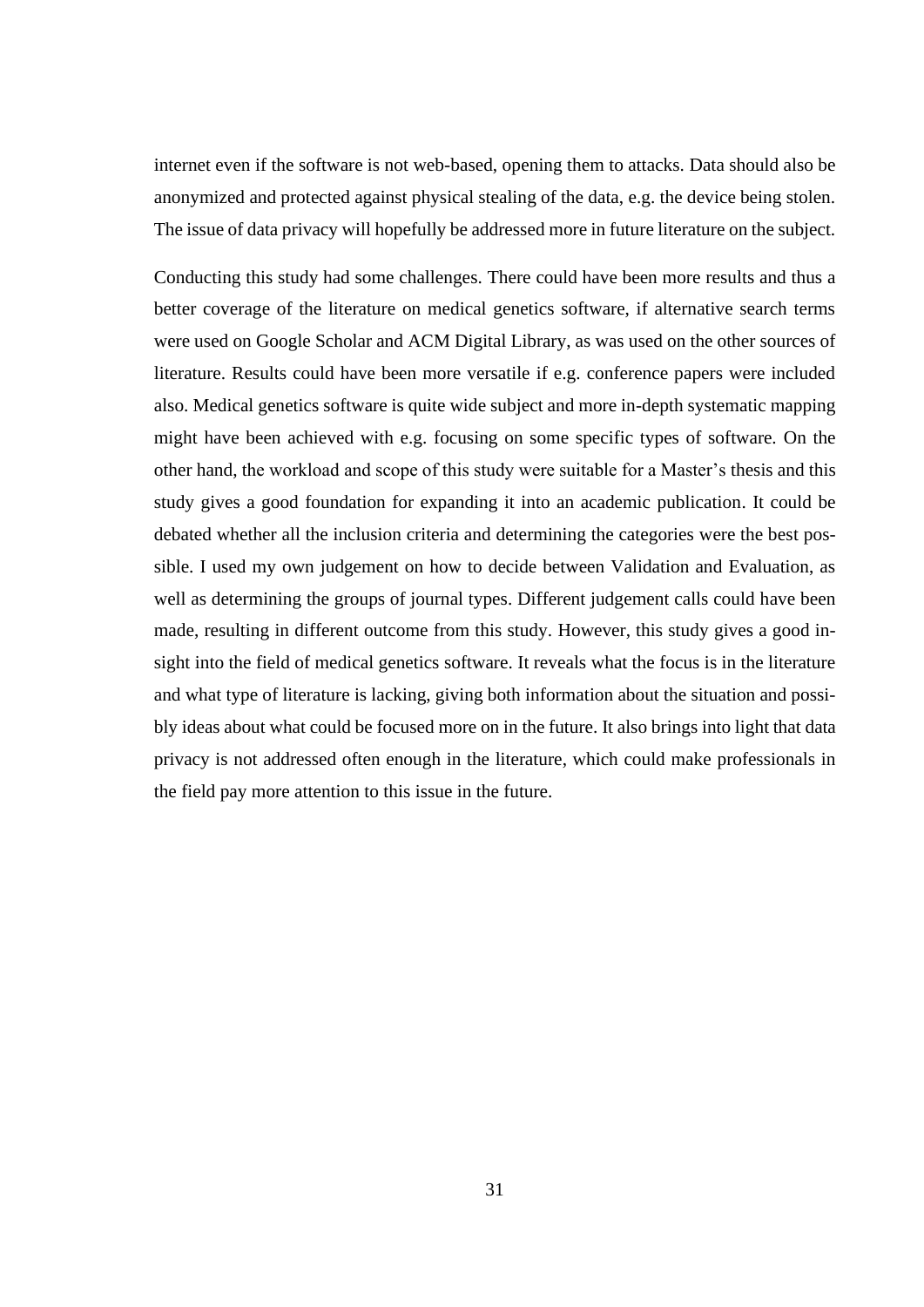## <span id="page-36-0"></span>**Bibliography**

- Abel, E., Horner, S. D., Tyler, D. & Innerarity, S. A. 2005. "The Impact of Genetic Information on Policy and Clinical Practice." *Policy, Politics & Nursing Practice* 6: 5-14.
- Besenbacher, S., Sulem, P., Helgason, A., Helgason, H., Kristjansson. H., Jonasdottir, A., Jonasdottir, A, Magnusson, O. Th., Thorsteinsdottir, U., Masson, G., Kong, A., Gudbjartsson, D. F. & Stefansson, K. 2016. "Multi-nucleotide de novo Mutations in Humans." *PLoS Genet* 12(11): e1006315.
- Brookes, A. J. & Robinson, P. N. 2015. "Human genotype–phenotype databases: aims, challenges and opportunities." *Nature Reviews Genetics* 16: 702–715
- Chang, V. 2018. *"*Data analytics and visualization for inspecting cancers and genes*." Multimedia tools and applications* 77(14): 17693-17707.
- Costello, J. F. & Plass, C. 2001. "Methylation matters." *Journal of Medical Genetics* 38:285- 303.
- Evans, J., Wilhelmsen, K., Berg, J., Schmitt, C., Krishnamurthy, A., Fecho, K. & Ahalt, S. 2016. "A new framework and prototype solution for clinical decision support and research in genomics and other data-intensive fields of medicine." *EGEMS* (Wash DC) 4:1198.
- Fredrich, B., Schmöhl, M., Junge, O., Gundlach, S., Ellinghaus, D., Pfeufer, A., Bettecken, T., Siddiqui, R., Franke, A., Wienker, T. F., Hoeppner, M. P. & Krawczak, M. 2019. "VarWatch—A stand-alone software tool for variant matching." *PLoS ONE* 14(4): e0215618
- Fuller, B. P., Ellis Kahn, M. J., Barr, P. A., Biesecker, L., Crowley, E., Garber, J., Mansoura, M. K., Murphy, P., Murray, J., Phillips, J., Rothenberg, K., Rothstein, M., Stopfer, J., Swergold, G., Weber, B., Collins, F. S. & Hudson, K. L. 1999. "Privacy in Genetics Research." *Science* 285 (5432): 1359-1361.
- Gobalan, K. & John, A. 2016. "Applications of bioinformatics in genomics and proteomics*.*" *Journal of advanced applied scientific research* 3(1): 29-42.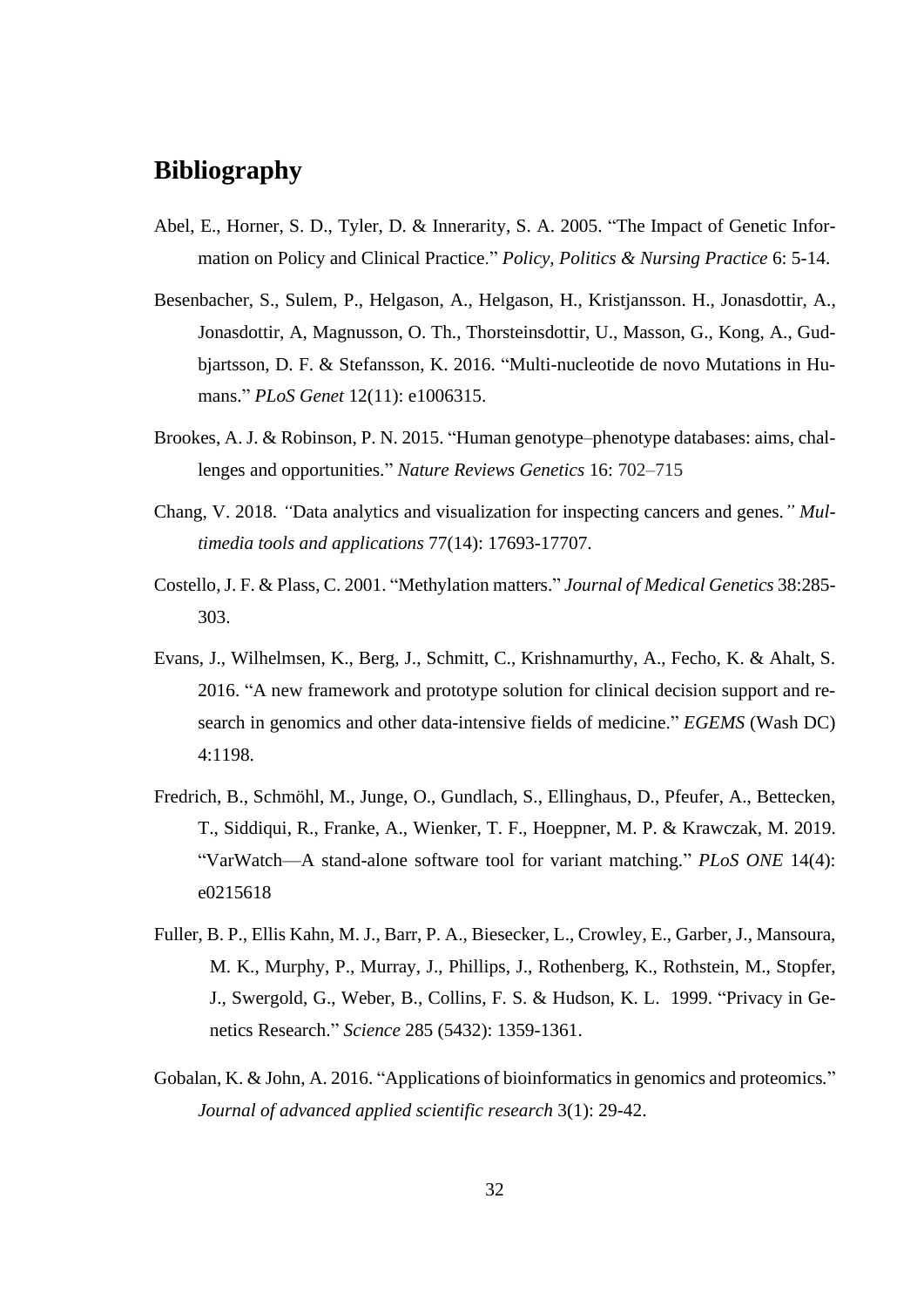- Hedenfalk, I., Duggan, D., Chen, Y., Radmacher, M., Bittner, M., Simon, R., Meltzer, P., Gusterson, B., Esteller, M., Raffeld, M., Yakhini, Z., Ben-Dor, A., Dougherty, E., Kononen, J., Bubendorf, L., Fehrle, W., Pittaluga, S., Gruvberger, S., Loman, N., Johannsson, O., Olsson, H., Wilfond, B., Sauter, G., Kallioniemi, O., Borg, Å. & Trent, J. 2001. "Gene-Expression Profiles in Hereditary Breast Cancer." *New England Journal of Medicine* 344:539-548.
- Khandekar, S., Dive, A. & Munde, P. 2013. "Chromosomal abnormalities a review." *Central India Journal of Dental Sciences* 4: 35-40.
- Klonowska, K., Czubak, K., Wojciechowska, M., Handschuh, L., Zmienko, A., Figlerowicz, M., Dams-Kozlowska, H. & Kozlowski, P. 2016. "Oncogenomic portals for the visualization and analysis of genome-wide cancer data." *Oncotarget,* 7(1), 176–192.
- McGrath, S. & Ghersi, D. 2016. "Building towards precision medicine: empowering medical professionals for the next revolution." *BMC Med Genomics* 9:23.
- Miller, R., Khromykh, A., Babcock, H., Jenevein, C. & Solomon, B. D. 2017. "Putting the Pieces Together: Clinically Relevant Genetic and Genomic Resources for Hospitalists and Neonatologists." *Hosp Pediatr* 7(2):108-114.
- Milicchio, F., Rose, R., Bian, J., Min, J. & Prosperi, M. 2016. "Visual programming for nextgeneration sequencing data analytics." *BioData Mining* 9:16.
- Pasternak, J. J. 2005. *An Introduction to Human Molecular Genetics : Mechanisms of Inherited Diseases.* 2nd ed. Hoboken, N.J.: Wiley-Liss.
- Petersen, K., Feldt, R., Mujtaba, S. & Mattsson, M. 2008. "Systematic Mapping Studies in Software Engineering." (Italy), EASE'08 68–77.
- Petersen, K., Vakkalanka, S. & Kuzniarz, L. 2015. "Guidelines for conducting systematic mapping studies in software engineering: An update." *Information and Software Technology* 64:1–18.
- Rabbani, B., Tekin, M. & Mahdieh, N. 2014. "The promise of whole-exome sequencing in medical genetics." *Journal of Human Genetics* 59: 5-15.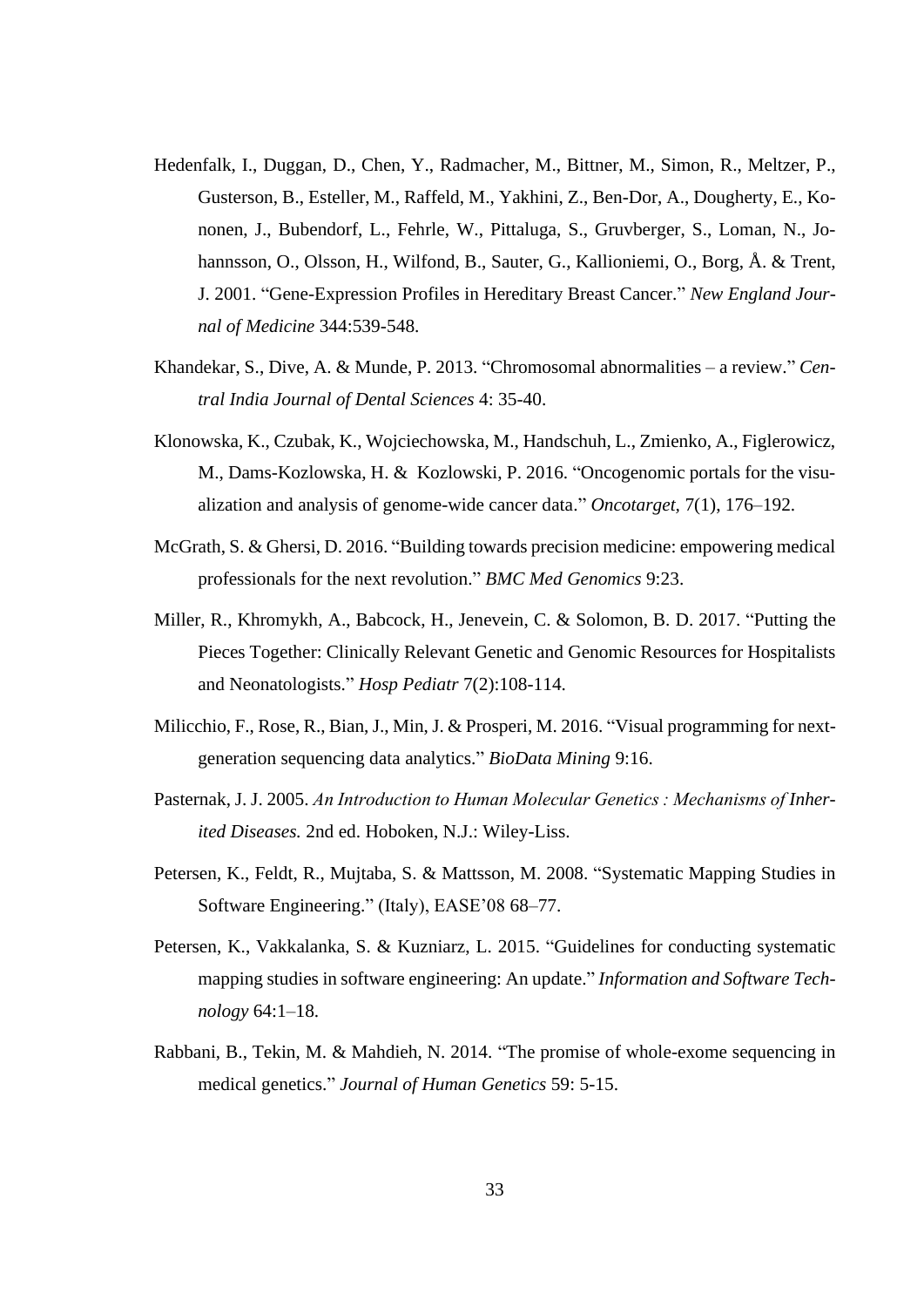- Read, C.Y. 2017. "Primer in Genetics and Genomics, Article 3-Explaining Human Diversity: The Role of DNA." *Biol Res Nurs* 19(3):350-356.
- Reali, G., Femminella, M., Nunzi, E. & Valocchi, D. 2018. "Genomics as a service: A joint computing and networking perspective." *Computer Networks* 145: 27–51.
- Shirts B., Salama, J., Aronson, S., Chung, W., Gray, S., Hindorff, L., Jarvik, G., Plon, S., Stoffel, E., Tarczy-Hornoch, P., Van Allen, E., Weck, K., Chute, C., Freimuth, R., Grunmeier, R., Hartzler, A., Li, R., Peissig, P., Peterson, J., Rasmussen, L., Starren, J., Williams, M. & Overby, C. 2015. "CSER and eMERGE: current and potential state of the display of genetic information in the electronic health record*.*" *J Am Med Inform Assoc* 22:1231 - 42.
- Singh, S., Murphy, B. & O'Reilly, R. 2003. "Involvement of gene–diet/drug interaction in DNA methylation and its contribution to complex diseases: from cancer to schizophrenia." *Clinical Genetics* 64: 451-460.
- Stranger, B. E., Forrest, M. S., Clark, A. G., Minichiello, M. J., Deutsch, S., Lyle, R., Hunt, S., Kahl, B., Antonarakis, S. E., Tavaré, S., Deloukas, P. & Dermitzakis, E. T. 2005. "Genome-Wide Associations of Gene Expression Variation in Humans." *PLoS Genet* 1(6): e78.
- Thorogood, A., Touré, S. B., Ordish, J., Hall, A. & Knoppers, B. 2018. "Genetic database software as medical devices*.*" *Human Mutation* 39(11): 1702–1712.
- Tinkle, M. B. & Cheek, D. J. 2002. "Human genomics: challenges and opportunities." *J Obstet Gynecol Neonatal Nurs* 31(2):178-87.
- Wieringa, R., Maiden, N., Mead, N. & Rolland, C. 2006. "Requirements engineering paper classification and evaluation criteria: a proposal and a discussion". *Requirements Engineering* 11 (1): 102–107.
- Wikimedia Commons, search made on Nov 19, 2019. Original picture from [www.ge](http://www.genome.gov/)[nome.gov,](http://www.genome.gov/) Public Domain (reference for Figure 1).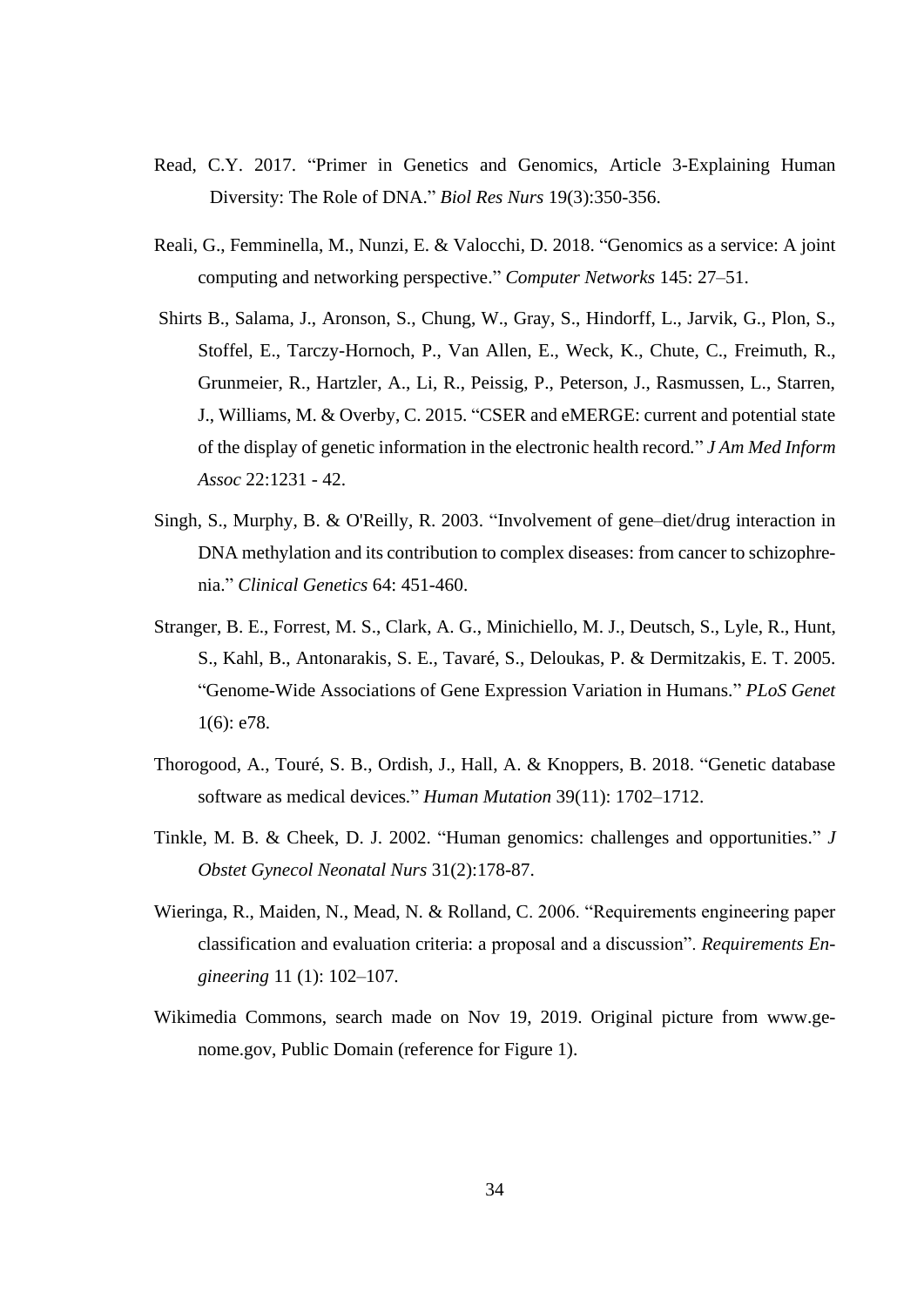- Wikimedia Commons, search made on Nov. 19, 2019. By Leonid 2 Own work, CC BY-SA 3.0,<https://commons.wikimedia.org/w/index.php?curid=28463700> (reference for Figure 2).
- Zhang, W., Zhang, H., Yang, H., Li, M., Xie, Z. & Li, W. 2018. "Computational resources associating diseases with genotypes, phenotypes and exposures." *Briefings in Bioinformatics* bby071.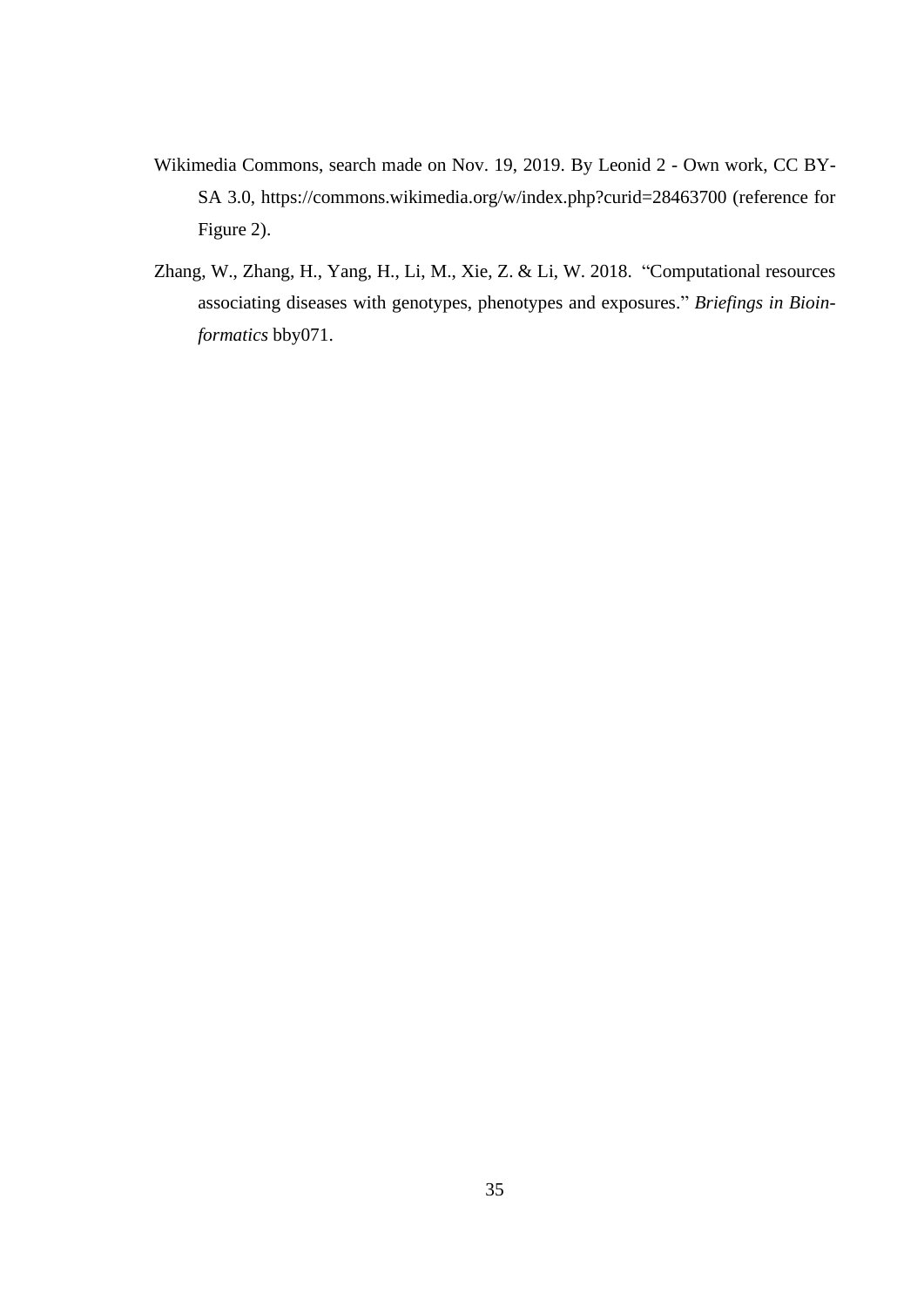## <span id="page-40-0"></span>**Appendices**

#### <span id="page-40-1"></span>**A Included Articles and their categories**

Explanation for the abbreviations

- $RT = Research Type (V = Validation, E = Evaluation, P = Philosophical, S = Solution Pro$ posal, Ex = Experience)
- $TF = Technological Focus (S = Storage, A = Analysis, I = Interpretation, SA = Storage/Anal-<sub>1</sub>)$ ysis, SI = Storage/Interpretation, AI = Analysis/Interpretation, SAI = Storage/Analysis/Interpretation)
- $DP = Data Privacy$  (is it addressed,  $Yes = Y, No = N$ )
- $JT = Journal Type (B = Bioinformatics, G = Genetics/DNA, M = Medical, C = Computer)$ science,  $N =$  Natural Sciences,  $V =$  Various i.e. Cell/Yeast/Nano)

| Year | Title                                             | Author             | RT           | TF           | DP | <b>JT</b>    |
|------|---------------------------------------------------|--------------------|--------------|--------------|----|--------------|
| 2015 | Human genotype-phenotype databases: aims,         | Brookes $AJ &$     | P            | S            | Y  | G            |
|      | challenges and opportunities.                     | <b>Robinson PN</b> |              |              |    |              |
| 2016 | Functional assays provide a robust tool for the   | NT,<br>Woods       | E            | $\mathsf{A}$ | N  | M            |
|      | clinical annotation of genetic variants of uncer- | Baskin R, Golu-    |              |              |    |              |
|      | tain significance.                                | beva V et al.      |              |              |    |              |
|      |                                                   |                    |              |              |    |              |
| 2015 | NgsRelate: a software tool for estimating pair-   | Korneliussen,      | $\mathbf{V}$ | A            | N  | $\mathbf{B}$ |
|      | wise relatedness from next-generation sequenc-    | Sand<br>T<br>&     |              |              |    |              |
|      | ing data.                                         | Moltke I           |              |              |    |              |
|      |                                                   |                    |              |              |    |              |
| 2016 | Constellation: a tool for rapid, automated pheno- | Twist, Greyson     | E            | AI           | N  | M            |
|      | type assignment of a highly polymorphic phar-     | P, Gaedigk A et    |              |              |    |              |
|      | macogene, CYP2D6, from whole-genome se-           | al.                |              |              |    |              |
|      | quences.                                          |                    |              |              |    |              |
|      |                                                   |                    |              |              |    |              |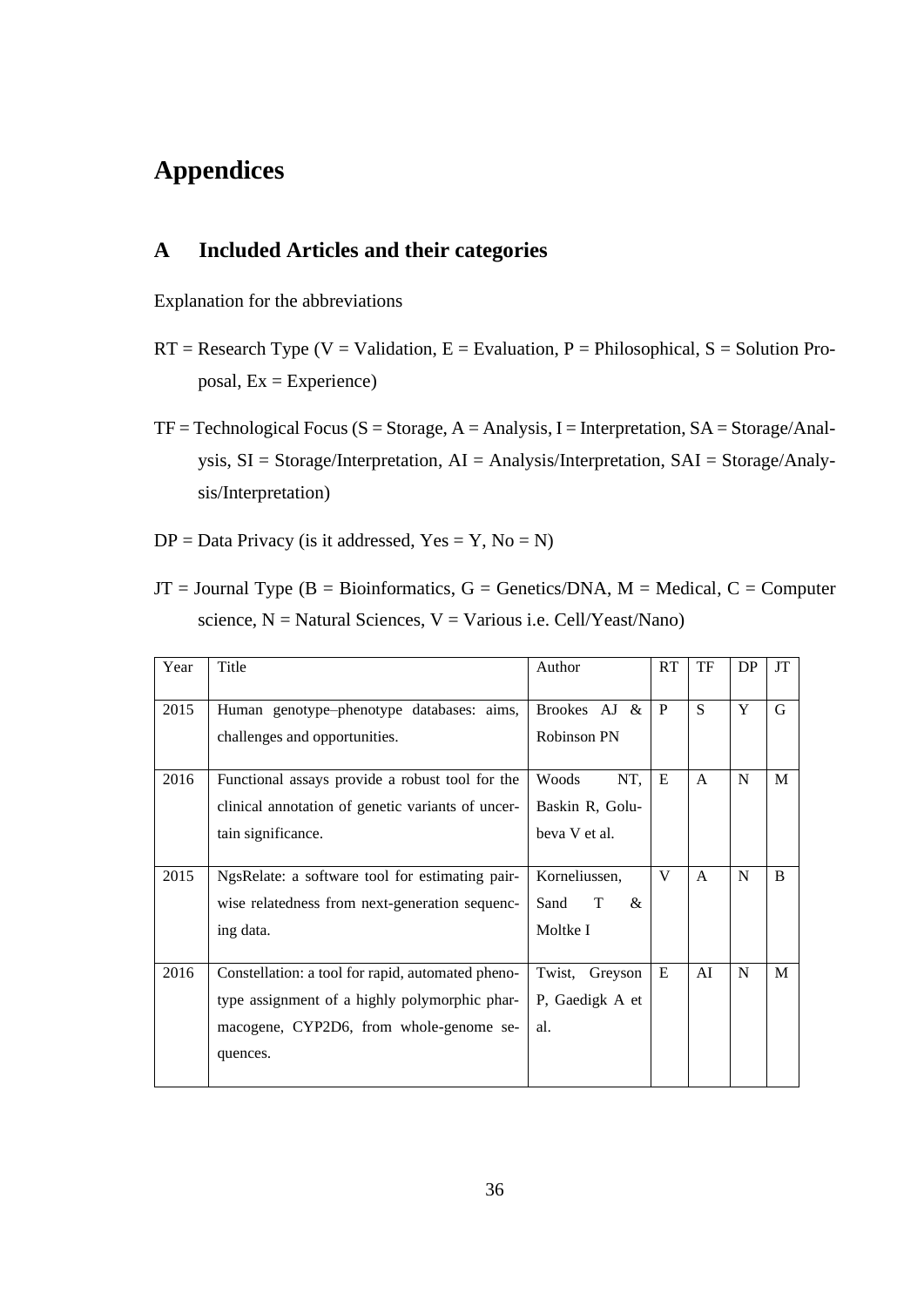| 2016 | A visual and curatorial approach to clinical vari-  | James, Regis A,   | V            | SAI          | N           | M            |
|------|-----------------------------------------------------|-------------------|--------------|--------------|-------------|--------------|
|      | ant prioritization and disease gene discovery in    | Ian M et al.      |              |              |             |              |
|      | genome-wide diagnostics.                            |                   |              |              |             |              |
|      |                                                     |                   |              |              |             |              |
| 2015 | An integrative approach to predicting the func-     | Shihab, Hashem    | V            | A            | N           | B            |
|      | tional effects of non-coding and coding sequence    | A, Rogers MF et   |              |              |             |              |
|      | variation.                                          | al.               |              |              |             |              |
|      |                                                     |                   |              |              |             |              |
| 2017 | Detection of long repeat expansions from PCR-       | Dolzhenko<br>Ε,   | $\mathbf{V}$ | $\mathbf{A}$ | $\mathbf N$ | G            |
|      | free whole-genome sequence data.                    | van Vugt JJFA,    |              |              |             |              |
|      |                                                     | Shaw RJ et al.    |              |              |             |              |
| 2018 | Assessment of the incorporation of CNV surveil-     | Ellingford<br>JM, | E            | A            | $\mathbf N$ | M            |
|      | lance into gene panel next-generation sequencing    | Horn B, Camp-     |              |              |             |              |
|      |                                                     | bell C et al.     |              |              |             |              |
|      | testing for inherited retinal diseases.             |                   |              |              |             |              |
| 2015 | SPS: A Simulation Tool for Calculating Power of     | Li J, Sham PC,    | S            | A            | $\mathbf N$ | $\mathbf{M}$ |
|      | Set-Based Genetic Association Tests.                | Song Y et al.     |              |              |             |              |
|      |                                                     |                   |              |              |             |              |
| 2018 | RD-Connect, NeurOmics and EURenOmics:               | Lochmüller<br>H,  | P            | SAI          | $\mathbf Y$ | G            |
|      | collaborative European initiative for rare dis-     | Badowska DM,      |              |              |             |              |
|      | eases.                                              | Thompson R et     |              |              |             |              |
|      |                                                     | al.               |              |              |             |              |
|      |                                                     |                   |              |              |             |              |
| 2017 | Genetic identification of a common collagen dis-    | Belbin, Morven    | E            | S            | N           | $\mathbf C$  |
|      | ease in Puerto Ricans via identity-by-descent       | G, Odgis J et al. |              |              |             |              |
|      | mapping in a health system.                         |                   |              |              |             |              |
| 2015 |                                                     | King DA., Jones   |              |              |             |              |
|      | Mosaic structural variation in children with de-    |                   | E            | A            | N           | G            |
|      | velopmental disorders.                              | WD, Crow YJ et    |              |              |             |              |
|      |                                                     | al.               |              |              |             |              |
| 2017 | VCF. Filter: interactive prioritization of disease- | Müller<br>H.      | $\mathbf{V}$ | AI           | $\mathbf Y$ | $\mathbf G$  |
|      | linked genetic variants from sequencing data.       | Jimenez-Heredia   |              |              |             |              |
|      |                                                     | R, Krolo A et al. |              |              |             |              |
|      |                                                     |                   |              |              |             |              |
| 2017 | A practical guide to filtering and prioritizing ge- | Dashti S, Jalali  | $\, {\bf P}$ | <b>SA</b>    | ${\bf N}$   | ${\bf N}$    |
|      | netic variants.                                     | M & Gamieldien    |              |              |             |              |
|      |                                                     | J                 |              |              |             |              |
|      |                                                     |                   |              |              |             |              |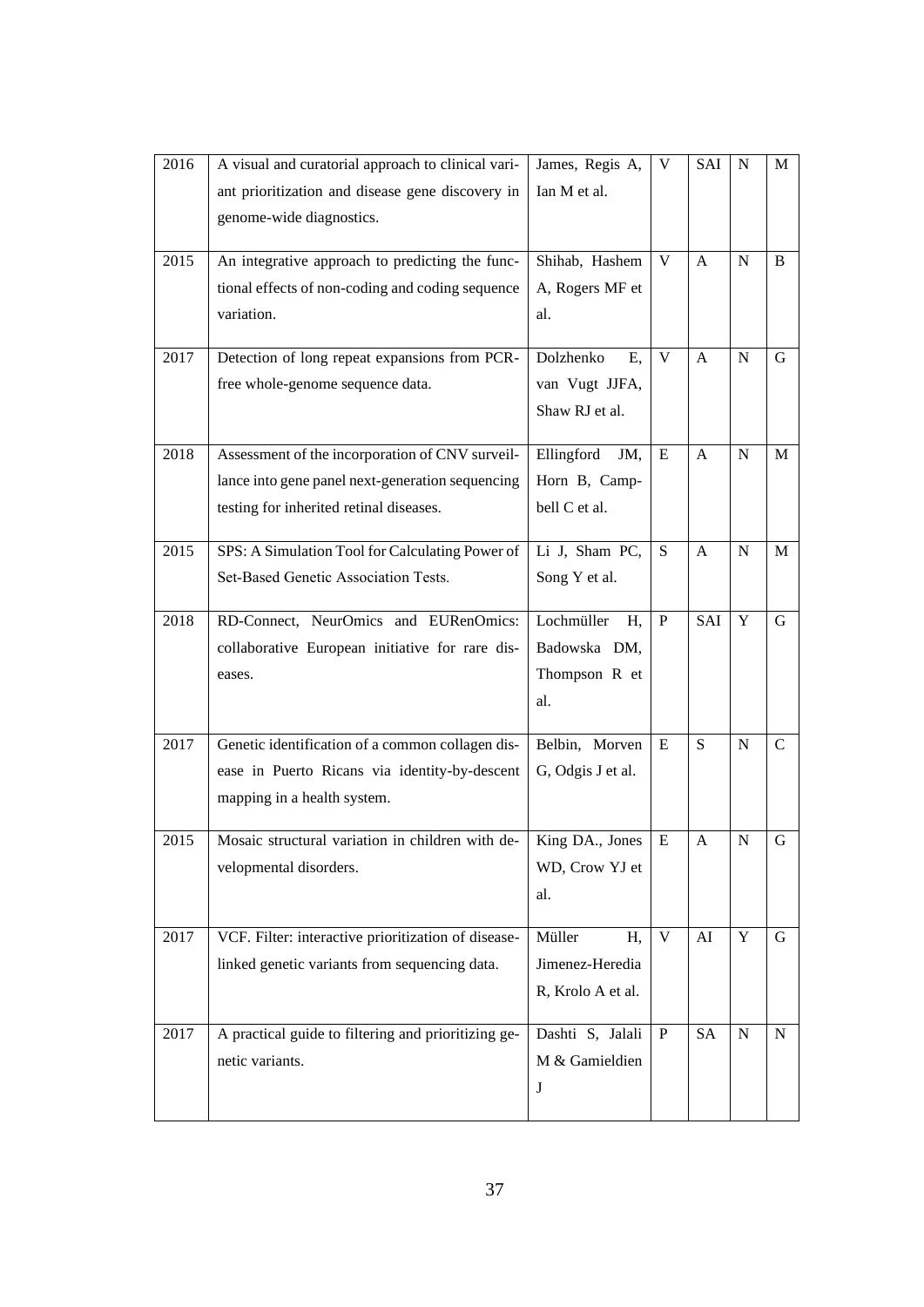| 2017 | mirVAFC: A web server for prioritizations of       | Li Z, Liu Z,           | E            | AI           | N           | G           |
|------|----------------------------------------------------|------------------------|--------------|--------------|-------------|-------------|
|      | pathogenic sequence variants from exome se-        | Jiang Y et al.         |              |              |             |             |
|      | quencing data via classifications.                 |                        |              |              |             |             |
|      |                                                    |                        |              |              |             |             |
| 2017 | Imbalance-aware machine learning for predict-      | Schubach M, Re         | V            | A            | N           | $\mathbf N$ |
|      | ing rare and common disease-associated non-        | M, Robinson PN         |              |              |             |             |
|      | coding variants.                                   | et al.                 |              |              |             |             |
| 2017 |                                                    | Mercatanti             | V            | <b>SA</b>    | $\mathbf N$ | V           |
|      | CRIMEtoYHU: a new web tool to develop yeast-       | A,                     |              |              |             |             |
|      | based functional assays for characterizing can-    | Lodovichi<br>S,        |              |              |             |             |
|      | cer-associated missense variants.                  | Cervelli T et al.      |              |              |             |             |
| 2017 | pyAmpli: an amplicon-based variant filter pipe-    | M,<br><b>Beyens</b>    | V            | $\mathbf{A}$ | $\mathbf N$ | B           |
|      | line for targeted resequencing data.               | Boeckx N, Van          |              |              |             |             |
|      |                                                    | Camp G et al.          |              |              |             |             |
|      |                                                    |                        |              |              |             |             |
| 2016 | A computer-assisted method for pathogenicity       | Huynh E,<br>De         | V            | <b>SA</b>    | $\mathbf N$ | M           |
|      | assessment and genetic reporting of variants       | Roach<br>J.            |              |              |             |             |
|      | stored in the Australian Inherited Retinal Disease | McLaren T et al.       |              |              |             |             |
|      | Register.                                          |                        |              |              |             |             |
|      |                                                    |                        |              |              |             |             |
| 2017 | An evaluation of copy number variation detec-      | Zare F, Dow M,         | E            | $\mathsf{A}$ | N           | B           |
|      | tion tools for cancer using whole exome sequenc-   | Monteleone N et        |              |              |             |             |
|      | ing data.                                          | al.                    |              |              |             |             |
| 2018 | Computational resources associating diseases       | Zhang W, Zhang         | $\mathbf{P}$ | SAI          | Y           | B           |
|      | with genotypes, phenotypes and exposures.          | H, Yang H, et al.      |              |              |             |             |
|      |                                                    |                        |              |              |             |             |
| 2015 | Challenges in exome analysis by LifeScope and      | Pranckevičiene         | E            | A            | N           | N           |
|      | its alternative computational pipelines.           | E, Rančelis T,         |              |              |             |             |
|      |                                                    | Pranculis A et al.     |              |              |             |             |
|      |                                                    |                        |              |              |             |             |
| 2019 | VarWatch-A stand-alone software tool for var-      | Fredrich<br><b>B</b> , | $\mathbf{P}$ | <b>SA</b>    | $\mathbf Y$ | $\mathbf N$ |
|      | iant matching.                                     | Schmöhl<br>M,          |              |              |             |             |
|      |                                                    | Junge O et al.         |              |              |             |             |
| 2019 | Pharmacogenomics Clinical Annotation Tool          | Sangkuhl<br>K,         | V            | $\mathbf{A}$ | ${\bf N}$   | M           |
|      | (Pharm CAT).                                       | Whirl-Carrillo         |              |              |             |             |
|      |                                                    | M, Whaley RM           |              |              |             |             |
|      |                                                    | et al.                 |              |              |             |             |
|      |                                                    |                        |              |              |             |             |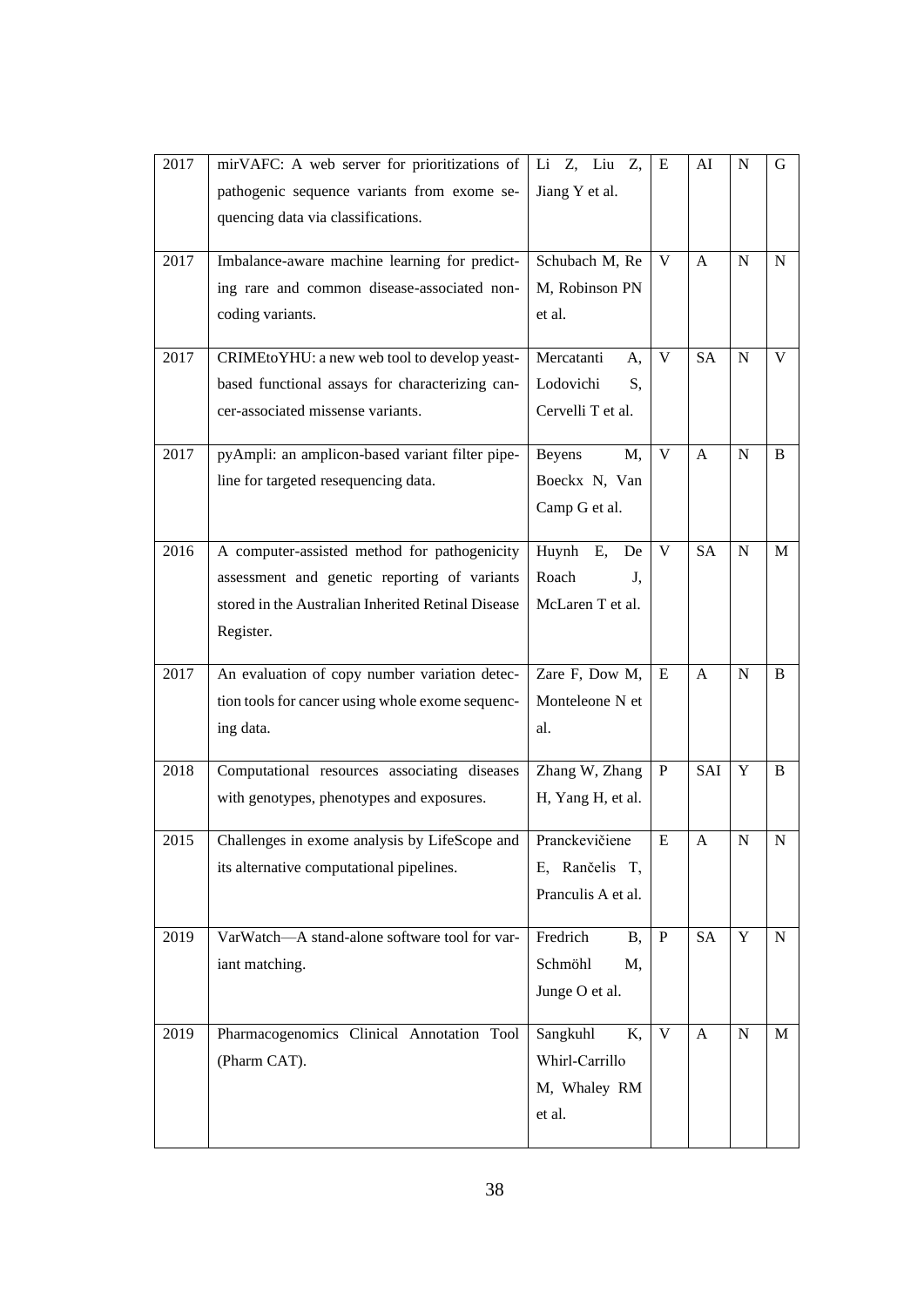| 2019 | Variant Interpretation for Cancer (VIC): a com-    | He MM, Li Q,      | V            | SI           | Y           | M            |
|------|----------------------------------------------------|-------------------|--------------|--------------|-------------|--------------|
|      | putational tool for assessing clinical impacts of  | Yan M et al.      |              |              |             |              |
|      | somatic variants.                                  |                   |              |              |             |              |
|      |                                                    |                   |              |              |             |              |
| 2015 | CNV-ROC: A cost effective, computer-aided an-      | Goodman<br>CW,    | V            | A            | N           | M            |
|      | alytical performance evaluator of chromosomal      | Major HJ, Walls   |              |              |             |              |
|      | microarrays.                                       | WD et al.         |              |              |             |              |
| 2018 | Bioinformatics in Clinical Genomic Sequencing.     | Lebo MS, Hao      | $\mathbf{P}$ | SAI          | Y           | M            |
|      |                                                    | L, Lin C et al.   |              |              |             |              |
|      |                                                    |                   |              |              |             |              |
| 2019 | Comparative analysis of whole-genome sequenc-      | Hwang K, Lee I,   | P            | $\mathbf{A}$ | $\mathbf N$ | $\mathbf N$  |
|      | ing pipelines to minimize false negative findings. | Li H et al.       |              |              |             |              |
|      |                                                    |                   |              |              |             |              |
| 2019 | Bioinformatics-Based Identification<br>$of$ Ex-    | Rafehi<br>H,      | E            | $\mathbf{A}$ | N           | G            |
|      | panded Repeats: A Non-reference Intronic Pen-      | Szmulewicz DJ,    |              |              |             |              |
|      | tamer Expansion in RFC1 Causes CANVAS.             | Bennett MF et al. |              |              |             |              |
| 2019 | InTAD: chromosome conformation guided anal-        | Okonechnikov      | V            | $\mathsf{A}$ | N           | B            |
|      | ysis of enhancer target genes.                     | K, Erkek S, Kor-  |              |              |             |              |
|      |                                                    | bel JO et al.     |              |              |             |              |
|      |                                                    |                   |              |              |             |              |
| 2016 | A systematic comparison of copy number altera-     | Kaveh F, Baum-    | Ex           | $\mathbf{A}$ | N           | M            |
|      | tions in four types of female cancer.              | busch<br>LA,      |              |              |             |              |
|      |                                                    | Nebdal D et al.   |              |              |             |              |
|      |                                                    |                   |              |              |             |              |
| 2017 | XCAVATOR: accurate detection and genotyp-          | Magi A, Pip-      | V            | A            | N           | G            |
|      | ing of copy number variants from second and        | pucci T & Sidore  |              |              |             |              |
|      | third generation whole-genome sequencing ex-       | $\mathcal{C}$     |              |              |             |              |
|      | periments.                                         |                   |              |              |             |              |
| 2019 | CHASMplus reveals the scope of somatic mis-        | Tokheim C &       | V            | $\mathbf{A}$ | $\mathbf N$ | V            |
|      | sense mutations driving human cancers.             | Karchin R         |              |              |             |              |
|      |                                                    |                   |              |              |             |              |
| 2019 | Systems and methods for predicting genetic dis-    | Zhang S, Li J &   | S            | $\mathbf{A}$ | ${\bf N}$   | $\mathbf P$  |
|      | eases.                                             | Snyder MP         |              |              |             |              |
|      |                                                    |                   | V            |              |             |              |
| 2019 | Fast and accurate relatedness estimation from      | Hanghøj<br>K,     |              | $\mathbf{A}$ | ${\bf N}$   | $\mathsf{C}$ |
|      | high-throughput sequencing data in the presence    | Moltke I, Al-     |              |              |             |              |
|      | of inbreeding.                                     | strup P et al.    |              |              |             |              |
|      |                                                    |                   |              |              |             |              |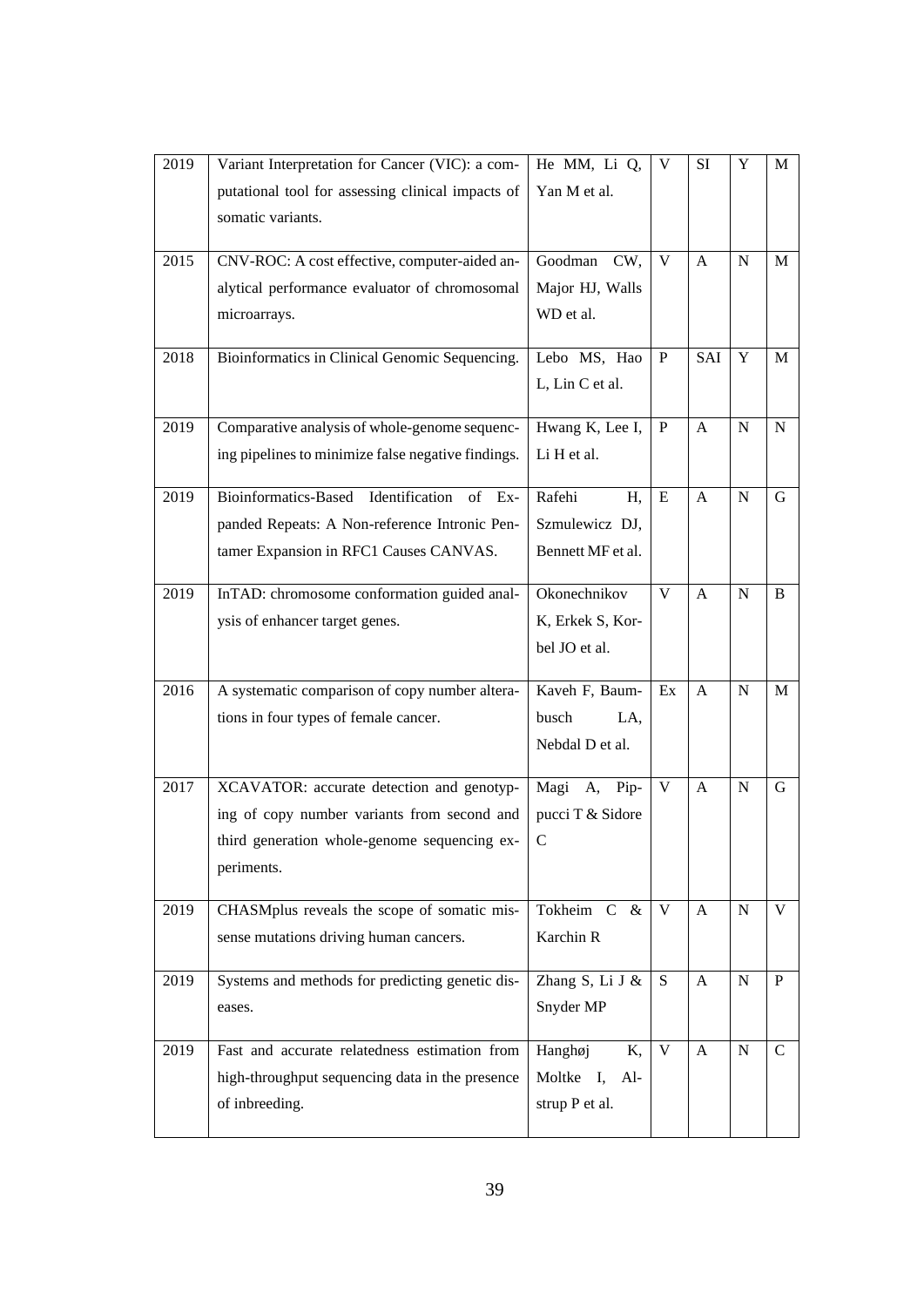| 2019 | Developing a Multi-Dose Computational Model       | Su R, Wu H, Xu     | V | A            | N           | B             |
|------|---------------------------------------------------|--------------------|---|--------------|-------------|---------------|
|      | for Drug-Induced Hepatotoxicity Prediction        | B et al.           |   |              |             |               |
|      | Based on Toxicogenomics Data.                     |                    |   |              |             |               |
|      |                                                   |                    |   |              |             |               |
| 2019 | SAFETY: Secure gwAs in Federated Environ-         | Sadat MN, Al       | V | A            | Y           | B             |
|      | ment through a hYbrid Solution.                   | Aziz MM, Mo-       |   |              |             |               |
|      |                                                   | hammed N et al.    |   |              |             |               |
| 2017 | IntSIM: An Integrated Simulator of Next-Gener-    | Yuan X, Zhang J    | V | A            | N           | M             |
|      |                                                   |                    |   |              |             |               |
|      | ation Sequencing Data.                            | & Yang L           |   |              |             |               |
| 2018 | Prediction of Drug-Disease Associations for       | Chen H & Zhang     | V | A            | N           | $\mathcal{C}$ |
|      | Drug Repositioning Through Drug-miRNA-Dis-        | Ζ                  |   |              |             |               |
|      | ease Heterogeneous Network.                       |                    |   |              |             |               |
|      |                                                   |                    |   |              |             |               |
| 2016 | Integration and Querying of Genomic and Prote-    | Masseroli<br>M,    | V | SAI          | $\mathbf N$ | B             |
|      | omic Semantic Annotations for Biomedical          | Canakoglu A &      |   |              |             |               |
|      | Knowledge Extraction.                             | Ceri S             |   |              |             |               |
|      |                                                   |                    |   |              |             |               |
| 2019 | One Size Does Not Fit All: Querying Web Poly-     | Khan Y, Zim-       | V | <b>SA</b>    | N           | $\mathcal{C}$ |
|      | stores.                                           | mermann A, Jha     |   |              |             |               |
|      |                                                   | A et al.           |   |              |             |               |
| 2017 | Towards Unsupervised Gene Selection: A Ma-        | Li J & Wang F      | V | A            | N           | B             |
|      | trix Factorization Framework.                     |                    |   |              |             |               |
|      |                                                   |                    |   |              |             |               |
| 2017 | Bosco: Boosting Corrections for Genome-Wide       | Bao F, Deng Y,     | V | A            | N           | V             |
|      | Association Studies With Imbalanced Samples.      | Zhao Y et al.      |   |              |             |               |
| 2018 | PerPAS: Topology-Based Single Sample Path-        | Liu C, Lehtonen    | V | SA           | N           | B             |
|      | way Analysis Method," in IEEE/ACM Transac-        | R & Hautaniemi     |   |              |             |               |
|      |                                                   | S                  |   |              |             |               |
|      | tions on Computational Biology and Bioinfor-      |                    |   |              |             |               |
|      | matics, vol. 15, no. 3, pp. 1022-1027, 1 May-June |                    |   |              |             |               |
|      | 2018.                                             |                    |   |              |             |               |
| 2017 | "MIGS-GPU: Microarray Image Gridding and          | Katsigiannis<br>S, | V | $\mathbf{A}$ | N           | M             |
|      | Segmentation on the GPU.                          | Zacharia E<br>&    |   |              |             |               |
|      |                                                   | Maroulis D         |   |              |             |               |
|      |                                                   |                    |   |              |             |               |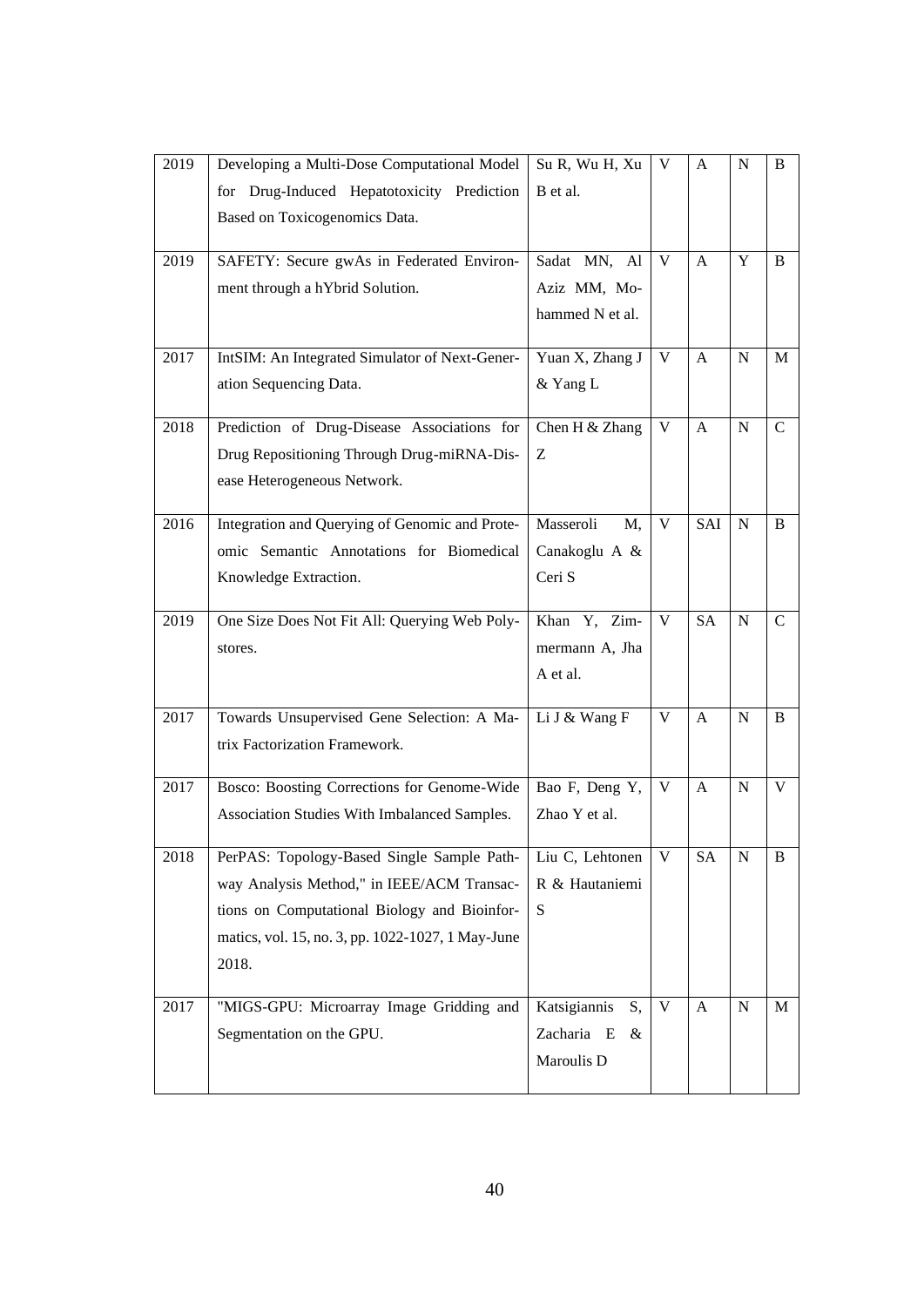| 2017 | D-Map: Random Walking on Gene Network In-        | Athanasiadis E,    | V            | A            | N         | B |
|------|--------------------------------------------------|--------------------|--------------|--------------|-----------|---|
|      | ference Maps Towards differential Avenue Dis-    | Bourdakou M &      |              |              |           |   |
|      | covery.                                          | Spyrou G           |              |              |           |   |
|      |                                                  |                    |              |              |           |   |
| 2017 | Prediction and Validation of Disease Genes Us-   | Zeng X, Liao Y,    | V            | <b>SA</b>    | N         | B |
|      | ing HeteSim Scores                               | Liu Y et al.       |              |              |           |   |
| 2019 | Pediatric Cancer Variant Pathogenicity Infor-    | Edmonson MN,       | V            | $\mathbf{A}$ | N         | G |
|      | mation Exchange (PeCanPIE): a cloud-based        | Patel<br>AN,       |              |              |           |   |
|      | platform for curating and classifying germline   | Hedges DJ et al.   |              |              |           |   |
|      | variants.                                        |                    |              |              |           |   |
|      |                                                  |                    |              |              |           |   |
| 2019 | 7: Comprehensive characterization of a Canadian  | Salama Y, Alba-    | V            | I            | N         | M |
|      | cohort of von Hippel-Lindaudisease patients.     | nyan<br>S,<br>Szy- |              |              |           |   |
|      |                                                  | bowska M et al.    |              |              |           |   |
| 2019 | Dynamics and predicted drug response of a gene   | Gérard C, Di-      | V            | A            | N         | M |
|      | network linking dedifferentiation with beta-     | Luoffo<br>M,       |              |              |           |   |
|      | catenin dysfunction in hepatocellular carcinoma. | Gonay L et al.     |              |              |           |   |
|      |                                                  |                    |              |              |           |   |
| 2019 | VGSC2: Second generation vector graph toolkit    | Xu Y, Wang Q,      | S.           | A            | N         | G |
|      | of genome synteny and collinearity.              |                    |              |              |           |   |
|      |                                                  | Tanon Reyes L      |              |              |           |   |
|      |                                                  | et al.             |              |              |           |   |
|      |                                                  |                    |              |              |           |   |
| 2019 | DEBrowser: interactivedifferential expression    | Kucukural<br>A,    | $\mathbf{V}$ | S            | N         | G |
|      | analysis and visualization tool for count data.  | Yukselen<br>O,     |              |              |           |   |
|      |                                                  | Ozata DM et al.    |              |              |           |   |
| 2018 | CellMinerCDB for Integrative Cross-Database      | VN,<br>Rajapakse   | V            | A            | N         | N |
|      | Genomics and Pharmacogenomics Analyses of        | Luna A, Yamade     |              |              |           |   |
|      | Cancer Cell Lines.                               | M et al.           |              |              |           |   |
|      |                                                  |                    |              |              |           |   |
| 2019 | ELMER v.2: an R/Bioconductor package to re-      | Silva TC, Coet-    | V            | $\mathbf I$  | N         | B |
|      | construct gene regulatory networks from DNA      | zee SG, Gull N     |              |              |           |   |
|      | methylation and transcriptome profiles.          | et al.             |              |              |           |   |
| 2018 | HiGlass: web-based visual exploration and anal-  | Kerpedjiev<br>Ρ,   | V            | AI           | ${\bf N}$ | G |
|      | ysis of genome interaction maps.                 | Abdennur<br>N,     |              |              |           |   |
|      |                                                  | Lekschas F et al.  |              |              |           |   |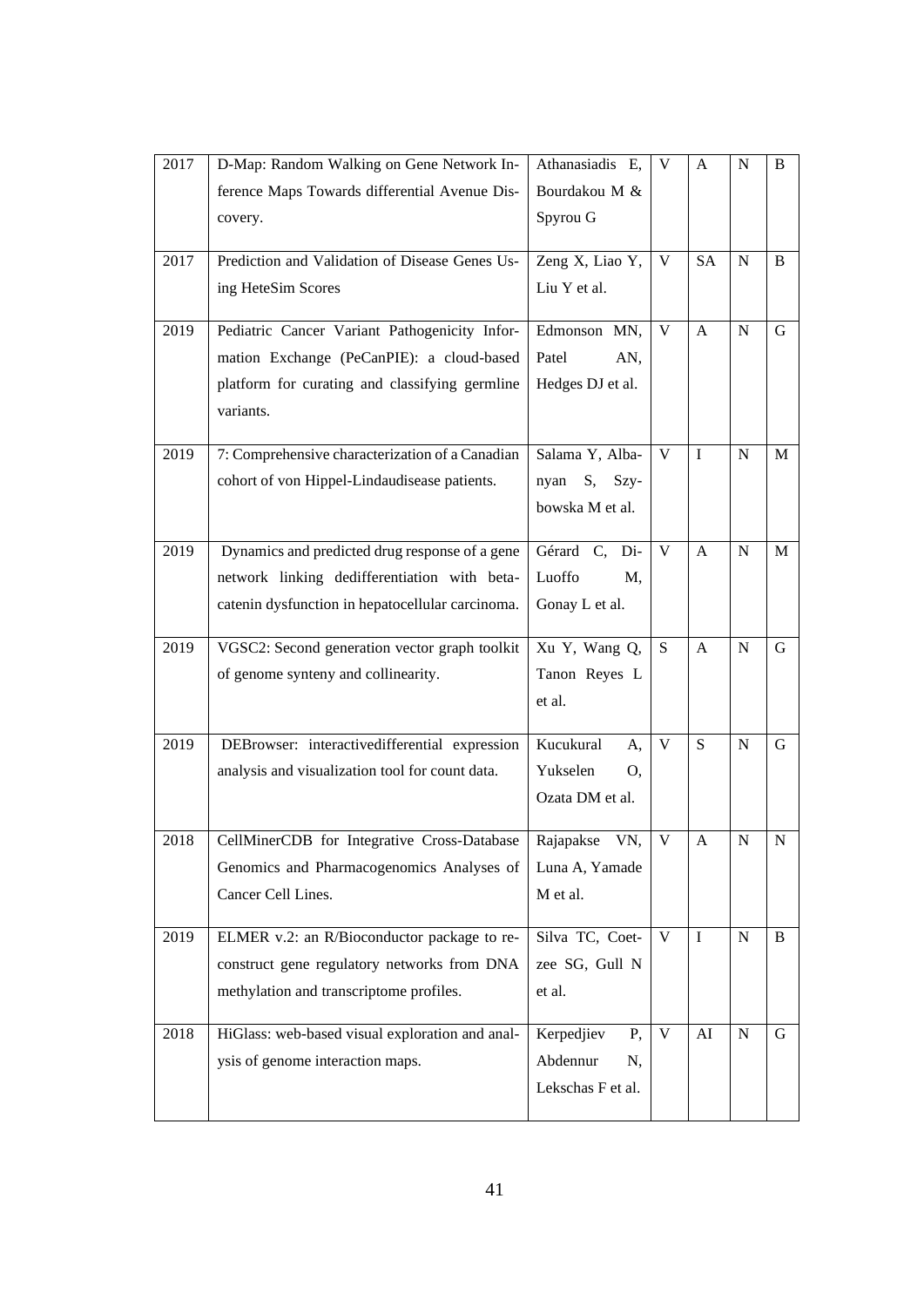| 2018 | WHAM!: a web-based visualization suite for         | Devlin<br>JC,     | V            | A            | N           | G |
|------|----------------------------------------------------|-------------------|--------------|--------------|-------------|---|
|      | user-defined analysis of metagenomic shotgun       | Battaglia<br>T,   |              |              |             |   |
|      | sequencing data.                                   | Blaser MJ et al.  |              |              |             |   |
|      |                                                    |                   |              |              |             |   |
| 2018 | The Galaxy platform for accessible, reproducible   | Afgan E, Baker    | $\mathbf{P}$ | SAI          | Y           | G |
|      | and collaborative biomedical analyses: 2018 up-    | D, Batut B, van   |              |              |             |   |
|      | date.                                              | den Beek M et     |              |              |             |   |
|      |                                                    | al.               |              |              |             |   |
| 2018 | Mutalisk: a web-based somatic MUTation             | Lee J, Lee AJ,    | V            | A            | $\mathbf N$ | G |
|      | AnaLyIS toolKit for genomic, transcriptional and   | Lee JK et al.     |              |              |             |   |
|      |                                                    |                   |              |              |             |   |
|      | epigenomic signatures.                             |                   |              |              |             |   |
| 2018 | ClinVar Miner: Demonstrating utility of aWeb-      | Henrie<br>A,      | V            | AI           | N           | G |
|      | based tool for viewing and filtering ClinVar data. | Hemphill<br>SE,   |              |              |             |   |
|      |                                                    | Ruiz-Schultz N    |              |              |             |   |
|      |                                                    | et al.            |              |              |             |   |
|      |                                                    |                   |              |              |             |   |
| 2018 | BRepertoire: a user-friendly web server for ana-   | Margreitter<br>C, | V            | $\mathbf{A}$ | N           | G |
|      | lysing antibody repertoire data.                   | Lu HC, Town-      |              |              |             |   |
|      |                                                    | send C et al.     |              |              |             |   |
| 2018 | GENEASE: real time bioinformatics tool for         | Ghandikota<br>S,  | V            | SAI          | $\mathbf N$ | B |
|      |                                                    | Hershey GKK &     |              |              |             |   |
|      | multi-omics and disease ontology exploration,      | Mersha TB.        |              |              |             |   |
|      | analysis and visualization.                        |                   |              |              |             |   |
| 2019 | Clonal expansion across the seas as seen through   | Perdigão J, Silva | V            | S            | $\mathbf N$ | M |
|      | CPLP-TB database: A joint effort in cataloguing    | C, Diniz J et al. |              |              |             |   |
|      | Mycobacterium tuberculosis genetic diversity in    |                   |              |              |             |   |
|      | Portuguese-speaking countries.                     |                   |              |              |             |   |
|      |                                                    |                   |              |              |             |   |
| 2018 | Human ring chromosome registry for cases in the    | Hu Q, Chai H,     | V            | S            | N           | M |
|      | Chinese population: re-emphasizing Cytoge-         | Shu W et al.      |              |              |             |   |
|      | nomic and clinical heterogeneity and reviewing     |                   |              |              |             |   |
|      | diagnostic and treatment strategies.               |                   |              |              |             |   |
| 2017 | Granatum: a graphical single-cell RNA-Seq          | Zhu<br>X,         | V            | $\mathbf I$  | Y           | M |
|      | analysis pipeline for genomics scientists.         | Wolfgruber TK,    |              |              |             |   |
|      |                                                    | Tasato A et al.   |              |              |             |   |
|      |                                                    |                   |              |              |             |   |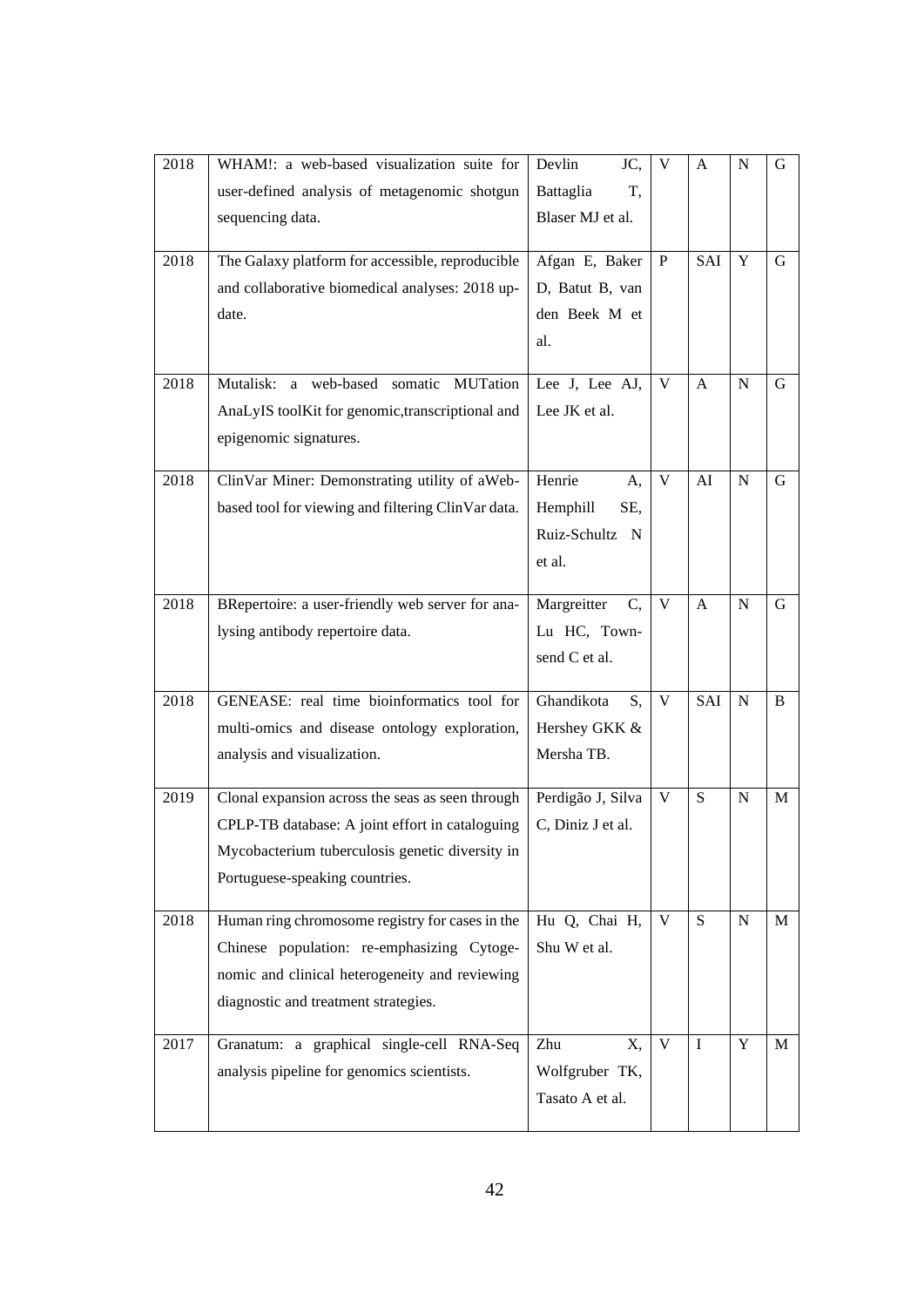| 2017 | The TB Portals: an Open-Access, Web-Based          | Rosenthal<br>А,    | V            | <b>SA</b>    | N           | M           |
|------|----------------------------------------------------|--------------------|--------------|--------------|-------------|-------------|
|      | Platform for Global Drug-Resistant-Tuberculo-      | Gabrielian<br>А,   |              |              |             |             |
|      | sis Data Sharing and Analysis.                     | Engle E et al.     |              |              |             |             |
|      |                                                    |                    |              |              |             |             |
| 2017 | geneSurv: An interactive web-based tool for sur-   | Korkmaz<br>S,      | $\mathbf{V}$ | A            | N           | M           |
|      | vival analysis in genomics research.               | Goksuluk<br>D,     |              |              |             |             |
|      |                                                    | Zararsiz G et al.  |              |              |             |             |
| 2017 | India AlleleFinder: a web-based annotation tool    | Zhang JF, James    | V            | <b>SA</b>    | $\mathbf N$ | $\mathbf N$ |
|      | for identifying common alleles in next-genera-     | F, Shukla A et al. |              |              |             |             |
|      | tion sequencing data of Indian origin.             |                    |              |              |             |             |
|      |                                                    |                    |              |              |             |             |
| 2017 | Mendel, MD: Auser-friendly open-source web         | Cardenas R, Lin-   | V            | AI           | $\mathbf N$ | N           |
|      | tool for analyzing WES and WGS in the diagno-      | hares N, Ferreira  |              |              |             |             |
|      | sis of patients with Mendelian disorders.          | R et al.           |              |              |             |             |
| 2017 | PathOS: a decision support system for reporting    | Doig KD, Fel-      | V            | <b>SA</b>    | Y           | M           |
|      | high throughput sequencing of cancers in clinical  | lowes A,<br>Bell   |              |              |             |             |
|      | diagnostic laboratories.                           | AH et al.          |              |              |             |             |
|      |                                                    |                    |              |              |             |             |
| 2017 | DeSigN: connecting gene expression with thera-     | Lee BK, Tiong      | V            | $\mathbf{A}$ | $\mathbf N$ | G           |
|      | peutics for drug repurposing and development.      | KH, Chang JK et    |              |              |             |             |
|      |                                                    | al.                |              |              |             |             |
|      |                                                    |                    |              |              |             |             |
| 2017 | Putting the Pieces Together: Clinically Relevant   | Miller R, Khro-    | $\mathbf{P}$ | SAI          | Y           | M           |
|      | Genetic and Genomic Resources for Hospitalists     | mykh A, Bab-       |              |              |             |             |
|      | and Neonatologists.                                | cock H et al.      |              |              |             |             |
| 2017 | ClinGen Resource. ClinGen Pathogenicity Cal-       | Patel RY, Shah     | V            | A            | N           | M           |
|      | culator: a configurable system for assessing path- | N, Jackson AR et   |              |              |             |             |
|      | ogenicity of genetic variants.                     | al.                |              |              |             |             |
|      |                                                    |                    |              |              |             |             |
| 2017 | The Papillomavirus Episteme: a major update to     | Doorslaer<br>Van   | $\mathbf{P}$ | SAI          | ${\bf N}$   | G           |
|      | the papillomavirus sequence database.              | K, Li Z, Xirasa-   |              |              |             |             |
|      |                                                    | gar S et al.       |              |              |             |             |
| 2017 | The UCSC Genome Browser database: 2017 up-         | Tyner C, Barber    | $\mathbf{P}$ | SAI          | $\mathbf Y$ | G           |
|      | date.                                              | GP, Casper J et    |              |              |             |             |
|      |                                                    |                    |              |              |             |             |
|      |                                                    | al.                |              |              |             |             |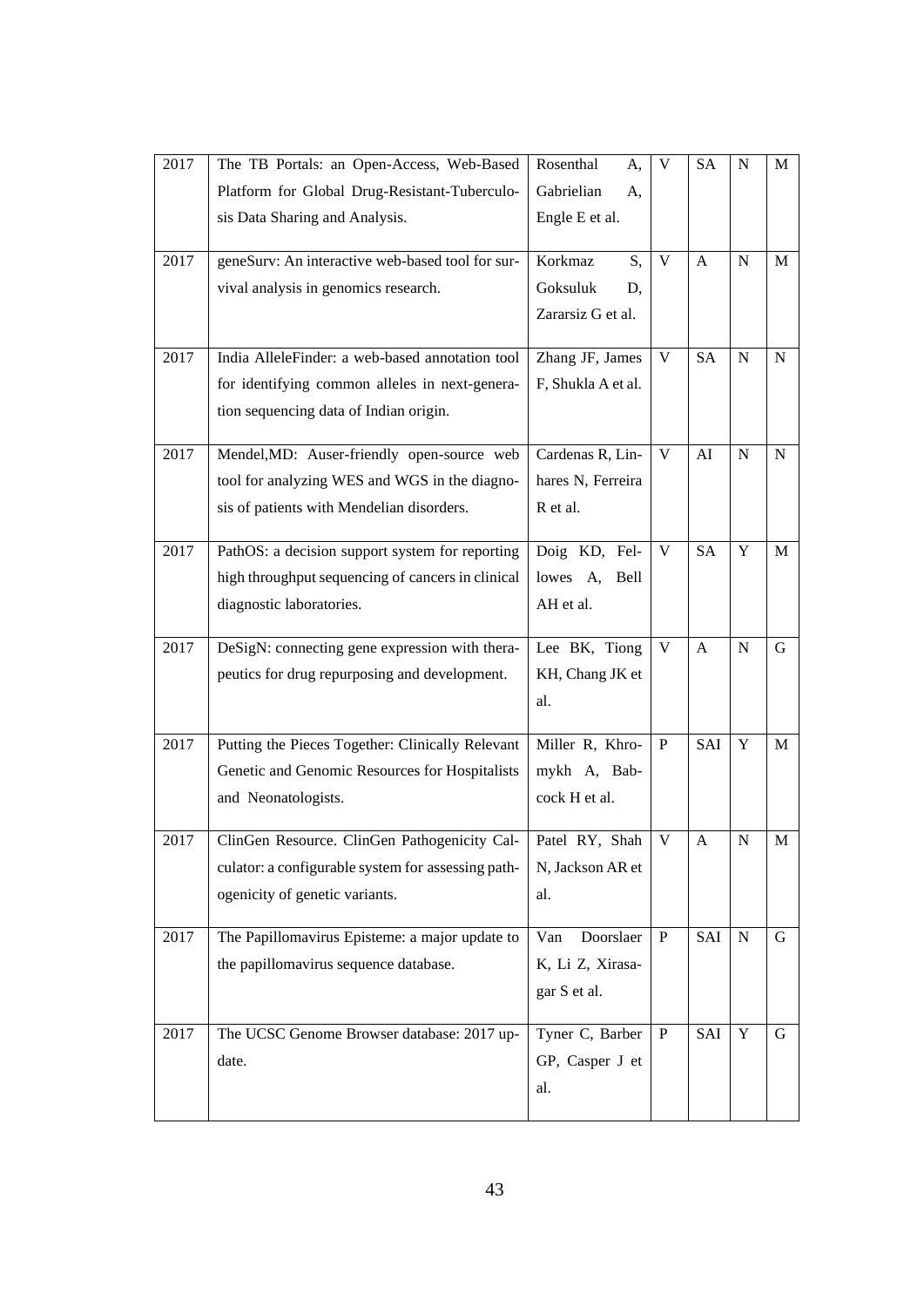| 2016 | eFORGE: A Tool for Identifying Cell Type-Spe-      | Breeze CE, Paul   | V | <b>SAI</b>  | N           | V |
|------|----------------------------------------------------|-------------------|---|-------------|-------------|---|
|      | cific Signal in Epigenomic Data.                   | DS, van Dongen    |   |             |             |   |
|      |                                                    | J et al.          |   |             |             |   |
|      |                                                    |                   |   |             |             |   |
| 2017 | My46: a Web-based tool for self-guided manage-     | Tabor HK, Jamal   | S | $\mathbf I$ | Y           | M |
|      | ment of genomic test results in research and clin- | SM, Yu JH et al.  |   |             |             |   |
|      | ical settings.                                     |                   |   |             |             |   |
| 2016 | Integrating genomic information with protein se-   | Prlic A, Kalro T, | V | <b>SI</b>   | N           | B |
|      | quence and 3D atomic level structure at            | Bhattacharya R    |   |             |             |   |
|      | the RCSB protein data bank.                        | et al.            |   |             |             |   |
|      |                                                    |                   |   |             |             |   |
| 2016 | ExSurv: A Web Resource for Prognostic Anal-        | Hashemikhabir     | V | SAI         | N           | M |
|      | yses of Exons Across Human Cancers Using           | S, Budak G &      |   |             |             |   |
|      | Clinical Transcriptomes.                           | Janga SC.         |   |             |             |   |
|      |                                                    |                   |   |             |             |   |
| 2016 | BioVLAB-mCpG-SNP-EXPRESS: A system for             | Chae H, Lee S,    | V | A           | Y           | N |
|      | multi-level and multi-perspective analysis and     | Seo S, Jung D et  |   |             |             |   |
|      | exploration of DNA methylation, sequence vari-     | al.               |   |             |             |   |
|      | ation (SNPs), and gene expression from multi-      |                   |   |             |             |   |
|      | omics data.                                        |                   |   |             |             |   |
| 2016 | The Cancer Epidemiology Descriptive Cohort         | Kennedy<br>AE,    | V | S           | $\mathbf N$ | M |
|      | Database: A Tool to Support Population-Based       | Khoury MJ, Io-    |   |             |             |   |
|      | Interdisciplinary Research.                        | annidis JP et al. |   |             |             |   |
|      |                                                    |                   |   |             |             |   |
| 2016 | CHiCP: a web-based tool for the integrative and    | Schofield<br>EC,  | V | A           | N           | B |
|      | interactive visualization of promoter capture Hi-  | T,<br>Carver      |   |             |             |   |
|      | C datasets.                                        | Achuthan P et al. |   |             |             |   |
| 2016 | MSeqDR: A Centralized Knowledge Repository         | Shen L, Diroma    | V | SAI         | Y           | G |
|      | and Bioinformatics Web Resource to Facilitate      | MA,<br>Gonzalez   |   |             |             |   |
|      | Genomic Investigations in Mitochondrial Dis-       | M et al.          |   |             |             |   |
|      | ease.                                              |                   |   |             |             |   |
|      |                                                    |                   |   |             |             |   |
| 2016 | An interactive web-based application for Com-      | Dutta B, Azhir    | V | SAI         | Y           | N |
|      | prehensive Analysis of RNAi-screen Data.           | A, Merino LH et   |   |             |             |   |
|      |                                                    | al.               |   |             |             |   |
|      |                                                    |                   |   |             |             |   |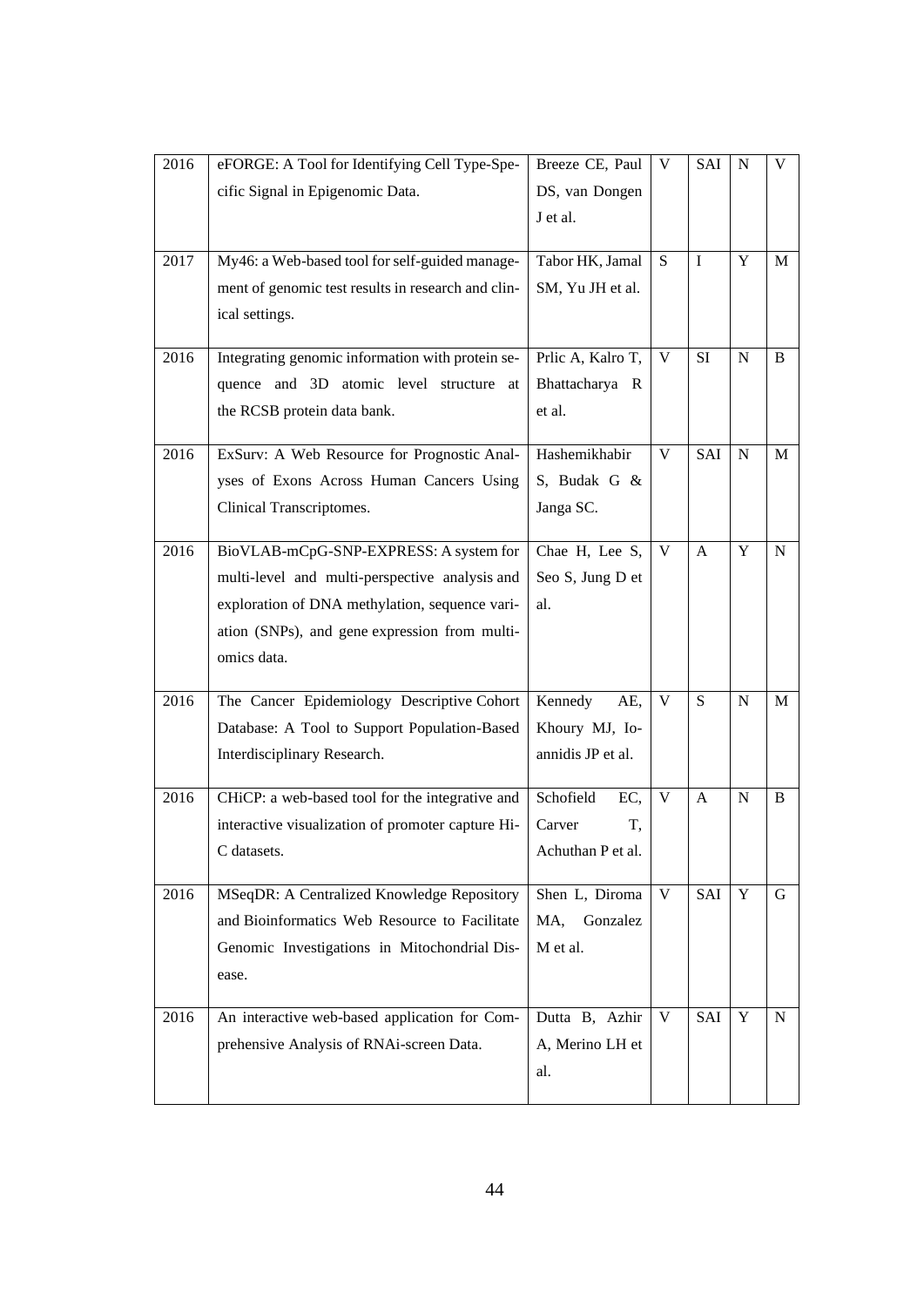| 2016 | L1000CDS(2): LINCS L1000 characteristic di-      | Duan Q, Reid     | V            | A         | N           | N |
|------|--------------------------------------------------|------------------|--------------|-----------|-------------|---|
|      | rection signatures search engine.                | SP, Clark NR et  |              |           |             |   |
|      |                                                  | al.              |              |           |             |   |
|      |                                                  |                  |              |           |             |   |
| 2015 | Precise genotyping and recombination detection   | Lin CH, Wang     | V            | A         | N           | G |
|      | of Enterovirus. BMC Genomics.                    | YB, Chen SH et   |              |           |             |   |
|      |                                                  | al.              |              |           |             |   |
| 2016 | HPMCD: the database of human microbial com-      | Forster<br>SC,   | V            | <b>SA</b> | $\mathbf N$ | G |
|      | munities from metagenomic datasets and micro-    | Browne HP, Ku-   |              |           |             |   |
|      |                                                  | mar N et al.     |              |           |             |   |
|      | bial reference genomes.                          |                  |              |           |             |   |
| 2015 | A Database of Gene Expression Profiles of Ko-    | Kim SK & Chu     | V            | <b>SA</b> | N           | G |
|      | rean Cancer Genome.                              | IS.              |              |           |             |   |
|      |                                                  |                  |              |           |             |   |
| 2016 | Colorectal cancer atlas: An integrative resource | Chisanga<br>D,   | V            | S         | N           | G |
|      | for genomic and proteomic annotations from col-  | Keerthikumar S,  |              |           |             |   |
|      | orectal cancer cell lines and tissues.           | Pathan M et al.  |              |           |             |   |
|      |                                                  |                  |              |           |             |   |
| 2016 | Web-based<br>Gene Pathogenicity<br>Analysis      | Diaz-Montana     | S            | AI        | N           | B |
|      | (WGPA): a web platform to interpret gene path-   | JJ, Rackham OJ,  |              |           |             |   |
|      | ogenicity from personal genome data.             | Diaz-Diaz N et   |              |           |             |   |
|      |                                                  | al.              |              |           |             |   |
| 2016 | Oncogenomic portals for the visualization        | Klonowska<br>K,  | $\mathbf{P}$ | SAI       | $\mathbf N$ | M |
|      | and analysis of genome-wide cancer data.         | Czubak<br>Κ,     |              |           |             |   |
|      |                                                  | Wojciechowska    |              |           |             |   |
|      |                                                  | M et al.         |              |           |             |   |
|      |                                                  |                  |              |           |             |   |
| 2015 | The UK10K project identifies rare variants in    | UK10K Consor-    | V            | SA        | N           | N |
|      | health and disease.                              | tium, Walter K,  |              |           |             |   |
|      |                                                  | Min JL et al.    |              |           |             |   |
|      |                                                  |                  |              |           |             |   |
| 2015 | Innovative genomic collaboration using<br>the    | Gonzalez<br>M,   | V            | SA        | Y           | G |
|      | GENESIS (GEM.app) platform.                      | Falk MJ, Gai X   |              |           |             |   |
|      |                                                  | et al.           |              |           |             |   |
| 2017 | BioBankWarden: A web-based system to sup-        | Ferretti Y, Miy- | V            | <b>SA</b> | Y           | M |
|      |                                                  | oshi NSB, Silva  |              |           |             |   |
|      | port translational cancer research by managing   |                  |              |           |             |   |
|      | clinical and biomaterial data.                   | WA Jr et al.     |              |           |             |   |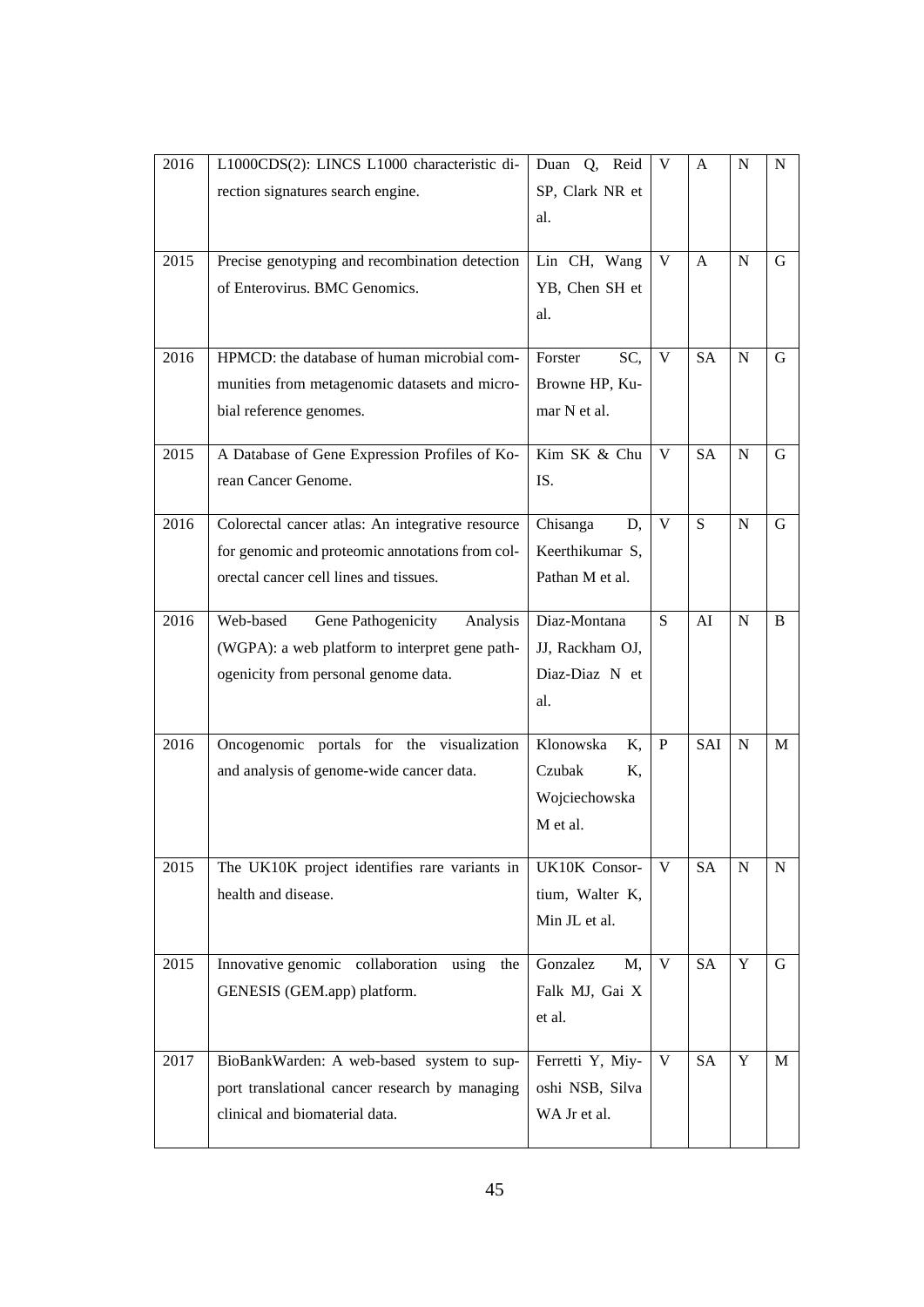| 2015 | Mitochondrial Disease Sequence Data Resource         | Falk MJ, Shen L,            | S            | SAI         | Y         | G            |
|------|------------------------------------------------------|-----------------------------|--------------|-------------|-----------|--------------|
|      | (MSeqDR): a global grass-roots consortium to         | Gonzalez<br>M,              |              |             |           |              |
|      | facilitate deposition, curation, annotation, and in- | Leipzig J et al.            |              |             |           |              |
|      | tegrated analysis of genomic data for the mito-      |                             |              |             |           |              |
|      | chondrial disease clinical and research commu-       |                             |              |             |           |              |
|      | nities.                                              |                             |              |             |           |              |
|      |                                                      |                             |              |             |           |              |
| 2015 | VEGAS2: Software for More Flexible Gene-             | Mishra<br>&<br>$\mathbf{A}$ | V            | A           | N         | G            |
|      | Based Testing.                                       | Macgregor S                 |              |             |           |              |
| 2015 | Beyond protein expression, MOPED goes multi-         | Montague<br>E,              | $\mathbf{V}$ | SAI         | Y         | $\mathbf G$  |
|      | omics.                                               | Janko I, Stan-              |              |             |           |              |
|      |                                                      | berry L et al.              |              |             |           |              |
|      |                                                      |                             |              |             |           |              |
| 2015 | The UCSC Cancer Genomics Browser: update             | Goldman<br>M,               | $\mathbf{P}$ | SAI         | Y         | G            |
|      | 2015.                                                | Craft B, Swat-              |              |             |           |              |
|      |                                                      | loski T et al.              |              |             |           |              |
| 2014 | GWATCH: a web platform for automated gene            | Svitin A, Malov             | V            | SAI         | Y         | $\mathsf{C}$ |
|      | association discovery analysis.                      | S, Cherkasov N              |              |             |           |              |
|      |                                                      |                             |              |             |           |              |
|      |                                                      | et al.                      |              |             |           |              |
| 2014 | VariantDB: a flexible annotation and filtering       | Vandeweyer G,               | V            | <b>SA</b>   | Y         | M            |
|      | portal for next generation sequencing data.          | Van Laer L, Lo-             |              |             |           |              |
|      |                                                      | eys B et al.                |              |             |           |              |
|      |                                                      |                             |              |             |           |              |
| 2014 | APPEX: analysis platform for the identification      | Kim SK, Hwan                | V            | <b>SA</b>   | N         | B            |
|      | of prognostic gene expression signatures in can-     | Kim J, Yun SJ et            |              |             |           |              |
|      | cer.                                                 | al.                         |              |             |           |              |
| 2016 | XGR software for enhanced interpretation of ge-      | Fang<br>H,                  | V            | $\mathbf I$ | ${\bf N}$ | $\mathbf M$  |
|      | nomic summary data, illustrated by application       | Knezevic<br>Β,              |              |             |           |              |
|      | to immunological traits.                             | Burnha KL et al.            |              |             |           |              |
|      |                                                      |                             |              |             |           |              |
| 2016 | SMART precision cancer medicine: a FHIR-             | Warner JL, Ri-              | V            | $\mathbf I$ | Y         | M            |
|      | based app to provide genomic information at the      | oth,MJ,<br>Mandl            |              |             |           |              |
|      | point of care.                                       | KD et al.                   |              |             |           |              |
|      |                                                      |                             |              |             |           |              |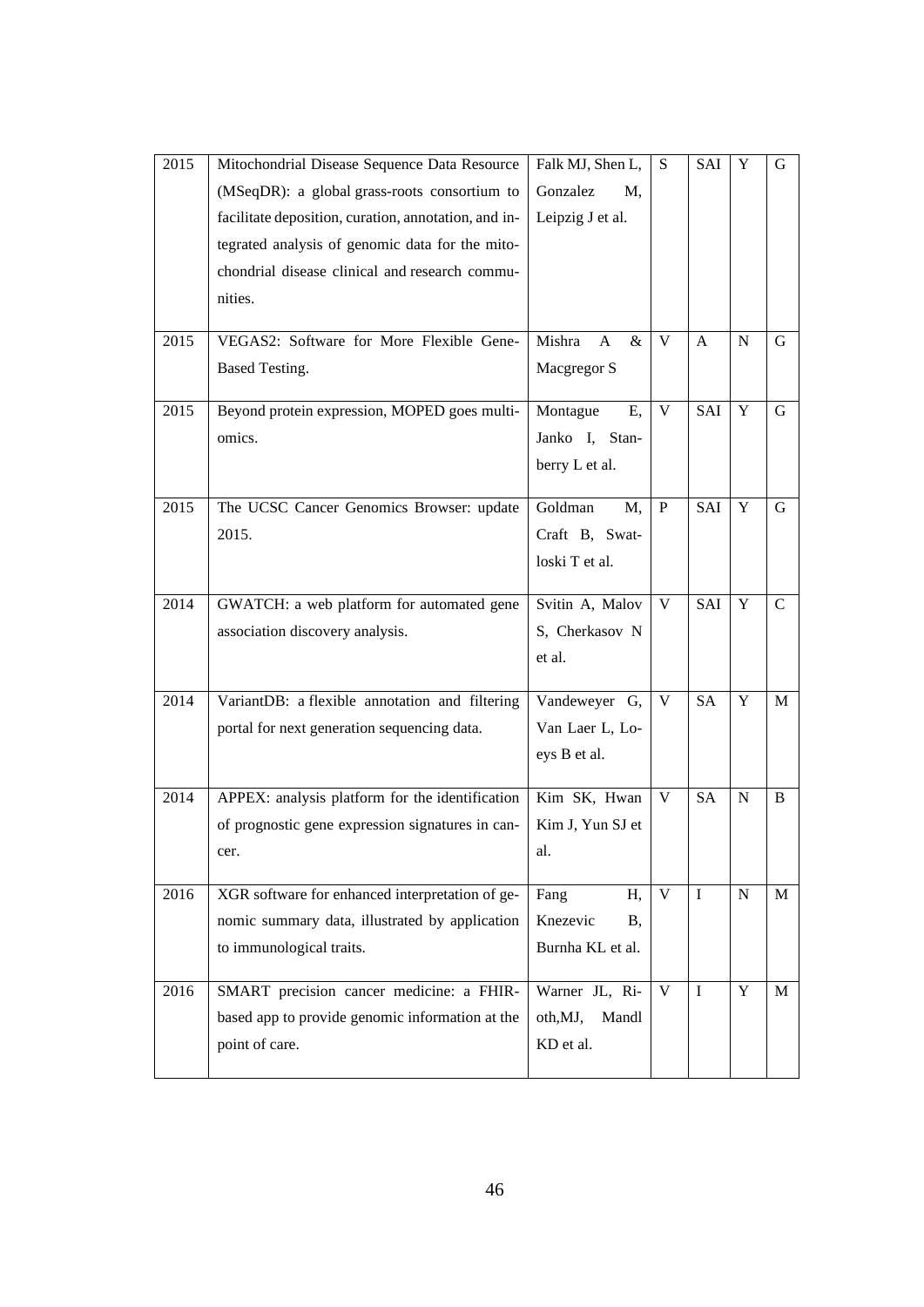| 2015 | Scalable and cost-effective NGS genotyping in     | Souilmi Y, Lan-    | V            | A            | N | M           |
|------|---------------------------------------------------|--------------------|--------------|--------------|---|-------------|
|      | the cloud.                                        | caster AK, Jung    |              |              |   |             |
|      |                                                   | J et al.           |              |              |   |             |
|      |                                                   |                    |              |              |   |             |
| 2015 | Pinpointing disease genes through phenomic and    | Jiang R, Wu M      | V            | A            | N | G           |
|      | genomic data fusion.                              | & Li L             |              |              |   |             |
| 2017 | Combining clinical and genomics queries using     | Murphy<br>SN,      | S            | SAI          | N | N           |
|      | i2b2-Three methods.                               | Avillach P, Bel-   |              |              |   |             |
|      |                                                   | lazzi R et al.     |              |              |   |             |
|      |                                                   |                    |              |              |   |             |
| 2017 | PLATO software provides analytic framework        | Hall MA, Wal-      | V            | A            | N | $\mathbf N$ |
|      | for investigating complexity beyond genome-       | lace J, Lucas A    |              |              |   |             |
|      | wide association studies.                         | et al.             |              |              |   |             |
| 2017 | Creating a scalable clinical pharmacogenomics     | Manzi<br>SF,       | Ex           | $\mathbf I$  | Y | M           |
|      | service with automated interpretation and medi-   | Fusaro<br>VA,      |              |              |   |             |
|      | cal record result integration - experience from a | Chadwick L et      |              |              |   |             |
|      | pediatric tertiary care facility.                 | al.                |              |              |   |             |
|      |                                                   |                    |              |              |   |             |
| 2016 | Visual programming for next-generation se-        | Milicchio<br>F,    | P            | AI           | Y | B           |
|      | quencing data analytics.                          | Rose R, Bian J et  |              |              |   |             |
|      |                                                   | al.                |              |              |   |             |
| 2017 | Data Management for Heterogeneous Genomic         | Ceri S, Kaitoua    | V            | $\mathbf{A}$ | Y | B           |
|      | Datasets.                                         | A, Masseroli M     |              |              |   |             |
|      |                                                   | et al.             |              |              |   |             |
|      |                                                   |                    |              |              |   |             |
| 2017 | Semi-automated cancer genome analysis using       | Crispatzu<br>G.    | V            | AI           | Y | G           |
|      | high-performance computing.                       | Kulkarni P, To-    |              |              |   |             |
|      |                                                   | liat M et al.      |              |              |   |             |
|      |                                                   |                    |              |              |   |             |
| 2016 | User-centered design of multi-gene sequencing     | Cutting E, Ban-    | V            | $\mathbf I$  | N | M           |
|      | panel reports for clinicians.                     | chero M, Bei-      |              |              |   |             |
|      |                                                   | telshees AL et al. |              |              |   |             |
| 2018 | Genomics as a service: A joint computing and      | Reali G, Femmi-    | $\mathbf{P}$ | SAI          | Y | $\mathbf C$ |
|      | networking perspective.                           | nella M, Nunzi E   |              |              |   |             |
|      |                                                   | et al.             |              |              |   |             |
|      |                                                   |                    |              |              |   |             |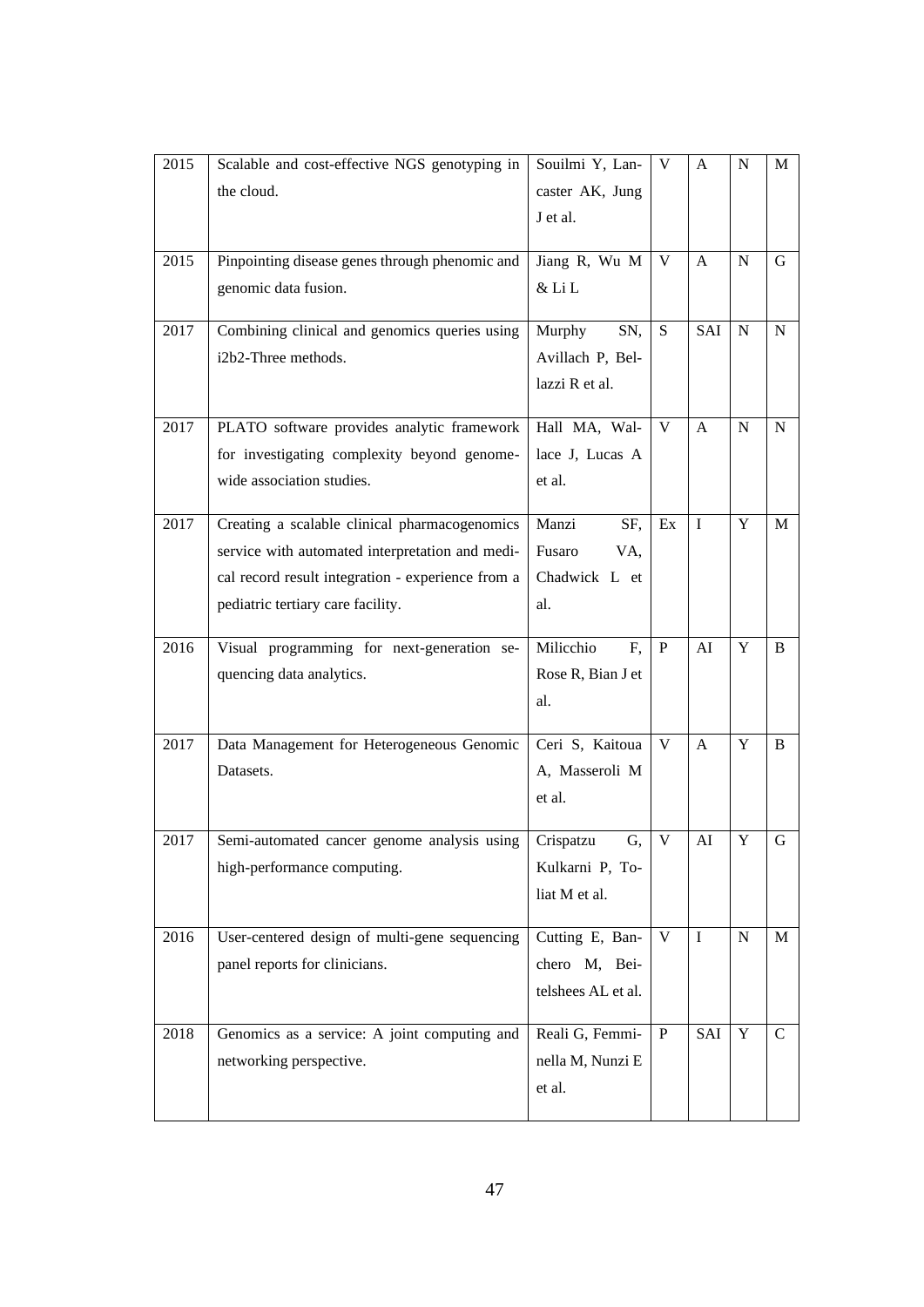| 2018 | Implementation of a patient-facing genomic test     | Williams<br>MS,    | V            | SAI          | Y           | M         |
|------|-----------------------------------------------------|--------------------|--------------|--------------|-------------|-----------|
|      | report in the electronic health record using a web- | Kern MS, Lerch     |              |              |             |           |
|      | application interface.                              | V et al.           |              |              |             |           |
|      |                                                     |                    |              |              |             |           |
| 2016 | WHATIF: An open-source desktop application          | Ye Z, Kadolph      | V            | AI           | $\mathbf N$ | M         |
|      | for extraction and management of the incidental     | C, Strenn R et al. |              |              |             |           |
|      | findings from next-generation sequencing vari-      |                    |              |              |             |           |
|      | ant data.                                           |                    |              |              |             |           |
| 2018 | Genetic database software as medical devices.       | Thorogood<br>A,    | $\, {\bf P}$ | SAI          | Y           | G         |
|      |                                                     | Toure SB, Ord-     |              |              |             |           |
|      |                                                     | ish J et al.       |              |              |             |           |
|      |                                                     |                    |              |              |             |           |
| 2018 | hgvs: A Python package for manipulating se-         | Wang<br>M,         | V            | $\mathbf{A}$ | Y           | G         |
|      | quence variants using HGVS nomenclature:            | Callenberg<br>Κ,   |              |              |             |           |
|      | 2018 Update.                                        | Dalgleish R et al. |              |              |             |           |
|      |                                                     |                    |              |              |             |           |
| 2018 | D3Oncoprint: Stand-Alone Software to Visual-        | Palmisano<br>A,    | V            | $\mathbf{I}$ | $\mathbf N$ | M         |
|      | ize and Dynamically Explore Annotated Ge-           | Zhao Y & Simon     |              |              |             |           |
|      | nomic Mutation Files.                               | RM                 |              |              |             |           |
| 2017 | GARLIC: a bioinformatic toolkit for aetiologi-      | Nikolic M, Pa-     | V            | <b>SA</b>    | N           | G         |
|      | cally connecting diseases and cell type-specific    | pantonis A &       |              |              |             |           |
|      | regulatory maps.                                    | Rada-Iglesias A    |              |              |             |           |
|      |                                                     |                    |              |              |             |           |
| 2019 | DMD Open-access Variant Explorer (DOVE): A          | Bailey M & Mil-    | V            | $\mathbf I$  | $\mathbf N$ | M         |
|      | scalable, open-access, web-based tool to aid in     | ler N              |              |              |             |           |
|      | clinical interpretation of genetic variants in the  |                    |              |              |             |           |
|      | DMD gene.                                           |                    |              |              |             |           |
|      |                                                     |                    |              | $\mathbf{I}$ | Y           |           |
| 2017 | MitoSuite: a graphical tool for human mitochon-     | Ishiya K & Ueda    | V            |              |             | ${\bf N}$ |
|      | drial genome profiling in massive parallel se-      | S                  |              |              |             |           |
|      | quencing.                                           |                    |              |              |             |           |
| 2017 | GenBank.                                            | Benson<br>DA,      | $\mathbf{P}$ | S            | Y           | G         |
|      |                                                     | Cavanaugh<br>M,    |              |              |             |           |
|      |                                                     | Clark K et al.     |              |              |             |           |
|      |                                                     |                    |              |              |             |           |